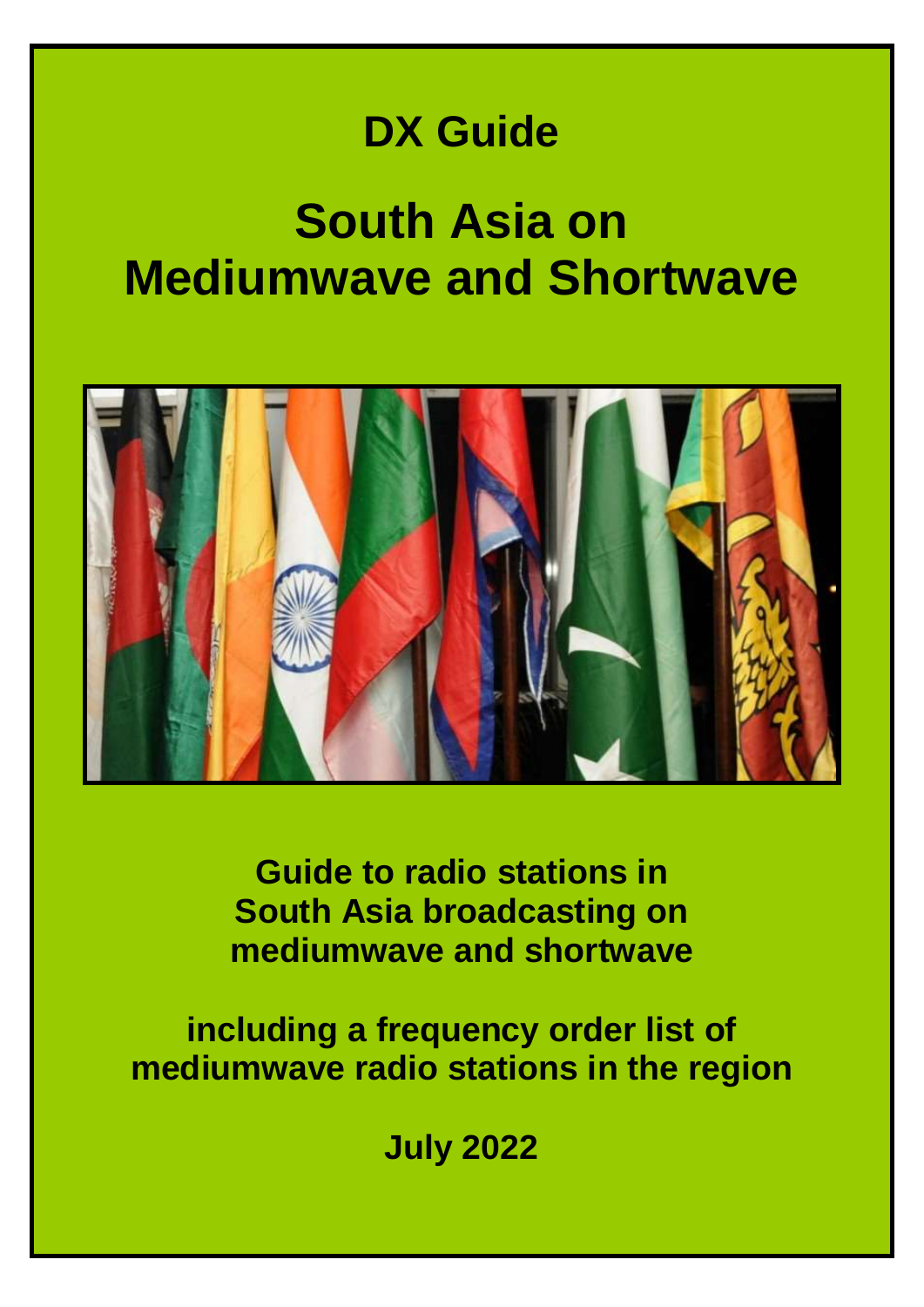## **South Asia on Mediumwave and Shortwave**

This guide covers mediumwave and shortwave broadcasting in South Asia, as well as target broadcasts to the region.

#### **Contents**

- 2-14 Country-order guide to mediumwave and shortwave stations in the South Asia
- 15-22 Selected target broadcasts to South Asia
- 23-27 Frequency-order guide to mediumwave radio stations in the South Asia

Descriptions used in this guide have been taken from radio station websites and Wikipedia.

This guide was last revised on 1 July 2022

Compiled and edited by Tony Rogers

Special thanks to Jose Jacob (DX-India) and Zenon Teles for their continued support.

Email: [dxguides@gmail.com](mailto:dxguides@gmail.com)

The latest edition of this guide can always be found at dxquides.info

## **DX INDIA**

 $\_$  ,  $\_$  ,  $\_$  ,  $\_$  ,  $\_$  ,  $\_$  ,  $\_$  ,  $\_$  ,  $\_$  ,  $\_$  ,  $\_$  ,  $\_$  ,  $\_$  ,  $\_$  ,  $\_$  ,  $\_$  ,  $\_$  ,  $\_$  ,  $\_$  ,  $\_$  ,  $\_$  ,  $\_$  ,  $\_$  ,  $\_$  ,  $\_$  ,  $\_$  ,  $\_$  ,  $\_$  ,  $\_$  ,  $\_$  ,  $\_$  ,  $\_$  ,  $\_$  ,  $\_$  ,  $\_$  ,  $\_$  ,  $\_$  ,

**For detailed information on broadcasting stations in India, please visit the DX India website at <https://www.qsl.net/vu2jos/>**

**For latest updated AIR A22 schedules please check in the links given below:**

**1) External Service Time Wise: [http:/qsl.net/vu2jos/es/time.htm](http://qsl.net/vu2jos/es/time.htm)**

**2) External Service Language Wise: <http://qsl.net/vu2jos/es/Language.htm>**

**3) Complete SW service in Frequency order: <http://qsl.net/vu2jos/sw/freq.htm>**

**4) Station wise SW Schedule of stations: <https://qsl.net/vu2jos/sw/loc.htm>**



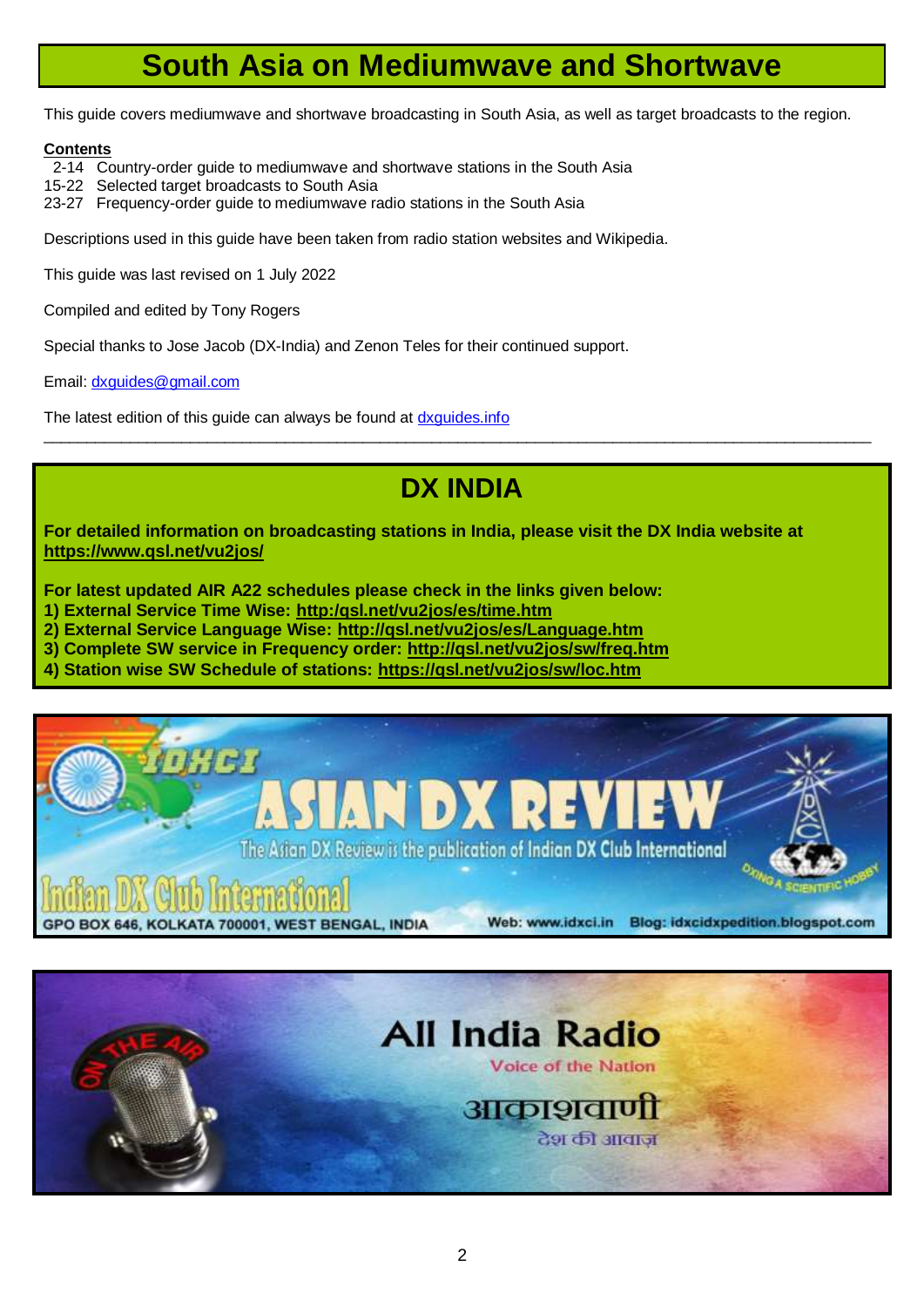## **Afghanistan**

#### **Radio Afghanistan**

Radio Afghanistan is the Taliban-operated national radio broadcasting station of Afghanistan.

**Transmitter site**: Kabul (Pol-e-Charkhi) - 400 kW.

**Time/UTC Days Language kHz**

0030-1930 Daily Pashto, Dari (and presumably other Afghan languages) 1107

On 15 August 2021, the programme content on 1107 kHz changed to a pro-Taliban format after the Islamist group entered Kabul following the fall of the Ghani-government.

Chris Greenway commented on Twitter on 13 April 2022: "Been a while since I paid attention to the Afghan radio scene. The Taliban run two stations in Kabul: Main national service: Radio Afghanistan; Local station, formerly Radio Kabul, now renamed Voice of Sharia, whose coverage I see is being expanded to other parts of the country."

Shortwave: As early as 2003 it was reported that India had agreed to provide the government of Afghanistan with a new 100 kW shortwave transmitter, and this eventually took to the air when it was inaugurated on 30 July 2011. External Service programmes in English and Urdu were initially broadcast when the station resumed operations from the new transmitter in July 2011, with plans for other languages to be added. However, Radio Afghanistan was not heard on shortwave from late April 2012. A report on "World of Radio" in August 2012 confirmed that Radio Afghanistan had not been heard on shortwave for some time, but it was said that staff were apparently still producing programmes each day (including 30 minutes daily in Arabic and Russian, in addition to those in English and Urdu), even though they were not being broadcast due to the shortwave transmitter being off air. It was reactived in October 2016 but was irregular and the last known report of Radio Afghanistan on shortwave was in January 2020.

#### **Provinicial radio stations on mediumwave**

Most Afghan provinces had a mediumwave radio station in the years following the fall of the Taliban in 2001. However, as years went by many may have moved to FM and reports from DXers were few. Should any mediumwave radio stations within Afghanistan be confirmed as still active in future then details will be included here.

*Note: to avoid any confusion, a list that was compiled around 2010 for this guide has been removed. A Russian website picked upon the list from 2010 and reproduced it in September 2021 without credit or including the proviso that went with it "This list of provincial government radio stations operating on mediumwave may be out-of-date now, but these were the ones that were believed to be active around 10 years ago. In the intervening time, some may have closed or moved to FM". The list was subsequently reproduced by others without knowing the background ...*

The most recent report of an Afghan radio station on mediumwave is: Radio Talwasa: Dave Kernick reported on 10 March 2018 (via DXLD): "New(ish) on mediumwave is Radio Talwasa, based in Sharana, the capital of Afghanistan's Paktika province (thanks to Indian DXer Ck Raman for alerting us to this via the WRTH Facebook group). It broadcasts on 945 kHz & 87.9 MHz FM at 06:00 am to 10:00 pm local time [0130-1730 UTC] according to their website at [http://talwasa.com](http://talwasa.com/) & [http://talwasa.af,](http://talwasa.af/) although I've observed them signing-on at 1130 UTC on a Friday (9 March 2018); as of 16 August 2021, the website had stories as recent as 13 August 2021, but the live stream linked to a German-language religious talk rather than Radio Talwasa.

#### **USAGM mediumwave transmitters in Afghanistan**

The United States Agency for Global Media (USAGM) has several broadcasts for Afghanistan (and Pakistan) on mediumwave and shortwave. These are produced by Voice of America and Radio Free Europe/Radio Liberty. Since the Taliban took control of Kabul on 15 August 2021, the two USAGM mediumwave transmitters located in Afghanistan continue to be on air. These are on 621 kHz (Tani-Khost) and 1296 kHz (Kabul) as per the schedules below.

| kHz  | <b>Station</b>   | Location             | kW  | Schedule (UTC)                                |                                                                             |
|------|------------------|----------------------|-----|-----------------------------------------------|-----------------------------------------------------------------------------|
| 621  | <b>IBB Relay</b> | Tani, Khost Province | 200 | 0100-0400 Deewa R (VOA) in Pashto             |                                                                             |
|      |                  |                      |     |                                               | 0400-1300 R Mashaal (RFE/RL) in Pashto                                      |
|      |                  |                      |     | 1300-1900 Deewa R (VOA) in Pashto             |                                                                             |
| 1296 | <b>IBB Relay</b> | Pol-e-Charkhi, Kabul | 400 | 0130-0230 R Ashna (VOA) - Dari                |                                                                             |
|      |                  |                      |     |                                               | 0230-1730 R Azadi (RFE/RL) - Pashto/Dari                                    |
|      |                  |                      |     | <b>U.S. AGENCY FOR</b><br><b>GLOBAL MEDIA</b> | UNITED STATES<br><b>BROADCASTING</b><br><b>BOARD OF</b><br><b>GOVERNORS</b> |

*Please refer to ["Broadcasting in Afghanistan"](https://drive.google.com/file/d/1V1KE-tf-YNgMUxbiGC7qgWitOjIQ9En5/view?usp=sharing) for further details of radio services in Afghanistan, as well as a timeline of broadcasting events in the country since the mid-1970's.*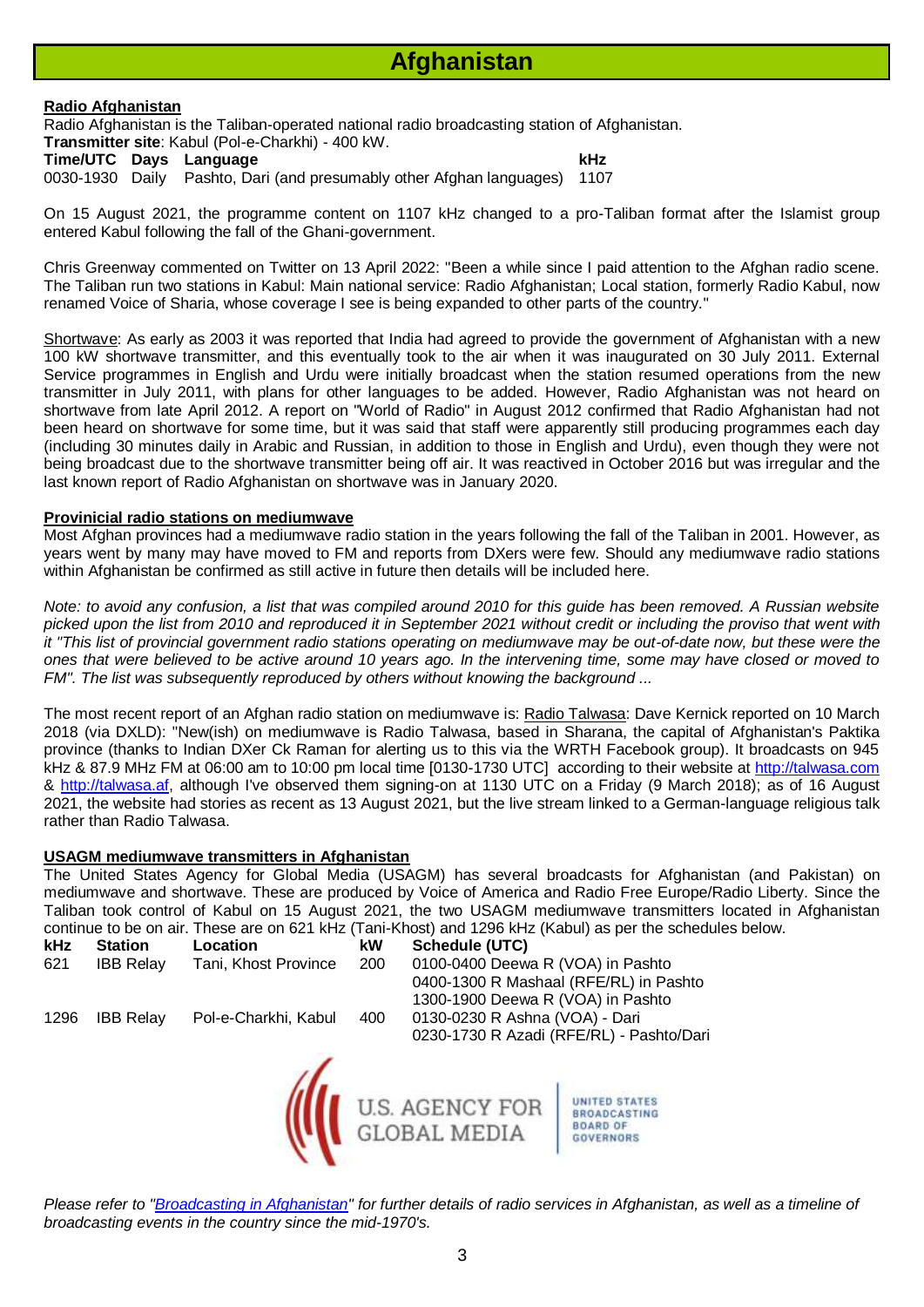## **Bangladesh**

#### **Bangladesh Betar**

Bangladesh Betar is the state broadcasting service of Bangladesh.

#### **Bangladesh Betar on mediumwave**

| kHz  | Location            | kW   | Schedule (UTC)                                                         |
|------|---------------------|------|------------------------------------------------------------------------|
| 558  | Khulna              | 100  | 0030-0400, 0600-1715                                                   |
| 630  | Savar, Dhaka        | 100  | 0300-1300 (Commercial Service)                                         |
| 693  | Dhamrai, Dhaka-A    | 1000 | 0030-0600, 0815-1730 (currently off air - see below)                   |
| 819  | Dhaka-B             | 100  | 0030-0610, 0815-1710 (1800-2100 temporarily suspended due to Covid 19) |
| 846  | Rajshahi            | 100  | 0030-0400, 0600-1710                                                   |
| 873  | Chittagong          | 100  | 0030-0400, 0600-1710                                                   |
| 963  | Sylhet              | 20   | 0030-0400, 0600-1710                                                   |
| 999  | Thakurgaon          | 10   | 0030-0515, 1030-1710                                                   |
| 1053 | Rangpur             | 10   | 0030-0400, 0600-1710                                                   |
| 1080 | Rajshahi            | 10   | Currently off-air                                                      |
| 1161 | Rangamati           | 10   | Currently off-air                                                      |
| 1170 | Kallyanpur, Dhaka-C | 20   | 0900-1100                                                              |
| 1287 | Barisal             | 10   | 0030-0510, 1030-1710                                                   |
| 1314 | Cox's Bazar         | 10   | 0230-0805                                                              |
| 1413 | Comilla             | 10   | 0930-1730                                                              |
| 1431 | Bandorban           | 10   | 0530-1030                                                              |

News in Bengali: 0100, 0300, 0400, 0500, 0600, 0900, 1000, 1200, 1430, 1600, 1700 News in English: 0200, 1100, 1530 SAARC News: 1235 in Bengali; 1520 (Mondays only) in English

Bangladesh Betar Dhaka MW 693 kHz will not resume transmission on 1 May 2022. The renovation work which was scheduled to be completed by 30 April will now continue till 30 June 2022, as notified. (Pradip Kundu via Jose Jacob)

#### **Broadcasting on shortwave**

#### **Bangladesh Betar - Home Service**

The Bangladesh Betar Home Service has nationwide coverage on mediumwave, shortwave and FM. It appears to be only on air for a limited period of time on shortwave with the External Service using the transmitter from 1230 UTC.

**Transmitter Site**: Shavar - 100 kW. *Time/Days Language kHz Transmitter site kW Az.*

| <i>ume/Days</i>     | Language KHZ | <b>Transmitter site KW AZ.</b> |        |  |
|---------------------|--------------|--------------------------------|--------|--|
| unconfirmed Bengali |              | 4750 Shavar BGD                | 100 ND |  |

#### **Bangladesh Betar - External Service**

Bangladesh Betar's External Service had a new Thomson 250 kW shortwave transmitter and rotatable antenna system installed at Khabirpur in 2012. However, since March 2019, the external service has not been heard on any of its usual shortwave frequencies from Khabirpur and has been observed using the domestic service frequency of 4750 kHz instead.

| Time/UTC  | Days  | Language | <b>kHz</b> | <b>Transmitter site</b> | <b>kW</b> | Az.       |                                        |
|-----------|-------|----------|------------|-------------------------|-----------|-----------|----------------------------------------|
| 1230-1300 | Daily | English  | 4750       | Shavar BGD              | 100       | ND.       |                                        |
| 1315-1345 | Daily | Nepali   | 4750       | Shavar BGD              | 100       | ND.       |                                        |
| 1400-1430 | Daily | Urdu     | 4750       | Shavar BGD              | 100       | ND        |                                        |
| 1515-1545 | Daily | Hindi    | 4750       | Shavar BGD              | 100       | ND.       |                                        |
| 1600-1630 | Daily | Arabic   | 4750       | Shavar BGD              | 100       | ND        |                                        |
| 1630-1730 | Daily | Bengali  | 4750       | Shavar BGD              | 100       | <b>ND</b> |                                        |
| 1745-1900 | Daily | English  | 4750       | Shavar BGD              | 100       | ND        | starts with "Voice of Islam" programme |
| 1915-2000 | Daily | Bengali  | 4750       | Shavar BGD              | 100       | ND.       |                                        |
|           |       |          |            |                         |           |           |                                        |

### **Bhutan**

#### **Bhutan Broadcasting Service**

BBS is currently inactive on shortwave. It had broadcast on 6035 kHz daily from 0555 to approximately 1900 local time (0000-1300v UTC), but was last reported by Ron Howard in November 2020.

### **Diego Garcia**

BFBS and AFRTS both operate FM stations on Diego Garcia. All AFRTS mediumwave and shortwave transmitters on Diego Garcia are inactive. AFRTS was last heard on shortwave 4319 kHz in December 2014.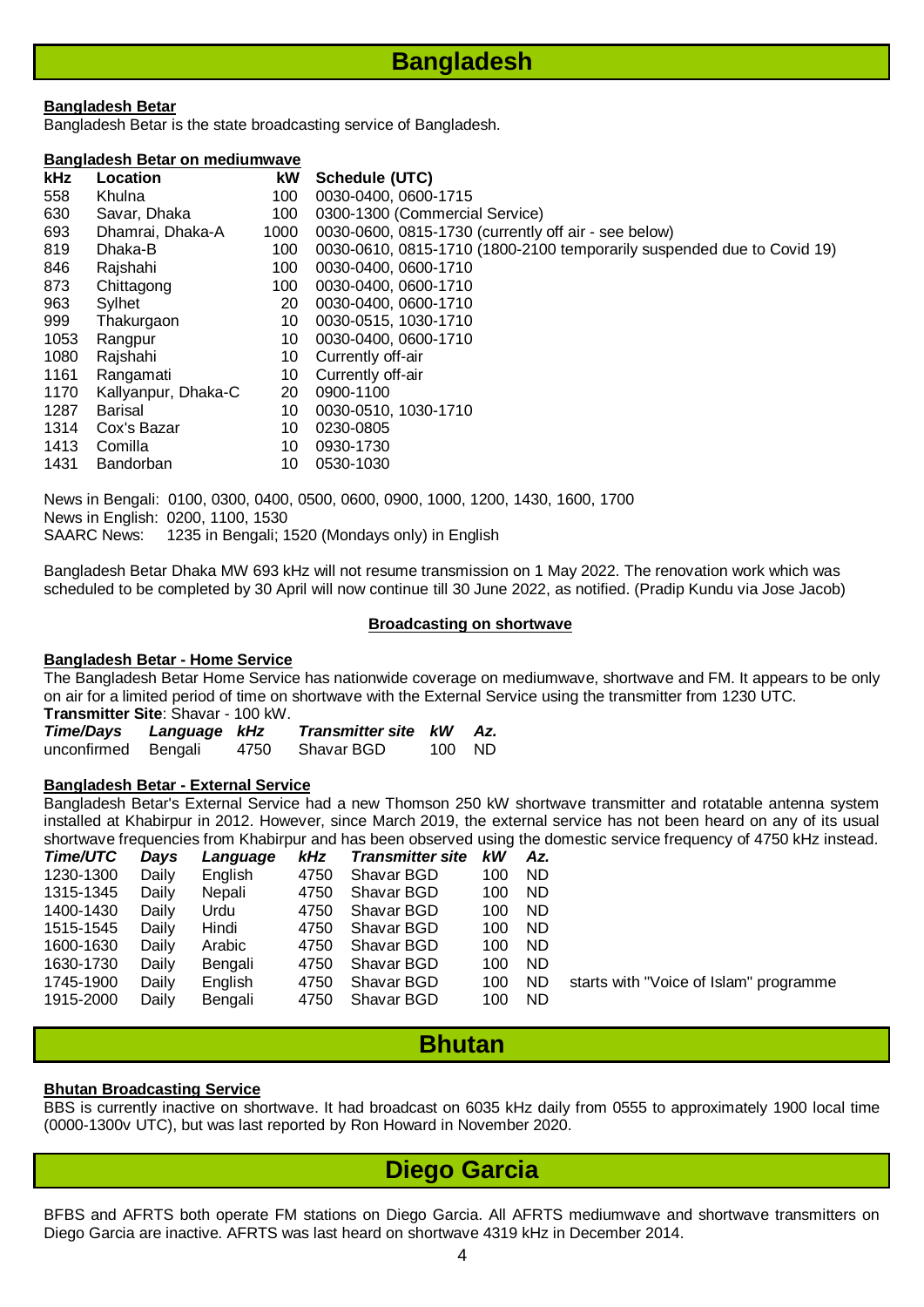#### **All India Radio**

All India Radio, officially known as Akashvani, is the radio broadcaster of India and a division of Prasar Bharati (Broadcasting Corporation of India), an autonomous corporation of the Ministry of Information and Broadcasting.

All India Radio services were reduced significantly on 22 March 2020 and the external service suspended due to the Covid-19 pandemic. However, with effect from 15 January 2021, trial transmissions of All India Radio external service were back on three platforms - shortwave, DTH & Live streaming - and regular services are now being restored, but in reduced form (see comments below under External Services).

This guide has been updated to include all current AIR services known to be operating on mediumwave and shortwave, although the situation is constantly changing and this guide may not relect the very latest schedules (for the latest news, please subscribe to the dxindia iog, which has regular updates from Jose Jacob and Alokesh Gupta, as well as checking the DX India website at [https://www.qsl.net/vu2jos/\)](https://www.qsl.net/vu2jos/)

#### News from Jose Jacob, 22 January 2022

All India Radio - Bengaluru A 612 kHz from the capital of Karnataka state, India is noted identifying as Akashvani Karnataka! It is as per new policy of AIR to have a single program network for each state (instead of different stations having separate programs) ... Look out for other new state networks of AIR ... Doordarshan TV has been following this policy from the beginning ... Start of a new era by AIR ...

Recordings of Akashvani Karnataka (AIR Bengaluru A 612 kHz) can be heard in the following links:

Sign on announcements: (612 kHz & 101.3 MHz) [https://qsl.net/vu2jos/Karnataka\\_son.mp3](https://qsl.net/vu2jos/Karnataka_son.mp3?fbclid=IwAR3yB99CsMtGvAlK9Gb0UrChLhF2-HTEHL3UINybdl396ShYxCNGuxM9DEQ)

Sign off announcements: (612 kHz) [https://qsl.net/vu2jos/Karnataka\\_soff.mp3](https://qsl.net/vu2jos/Karnataka_soff.mp3?fbclid=IwAR189dVraTqdMjsj8DLpEB85Mew2hye6mfJqXzI-cLOqoGd_BWoQ72wFNow)

#### **All India Radio on Mediumwave**

#### **Analogue transmissions**

| <u>Analogue transmissions</u> |                          |          |                                            |
|-------------------------------|--------------------------|----------|--------------------------------------------|
| Location                      |                          | kW       | Region, other notes (times are UTC)        |
| AIR Jodhpur-A                 | Rajasthan                | 300      | North                                      |
| <b>AIR Aizawl</b>             | Mizoram                  | 20       | North-East                                 |
| AIR Ranchi                    | Jharkhand                | 100      | East                                       |
| AIR Mumbai-B                  | Maharashtra              | 100      | West - Asmita Channel                      |
| AIR Dibrugarh                 | Assam                    | 300      | North-East                                 |
| AIR Alappuzha                 | Kerala                   | 200      | South                                      |
| AIR Nagpur-A                  | Maharashtra              | 300      | West                                       |
| <b>AIR Chinsurah</b>          | West Bengal              | 1000     | Maitree to Bangladesh 0030-0900, 1000-1830 |
| AIR Ajmer                     | Rajasthan                | 200      | <b>North</b>                               |
| AIR Bengaluru-A               | Karnataka                | 200      | South - Akashvani Kanataka                 |
| AIR Patna                     | <b>Bihar</b>             | 100      | East                                       |
| <b>AIR Thrissur</b>           | Kerala                   | 100      | South                                      |
| AIR Kohima                    | Nagaland                 | 100      | North-East - AIR Kohima                    |
| AIR Indore-A                  | Madhya Pradesh           | 200      | West                                       |
| AIR Kolkata-A                 | West Bengal              | 200      | East - Geetanjali Channel                  |
| AIR Bhadravathi               | Karnataka                | 20       | South                                      |
| <b>AIR Chhatarpur</b>         | Madhya Pradesh           | 100      | West                                       |
| AIR Itanagar                  | <b>Arunachal Pradesh</b> | 200      | North-East                                 |
| AIR Kargil-A                  | Ladakh                   | 200      | North                                      |
| AIR Kozhikode-A               | Kerala                   | 100      | South                                      |
| <b>AIR Port Blair</b>         | Andaman Is.              | 100      | South                                      |
| AIR Siliguri                  | West Bengal              | 194      | East                                       |
| AIR Chennai-A                 | <b>Tamil Nadu</b>        | 200      | South - AIR Tamil Nadu                     |
| AIR Guwahati-A                | Assam                    | 100      | North-East                                 |
| AIR Hyderabad-A               | Telangana                | 200      | South - Akashvani Telangana                |
| AIR Lucknow-A                 | <b>Uttar Pradesh</b>     | 300      | North                                      |
| AIR Jagdalpur                 | Chhattisgarh             | 100      | West                                       |
| AIR Dharwad-A                 | Karnataka                | 200      | South                                      |
| AIR Shimla                    | <b>Himachal Pradesh</b>  | 100      | North                                      |
| AIR Pune-A                    | Maharashtra              | 100      | West                                       |
| AIR Jabalpur                  | Madhya Pradesh           | 200      | West                                       |
| AIR Rajkot-A                  | Gujarat                  | 300      | West                                       |
| AIR Delhi-A                   | <b>NCT</b>               | 200      | North - Indraprastha Channel               |
|                               |                          | State/UT |                                            |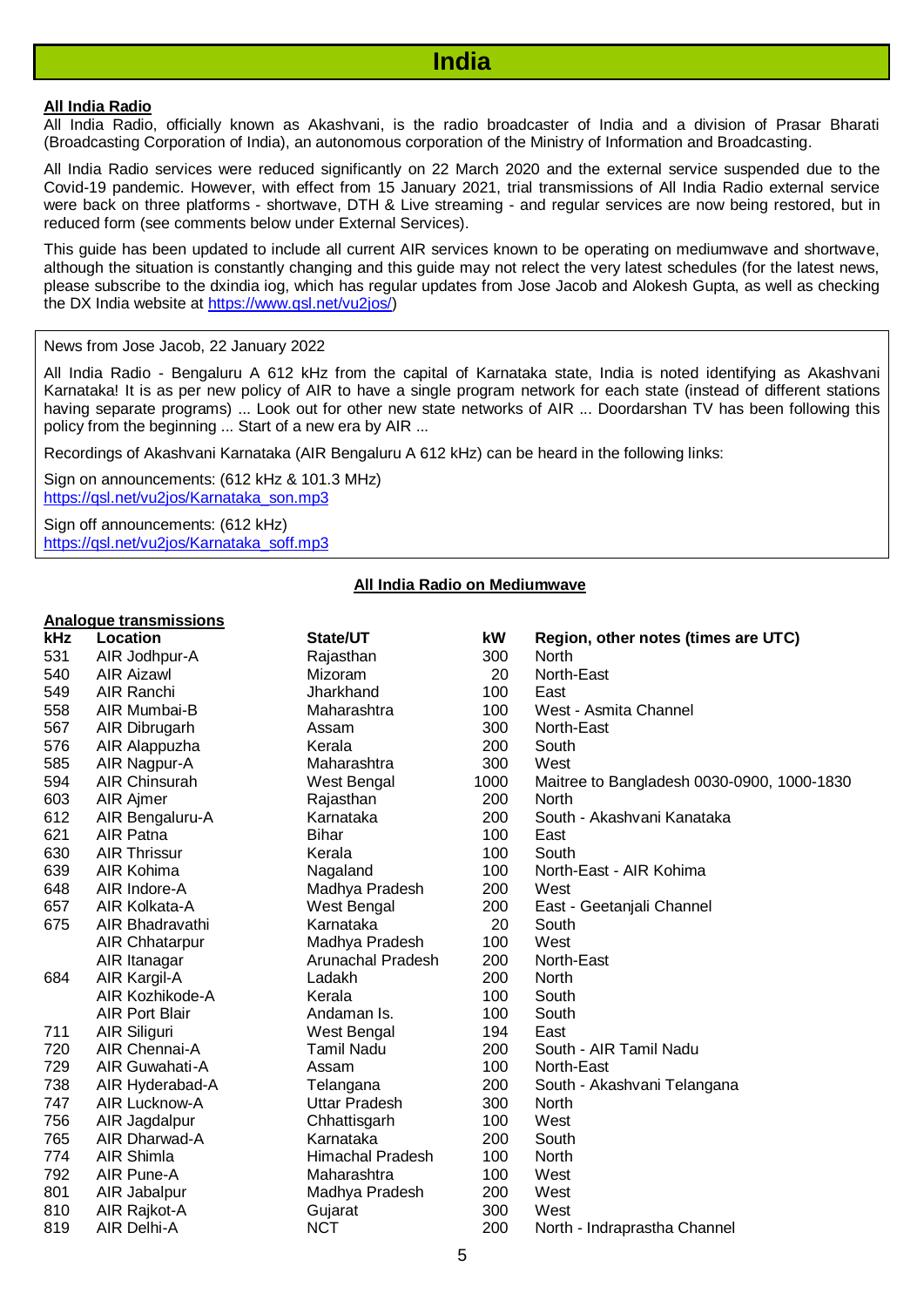| 828  | <b>AIR Silchar</b>       | Assam                    | 20   | North-East                          |
|------|--------------------------|--------------------------|------|-------------------------------------|
|      | AIR Panaji-B             | Goa                      | 20   | West - Vividh Bharati               |
| 837  | AIR Vijayawada-A         | Andhra Pradesh           | 100  | South - Akashvani Andhra Pradesh    |
| 846  | AIR Ahmedabad-A          | Gujarat                  | 200  | West                                |
| 864  | AIR Shillong             | Meghalaya                | 100  | North-East                          |
| 873  | AIR Jalandhar-A          | Punjab                   | 300  | <b>North</b>                        |
| 882  | AIR Imphal               | Manipur                  | 300  | North-East                          |
| 891  | AIR Rampur               | Uttar Pradesh            | 20   | North                               |
| 900  | AIR Kadapa               | Andhra Pradesh           | 100  | South                               |
|      |                          |                          | 10   |                                     |
| 909  | AIR Gorakhpur            | Uttar Pradesh            |      | North                               |
| 918  | AIR Suratgarh            | Rajasthan                | 300  | North                               |
| 927  | AIR Vishakapatnam-A      | Andhra Pradesh           | 100  | South                               |
| 936  | AIR Tiruchirapalli-A     | Tamil Nadu               | 100  | South                               |
| 945  | AIR Sambalpur            | Odisha                   | 100  | East                                |
| 954  | AIR Najibabad            | Uttar Pradesh            | 200  | <b>North</b>                        |
| 963  | AIR Jalgaon              | Maharashtra              | 20   | West                                |
| 972  | AIR Cuttack-A            | Odisha                   | 300  | East                                |
| 981  | <b>AIR Raipur</b>        | Chhattisgarh             | 100  | West                                |
| 990  | AIR Jammu-A              | Jammu and Kashmir        | 300  | North                               |
| 999  | AIR Almora               | Uttarakhand              | 1    | North                               |
|      | <b>AIR Coimbatore</b>    | Tamil Nadu               | 20   | South                               |
| 1026 | AIR Allahabad            | <b>Uttar Pradesh</b>     | 20   | <b>North</b>                        |
| 1035 | AIR Guwahati-B           | Assam                    | 20   | North-East                          |
| 1053 | <b>AIR External Sce</b>  | Tuticorin, Tamil Nadu    | 200  | currently off-air                   |
|      | AIR Leh                  | Jammu & Kashmir          | 20   | North                               |
| 1062 | AIR Pasighat             | <b>Arunachal Pradesh</b> | 100  | North-East                          |
| 1089 |                          |                          | 20   |                                     |
|      | AIR Udupi                | Karnataka                |      | South                               |
|      | AIR Naushera             | Jammu and Kashmir        | 20   | <b>North</b>                        |
| 1107 | AIR Kalaburagi           | Karnataka                | 20   | South                               |
| 1116 | AIR Srinagar-A           | Jammu and Kashmir        | 300  | North                               |
| 1125 | AIR Tezpur               | Assam                    | 20   | North-East                          |
|      | <b>AIR Udaipur</b>       | Rajasthan                | 20   | North                               |
| 1134 | AIR Chinsurah            | West Bengal              | 1000 | currently off-air - 594 kHz is used |
| 1143 | AIR Ratnagiri            | Maharashtra              | 20   | West                                |
|      | <b>AIR Rohtak</b>        | Haryana                  | 20   | North                               |
| 1152 | <b>AIR Kavaratti</b>     | Lakshadeep               | 10   | South                               |
| 1161 | AIR Thiruvananthapuram-A | Kerala                   | 20   | South - Akashvani Kerala            |
| 1179 | AIR Rewa                 | Madhya Pradesh           | 20   | West                                |
| 1197 | <b>AIR Tirunelveli</b>   | <b>Tamil Nadu</b>        | 20   | South                               |
| 1206 | AIR Bhawanipatna         | Odisha                   | 200  | East                                |
| 1215 | <b>AIR Puducherry</b>    | Puducherry               | 20   | South                               |
| 1233 | AIR Tura                 | Meghalaya                | 20   | North-East                          |
| 1242 | AIR Varanasi             | <b>Uttar Pradesh</b>     | 100  | North                               |
| 1251 | AIR Sangli               | Maharashtra              | 20   | West                                |
| 1260 | AIR Ambikapur            | Chhatisgarh              | 20   | West                                |
| 1269 | AIR Agartala             | Tripura                  | 20   | North-East                          |
|      | AIR Madurai              | <b>Tamil Nadu</b>        | 20   | South                               |
| 1287 | AIR Panaji-A             | Goa                      | 100  | West                                |
| 1296 |                          | <b>Bihar</b>             | 20   |                                     |
|      | AIR Darbhanga            |                          |      | East                                |
| 1305 | AIR Parbhani             | Maharashtra              | 20   | West                                |
| 1314 | AIR Bhuj                 | Gujarat                  | 20   | West                                |
| 1332 | <b>AIR Tezu</b>          | <b>Arunachal Pradesh</b> | 10   | North-East                          |
| 1350 | AIR Kupwara              | Jammu and Kashmir        | 20   | North                               |
| 1386 | <b>AIR Gwalior</b>       | Madhya Pradesh           | 20   | West                                |
| 1395 | AIR Bikaner              | Rajasthan                | 20   | North                               |
| 1404 | AIR Gangtok              | Sikkim                   | 20   | North-East                          |
| 1413 | AIR Kota                 | Rajasthan                | 20   | North                               |
| 1458 | AIR Barmer               | Rajasthan                | 20   | North                               |
|      | AIR Bhagalpur            | <b>Bihar</b>             | 20   | East                                |
| 1467 | AIR Jeypore              | Odisha                   | 100  | East                                |
| 1485 | AIR Ahwa                 | Gujarat                  | 1    | West                                |
|      | AIR Chamoli              | Uttarakhand              | 1    | North                               |
|      | AIR Dunagrpur            | Rajasthan                | 1    | North                               |
|      | <b>AIR Khalsi</b>        | Ladakh                   | 1    | North - Vividh Bharati              |
|      | <b>AIR Nongstoin</b>     | Meghalaya                | 1    | North-East                          |
|      | AIR Nyoma                | Ladakh                   | 1    | North - Vividh Bharati              |
|      | AIR Dras                 | Ladakh                   | 1    | North - Vividh Bharati              |
|      |                          |                          |      |                                     |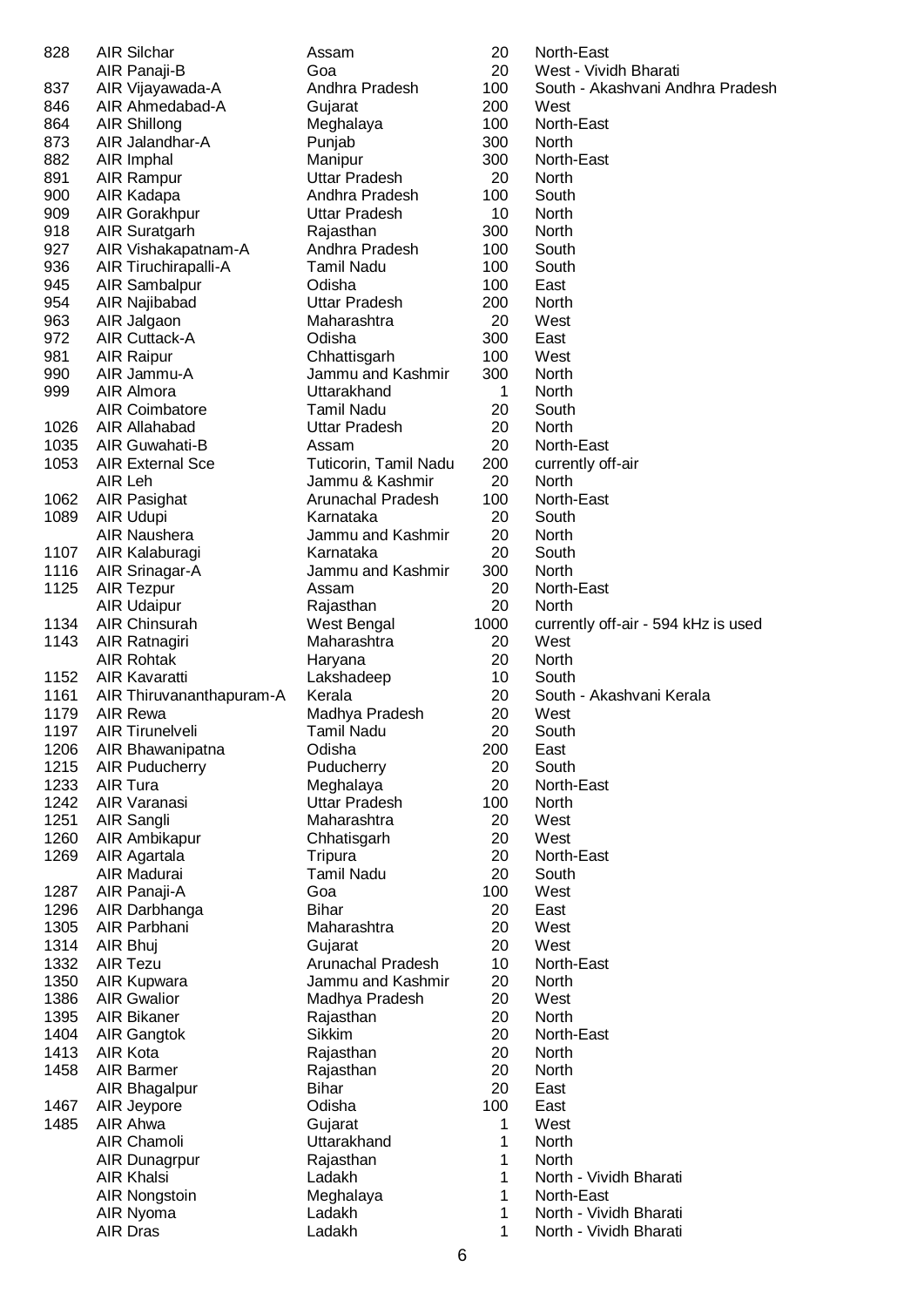| 1512 | AIR Kokraijhar                      | Assam                                | 20        | North-East                                                                                                                                |
|------|-------------------------------------|--------------------------------------|-----------|-------------------------------------------------------------------------------------------------------------------------------------------|
| 1521 | AIR Tawang                          | Arunachal Pradesh                    | 20        | North-East                                                                                                                                |
| 1530 | AIR Agra                            | <b>Uttar Pradesh</b>                 | 20        | North                                                                                                                                     |
| 1584 | AIR Diphu                           | Assam                                | 1<br>1    | North-East                                                                                                                                |
|      | AIR Himmat Nagar<br>AIR Kargil-B    | Gujarat<br>Ladkah                    | 1         | West<br>North                                                                                                                             |
|      | AIR Keonjhar                        | Odisha                               | 1         | East                                                                                                                                      |
|      | AIR Mon                             | Nagaland                             | 1         | North-East                                                                                                                                |
|      | AIR Padam                           | Ladakh                               | 1         | North - Vividh Bharati                                                                                                                    |
| 1593 | AIR Bhopal-A                        | Madhya Pradesh                       | 10        | West                                                                                                                                      |
| 1602 | <b>AIR Diskit</b>                   | Ladakh                               | 1         | North - Vividh Bharati: 1200-1700                                                                                                         |
|      | AIR Pauri                           | Uttarakhand                          | 1         | North                                                                                                                                     |
|      | AIR Pithorgarh                      | Uttarakhand                          | 1         | North                                                                                                                                     |
|      | AIR Saiha                           | Mizoram                              | 1         | North-East                                                                                                                                |
|      | <b>AIR Tiesuru</b>                  | Ladakh                               | 1         | North - Vividh Bharati                                                                                                                    |
|      | AIR Tuensang                        | Nagaland                             | 1         | North-East                                                                                                                                |
|      | AIR Uttarkashi                      | Uttarakhand                          | 1         | North                                                                                                                                     |
|      | AIR William Nagar                   | Meghalaya                            | 1         | North-East                                                                                                                                |
|      | AIR Ziro                            | Arunachal Pradesh                    | 1         | North-East                                                                                                                                |
|      | <b>DRM transmissions</b>            |                                      |           |                                                                                                                                           |
|      |                                     |                                      |           | DRM frequencies were revised by All India Radio on 1 September 2020; in most cases transmissions in both                                  |
| kHz  | <b>Location</b>                     | <b>State/UT</b>                      | <b>kW</b> | simulcast and pure DRM modes are on the same frequency, that is minus 9 kHz from the AM frequency.<br>DRM service(s) carried, other notes |
| 549  | <b>AIR Mumbai-B</b>                 | <b>Maharashtra</b>                   | 40        | News on Air                                                                                                                               |
| 558  | <b>AIR Ranchi-A</b>                 | <b>Jharkhand</b>                     | 40        | <b>News on Air</b>                                                                                                                        |
| 577  | <b>AIR Dibrugarh</b>                | Assam                                | 120       | <b>News on Air</b>                                                                                                                        |
| 585  | <b>AIR Chinsurah</b>                | <b>West Bengal</b>                   | 400       | <b>External Services; currently off-air</b>                                                                                               |
| 594  | <b>AIR Ajmer</b>                    | Rajasthan                            | 80        | <b>News on Air</b>                                                                                                                        |
| 603  | <b>AIR Bengaluru-A</b>              | <b>Karnataka</b>                     | 80        | <b>News on Air</b>                                                                                                                        |
| 612  | <b>AIR Patna</b>                    | <b>Bihar</b>                         | 40        | News on Air                                                                                                                               |
| 666  | <b>AIR Itanagar</b>                 | <b>Arunachal Pradesh</b>             | 80        | News on Air                                                                                                                               |
|      | <b>AIR Kolkata-A</b>                | <b>West Bengal</b>                   | 80        | News on Air                                                                                                                               |
| 702  | <b>AIR Siliguri</b>                 | <b>West Bengal</b>                   | 80        | News on Air                                                                                                                               |
| 711  | <b>AIR Chennai-A</b>                | <b>Tamil Nadu</b>                    | 80        | Raagam                                                                                                                                    |
| 729  | AIR Hyderabad-A                     | Telangana                            | 80        | <b>News on Air</b>                                                                                                                        |
| 738  | <b>AIR Lucknow-A</b>                | <b>Uttar Pradesh</b>                 | 120       | 1130-0930 UTC in Pure DRM with 3 channels                                                                                                 |
| 747  | <b>AIR Jagdalpur</b>                | Chhatisgargh                         | 100       | <b>News on Air</b>                                                                                                                        |
| 756  | <b>AIR Dharwad-A</b>                | Karnataka                            | 80        | News on Air                                                                                                                               |
| 783  | <b>AIR Chennai-C</b>                | <b>Tamil Nadu</b>                    | 8         | 1130-0930 UTC in Pure DRM with 3 channels                                                                                                 |
| 792  | <b>AIR Pune-A</b><br>AIR Jabalpur-A | Maharashtra<br><b>Madhya Pradesh</b> | 40<br>80  | <b>News on Air</b><br><b>News on Air</b>                                                                                                  |
| 801  | <b>AIR Rajkot-A</b>                 | Gujarat                              | 120       | News on Air                                                                                                                               |
| 810  | <b>AIR Delhi-A</b>                  | <b>NCT</b>                           | 80        | News on Air / FM Rainbow                                                                                                                  |
| 828  | AIR Vijayawada-A                    | <b>Andhra Pradesh</b>                | 40        | <b>News on Air</b>                                                                                                                        |
| 837  | AIR Ahmedabad-A                     | Gujarat                              | 80        | <b>News on Air</b>                                                                                                                        |
| 864  | AIR Jalandhar-A                     | Punjab                               | 120       | News on Air                                                                                                                               |
| 909  | <b>AIR Suratgarh</b>                | Rajasthan                            | 120       | <b>News on Air</b>                                                                                                                        |
| 918  | <b>AIR Vishakapatnam</b>            | <b>Andhra Pradesh</b>                | 40        | <b>News on Air</b>                                                                                                                        |
| 927  | <b>AIR Tiruchirapalli-A</b>         | <b>Tamil Nadu</b>                    | 40        | <b>News on Air</b>                                                                                                                        |
| 981  | <b>AIR Jammu</b>                    | Jammu and Kashmir                    | 120       | News on Air                                                                                                                               |
| 1008 | <b>AIR Kolkata-B</b>                | <b>West Bengal</b>                   | 40        | 1130-0930 UTC in Pure DRM with 3 channels                                                                                                 |
| 1026 | <b>AIR Guwahati-B</b>               | Assam                                | 8         | News on Air                                                                                                                               |
| 1044 | AIR Mumbai-A                        | Maharashtra                          | 40        | 1130-0930 UTC in Pure DRM with 3 channels                                                                                                 |
| 1053 | <b>AIR Pasighat</b>                 | <b>Arunachal Pradesh</b>             | 40        | News on Air                                                                                                                               |
| 1071 | <b>AIR Rajkot</b>                   | Gujarat                              | 400       | External Sce: 0300-0400 Baluchi, 0400-0745 Urdu,<br>0930-1130 Urdu, 1130-1200 Saraiki, 1200-1330                                          |
| 1125 | <b>AIR Chinsurah</b>                | <b>West Bengal</b>                   | 400       | Punjabi, 1330-1430 Dari (Pure DRM)<br>irregular tests                                                                                     |
| 1233 | <b>AIR Varanasi</b>                 | <b>Uttar Pradesh</b>                 | 40        | <b>News on Air</b>                                                                                                                        |
| 1278 | <b>AIR Panaji-A</b>                 | Goa                                  | 40        | <b>News on Air</b>                                                                                                                        |
| 1368 | <b>AIR Delhi-C</b>                  | <b>NCT</b>                           | 8         | 1130-0930 UTC in Pure DRM with 3 channels                                                                                                 |
| 1395 | <b>AIR Bikaner</b>                  | Rajasthan                            | 8         | <b>News on Air</b>                                                                                                                        |
| 1449 | <b>AIR Barmer</b>                   | Rajasthan                            | 8         | <b>News on Air</b>                                                                                                                        |
| 1512 | <b>AIR Tawang</b>                   | <b>Arunachal Pradesh</b>             | 8         | <b>News on Air</b>                                                                                                                        |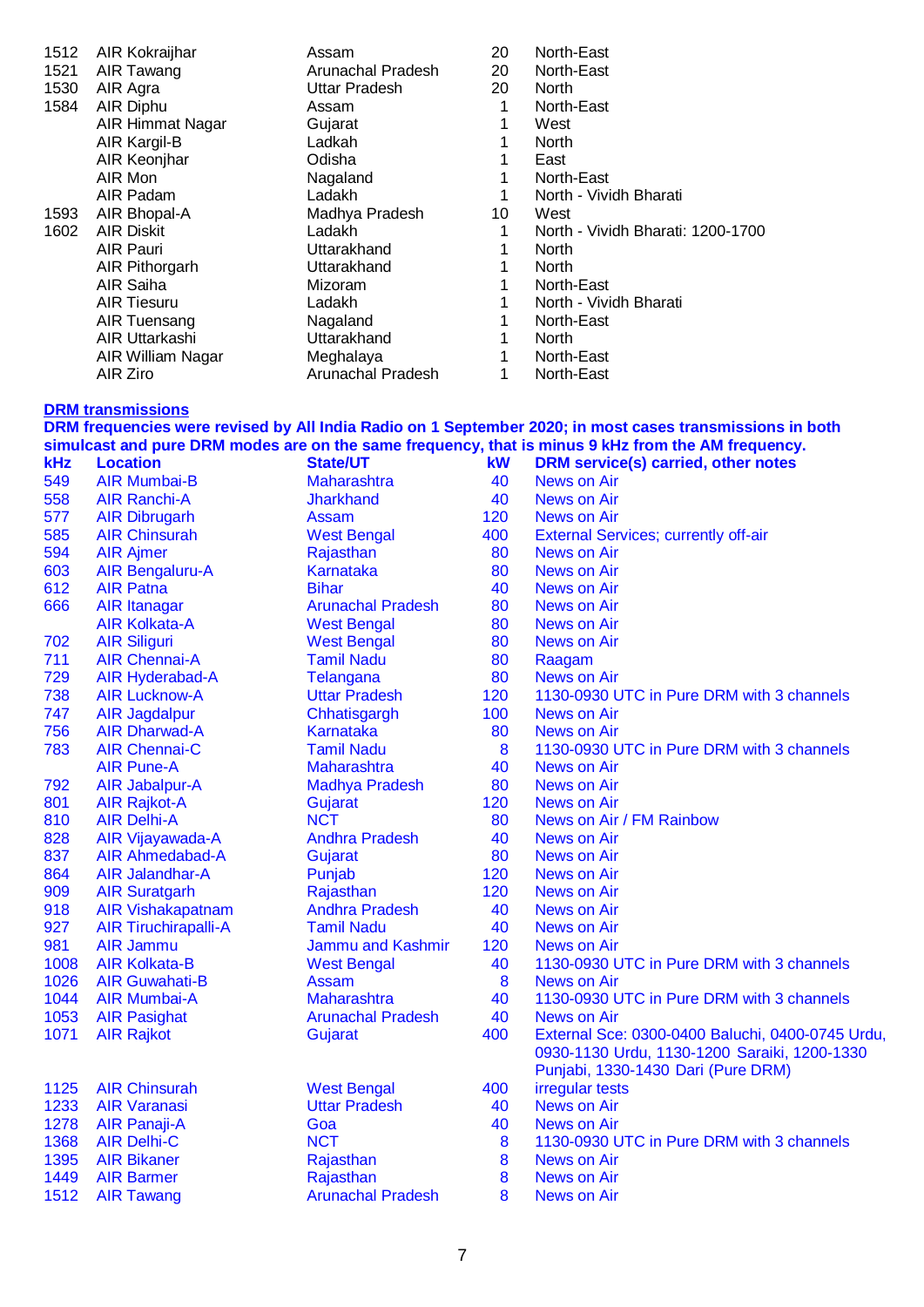#### FEBA India programmes broadcast on All India Radio

The latest schedule from FEBA India lists the following as being broadcast on mediumwave (UTC times and AIR stations have been added by the editor)

| <b>Times</b>        | <b>Days</b> | Languages |      | kHz Station              |
|---------------------|-------------|-----------|------|--------------------------|
| 1145 IST / 0615 UTC | Fri         | Hindi     | 954  | AIR Najibabad            |
| 1300 IST / 0730 UTC | Mon/Fri     | Bangla    | 711  | AIR Siliguri             |
| 1330 IST / 0800 UTC | Sun         | Kannada   | 765  | AIR Dharwad-A            |
| 1405 IST / 0835 UTC | Wed/Sat     | Bangla    | 657  | AIR Kolkata-A            |
| 1715 IST / 1145 UTC | Thu         | Malayalam | 630  | <b>AIR Thrissur</b>      |
| 1730 IST / 1200 UTC | Fri         | Malayalam | 576  | AIR Alappuzha            |
|                     |             |           | 1161 | AIR Thiruvananthapuram-A |
| 1750 IST / 1215 UTC | Tue/Fri     | Hindi     | 981  | <b>AIR Raipur</b>        |
| 1905 IST / 1335 UTC | Mon         | Hindi     | 621  | AIR Patna-A              |
| 1930 IST / 1400 UTC | Thu         | Hindi     | 603  | AIR Ajmer                |
| 1945 IST / 1415 UTC | Tue         | Hindi     | 747  | AIR Lucknow-A            |
| 1945 IST / 1415 UTC | Wed/Sun     | Hindi     | 549  | AIR Ranchi-A             |

#### **All India Radio on Shortwave**

#### **All India Radio Regional Stations on shortwave**

All India Radio regional stations broadcast in Hindi, English and the principal languages of the respective states and Union Territories. As well as programmes originating from regional studios, the regional stations also relay news broadcasts and Network programmes from Delhi. After further closures on 31 December 2021 (namely AIR Srinagar on 4950 & 6110 kHz and AIR Jeypore on 5040 kHz), the last remaining regional station on shortwave is AIR Leh.

#### **Ladakh - AIR Leh**

Ladakh is a region administered by India as a union territory, and constitutes a part of the larger Kashmir region, which has been the subject of dispute between India, Pakistan, and China since 1947. It was established on 31 October 2019, following the passage of the Jammu and Kashmir Reorganisation Act. Ladakh is bordered by the Tibet Autonomous Region to the east, the Indian state of Himachal Pradesh to the south, both the Indian-administered union territory of Jammu and Kashmir and the Pakistan-administered Gilgit-Baltistan to the west, and the southwest corner of Xinjiang across the Karakoram Pass in the far north. It extends from the Siachen Glacier in the Karakoram range to the north to the main Great Himalayas to the south. The eastern end, consisting of the uninhabited Aksai Chin plains, is claimed by the Indian Government as part of Ladakh, and has been under Chinese control since 1962.

**Transmitter Site**: Leh, Ladakh **- 10 kW.**

| Languages: Ladakhi, Hindi, English, Balti, Tibetan, Urdu |       |        |    |      |           |  |  |  |
|----------------------------------------------------------|-------|--------|----|------|-----------|--|--|--|
| Time/UTC                                                 | Davs  | kHz kW |    |      | Az. CIRAF |  |  |  |
| 0155(0210su)-0430 Daily                                  |       | 4760   | 10 | 130. | 41NW      |  |  |  |
| 0630-0930                                                | Daily | 6000   | 10 | 130. | 41NW      |  |  |  |
| 1130-1630(1700su) Daily                                  |       | 4760   | 10 | 130  | 41NW      |  |  |  |



All India Radio headquarters in New Delhi (Wikipedia)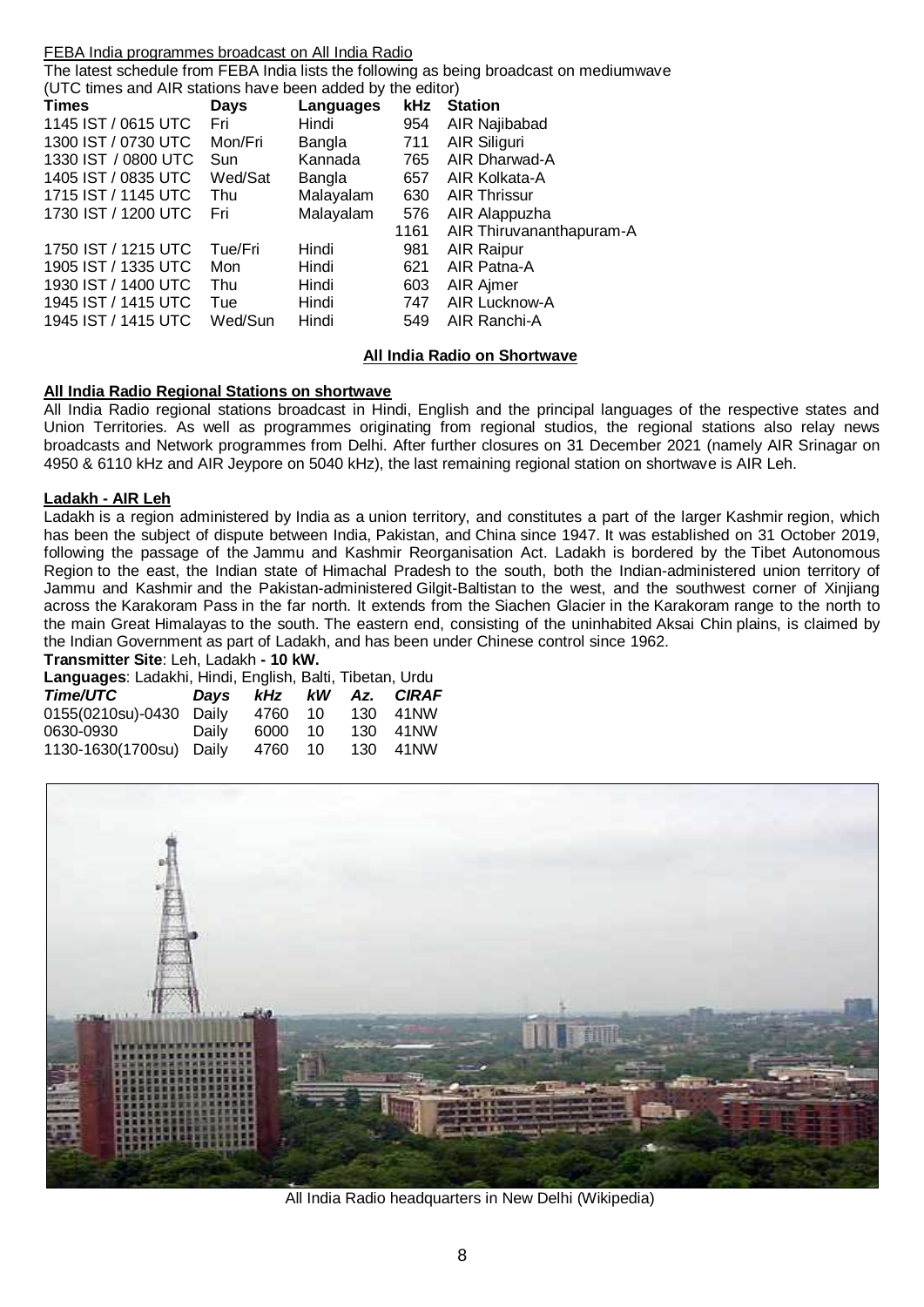#### **All India Radio External Services**

All India Radio (AIR), officially known since 1957 as Akashvani (literary meaning "Voice from the Sky"), is the national public radio broadcaster of India and is a division of Prasar Bharati. The external services of All India Radio are broadcast to countries outside India and some continue on mediumwave and shortwave.

The General Overseas Service in English has been discontinued on shortwave.

**Transmitter sites** (these are the transmitter sites currently in use by AIR): Mediumwave: Chinsurah, West Bengal - 1000 kW; Rajkot, Gujarat - 1000 kW. Shortwave: Bengaluru, Karnataka - 5 x 500 kW; Delhi-Kingsway, NCT - 2 x 100 kW.

| Time/UTC  | Days         | Language       | kHz   | <b>Transmitter site</b> | kW   | Az. | <b>Target area</b>    | notes              |
|-----------|--------------|----------------|-------|-------------------------|------|-----|-----------------------|--------------------|
| 0030-0900 | Daily        | Bangla         | 594   | Chinsurah               | 1000 |     | Bangladesh            | <b>AIR Maitree</b> |
| 0100-0200 | Daily        | Sindhi         | 7380  | Bengaluru               | 500  | 325 | Pakistan              |                    |
| 0100-0230 | Daily        | Tibetan        | 9910  | Delhi-Kingsway          | 100  | 102 | <b>Tibet</b>          | Jammed by CNR-1    |
| 0130-0230 | Daily        | Indonesian     | 13710 | Bengaluru               | 500  | 120 | South-East Asia       |                    |
| 0145-0315 | Daily        | Nepali         | 11560 | Bengaluru               | 500  | 035 | Nepal                 |                    |
| 0300-0400 | <b>Daily</b> | <b>Baluchi</b> | 1071  | Rajkot                  | 1000 |     | Pakistan              | <b>Pure DRM</b>    |
| 0300-0430 | Daily        | <b>Baluchi</b> | 9950  | Delhi-Kingsway          | 100  | 282 | Pakistan              |                    |
| 0315-0415 | Daily        | <b>Burmese</b> | 11560 | Bengaluru               | 500  | 090 | Myanmar               |                    |
| 0400-0530 | Daily        | Persian        | 15030 | Bengaluru               | 500  | 300 | Iran                  |                    |
| 0400-0745 | Daily        | Urdu           | 1071  | Rajkot                  | 1000 |     | Pakistan              | <b>Pure DRM</b>    |
| 0430-0600 | Daily        | Dari           | 9950  | Delhi-Kingsway          | 100  | 282 | Afghanistan           |                    |
| 0430-0600 | Daily        | Pashto         | 11560 | Delhi-Kingsway          | 100  | 282 | Afghanistan           |                    |
|           |              |                | 15285 | Bengaluru               | 500  | 325 | Afghanistan           |                    |
| 0530-0630 | Daily        | Arabic         | 15030 | Bengaluru               | 500  | 300 | Middle East           |                    |
| 0900-1030 | Daily        | Nepali         | 9950  | Delhi-Kingsway          | 100  | 102 | Nepal                 |                    |
|           |              |                | 11560 | Delhi-Kingsway          | 100  | 102 | Nepal                 |                    |
|           |              |                | 15030 | Bengaluru               | 500  | 035 | Nepal                 |                    |
| 0930-1130 | Daily        | Urdu           | 1071  | Rajkot                  | 1000 |     | Pakistan              | <b>Pure DRM</b>    |
| 1000-1830 | Daily        | Bangla         | 594   | Chinsurah               | 1000 |     | Bangladesh            | <b>AIR Maitree</b> |
| 1030-1200 | Daily        | Chinese        | 15050 | Bengaluru               | 500  | 060 | China                 |                    |
| 1045-1215 | Daily        | Tibetan        | 9950  | Delhi-Kingsway          | 100  | 102 | Tibet                 | Jammed by CNR-1    |
|           |              |                | 11560 | Delhi-Kingsway          | 100  | 102 | Tibet                 | Jammed by CNR-1    |
| 1130-1200 | Daily        | Saraiki        | 1071  | Rajkot                  | 1000 |     | Pakistan              | <b>Pure DRM</b>    |
| 1200-1330 | Daily        | Punjabi        | 1071  | Rajkot                  | 1000 |     | Pakistan              | <b>Pure DRM</b>    |
| 1215-1315 | Daily        | Swahili        | 15030 | Bengaluru               | 500  | 240 | East Africa           |                    |
| 1230-1330 | Daily        | <b>Baluchi</b> | 9950  | Delhi-Kingsway          | 100  | 282 | Pakistan              |                    |
| 1230-1400 | Daily        | Pashto         | 11560 | Bengaluru               | 500  | 325 | Afghanistan           |                    |
| 1330-1430 | Daily        | Dari           | 1071  | Rajkot                  | 1000 |     | Pakistan              | <b>Pure DRM</b>    |
| 1330-1500 | Daily        | Dari           | 9950  | Bengaluru               | 500  | 282 | Afghanistan           |                    |
| 1600-1730 | Daily        | Persian        | 9620  | Bengaluru               | 500  | 300 | Iran                  |                    |
| 1730-1930 | Daily        | Arabic         | 9620  | Bengaluru               | 500  | 300 | <b>Middle East</b>    |                    |
| 1930-2030 | <b>Daily</b> | French         | 9620  | <b>Bengaluru</b>        | 500  | 300 | <b>Western Europe</b> | <b>DRM</b>         |
| 2345-0115 | Daily        | Chinese        | 15050 | Bengaluru               | 500  | 060 | China                 |                    |

The All India Radio Maitree channel features Akashvani news, talk programmes, current affairs, world news and airs Bangla songs and Bangla talk programmes.

Home Service and other languages may be heard briefly for 10 minutes or so prior to the start of some of the scheduled Exernal Services languages.

### **Maldives**

**Public Services Media** is the public broadcasting service of the Maldives. It replaced the Maldives Broadcasting Corporation on 28 April 2015. PSM operates two radio stations, Dhivehiraajjeyge Adu and Dhivehi FM. Shortwave transmissions to Maldavian communities in South Asia were discontinued several years ago when TV Maldives appeared on satellite.

#### **Dhivehiraajjeyge Adu (Voice of the Maldives)**

Dhivehiraajjeyge Adu is the premier radio channel of PSM. As a public service broadcaster, the channel's content is based on educating, informing and entertaining listeners. It operates on MW 1449 kHz and FM 89.0. **Transmitter Site**: Malé - 10 kW.

| $\overline{\phantom{a}}$ realisibilities of $\overline{\phantom{a}}$ . |  |                             |  |                                                                                  |  |  |  |  |
|------------------------------------------------------------------------|--|-----------------------------|--|----------------------------------------------------------------------------------|--|--|--|--|
|                                                                        |  | Schedule Days Languages kHz |  | <b>Notes</b>                                                                     |  |  |  |  |
|                                                                        |  |                             |  | 24 hours Daily Dhivehi/English 1449 News in English is schedule at 1300-1310 UTC |  |  |  |  |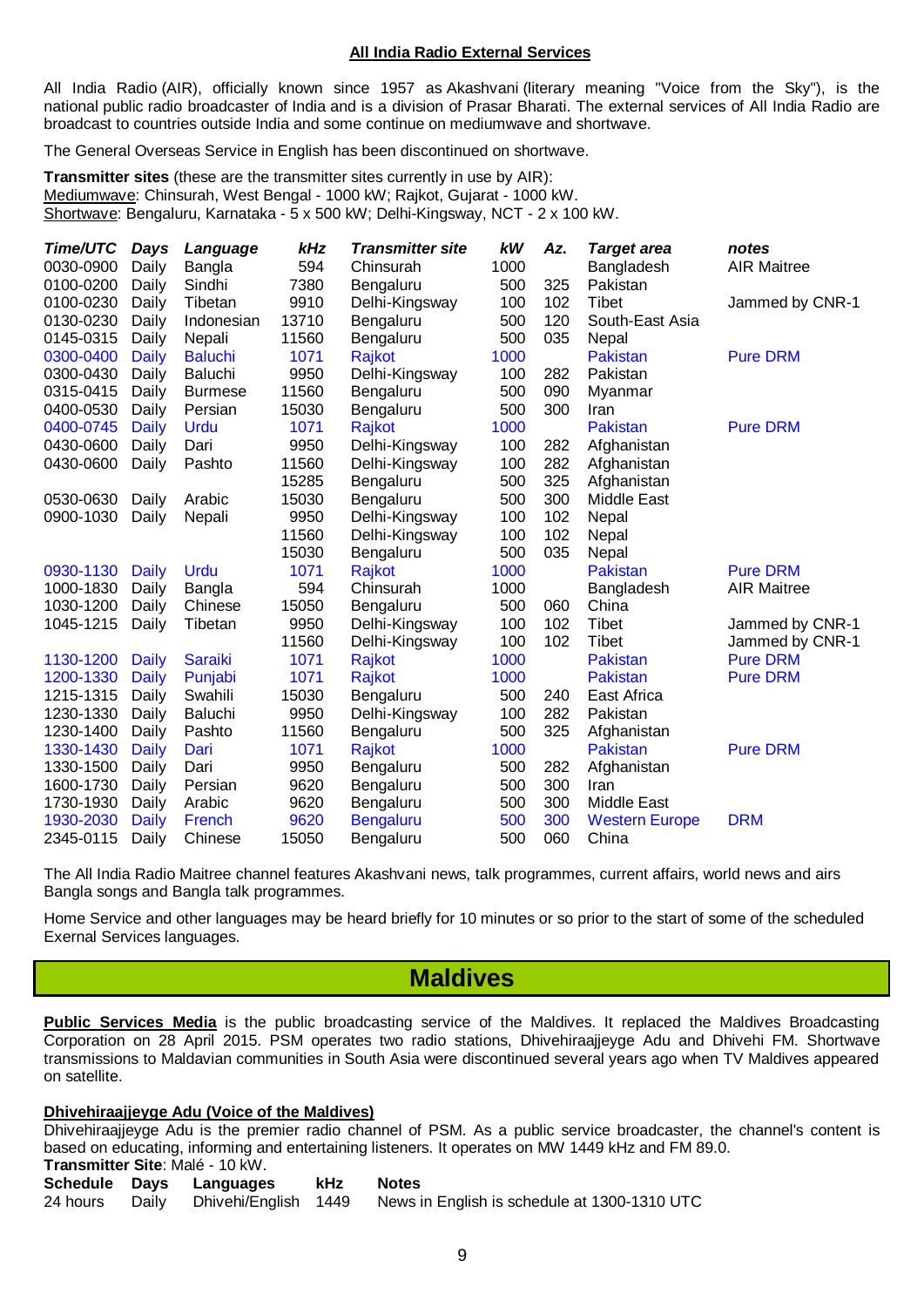#### **Target broadcast to the Maldives**

#### **Voice of the Martyrs**

VOM Korea has started a daily broadcast to the Maldives. VOM states "The Maldives is one of the most restricted nations in the world, with fewer than 10 known believers. Any Maldivian who follows Christ must remain secret or face arrest or expulsion from the country. The Maldivian government seeks to eliminate or greatly minimize outside influences on their cultural identity, which includes complete commitment to Islam". It goes on to say that "VOM uses creative, secretive methods to share the gospel inside the Maldives". In an email to Glenn Hauser, Pastor Tim Dillmuth confirms the new broadcast to the Maldives and says "It is currently in English, but we hope to have more and more content in Dhivehi shortly. Due to our agreement with our radio broadcast partner, we are unable to share the location of the transmission." **Transmitter Site**: unconfirmed.

**Schedule Days Languages kHz** English and Dhivehi 11620

The Voice of the Martyrs noted in Dhivehi for the first time on 28 April 2022 by Jose Jacob. Previously it was in English.

Jose Jacob got a reply for a reception report sent to VOM Korea on their new broadcast to Maldives on 11620 kHz at 1500-1530 UTC, as well as a QSL letter from Pastor Tim Dillmuth (Thanks to Jose for permission to reproduce here):

From: Mr. Joo [<sjoo@vomkorea.com](mailto:sjoo@vomkorea.com) Sent: Thursday, April 14, 2022 10:01 AM To: [vu2jos@niar.org](mailto:vu2jos@niar.org)

Subject: RE : Your broadcast to Maldives

Dear Jose Jacob,

Thank you for listening our broadcasts. This is actually a brand-new broadcast that is intended to reach the Maldives.The broadcast is indeed in English for now, but we hope to have more and more content in Dhivehi shortly.

Warmly in Christ, VOMKOREAMJ



Jose Jacob <vu2jos@niar.org>

Mr. Jose Jacob,

I am pleased to provide you with a confirmation of your reception report. I confirm that Mr. Jose Jacob our program on Apr, 12th, 2022 on 11620 kHz at 15:30 UTC.

Thank you for taking the time to listen to our program and for taking the time to provide us with your report.

If you would like to learn more about more about The Voice of the Martyrs Korea, please visit our web-site at http://www.vomkorea.com/.

God Bless.

1. 2 albert

**Pastor Tim Dillmuth** tdillmuth@vomkorea.com



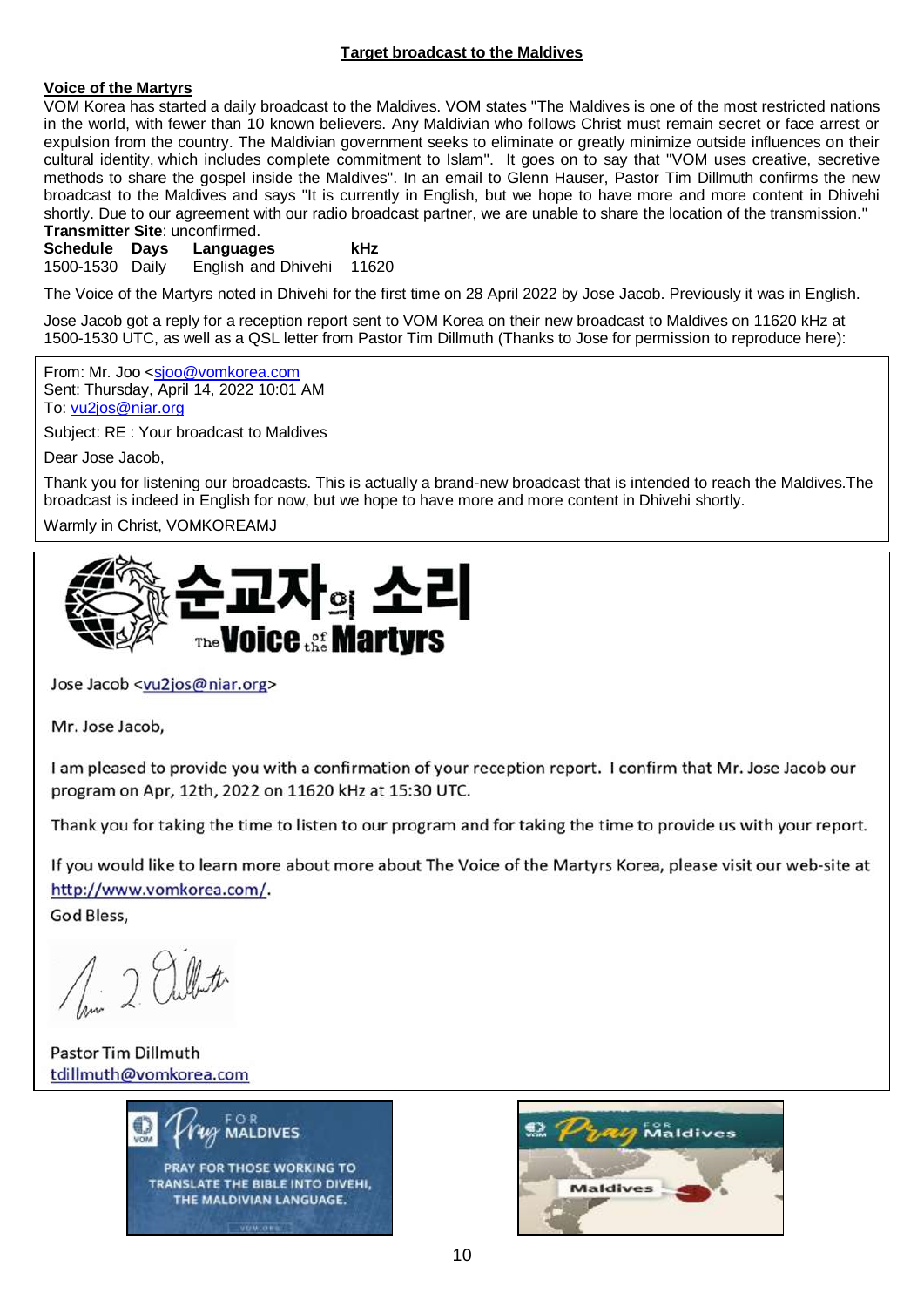

#### **Radio Nepal**

Radio Nepal is the state-owned radio broadcasting service of Nepal. It broadcasts of mediumwave and FM, whilst the shortwave transmission (most recently on 5005 kHz) has been discontinued.

**kHz Location kW** 576 Surkhet, Mid-Western Region 100 792 Kathmandu, Central Region 100 648 Dhankuta, Eastern Region 100 810 Dipayal, Far Western Region 10 684 Pokhara, Western Region 100 1143 Bardibas, Central Region 10



Schedule on MW: 2315-1715 UTC in Nepali, except for news in other languages as follows:

| 0010-0015 in Sanskr  |  |
|----------------------|--|
| 0215-0230 in English |  |
| 0815-0830 in English |  |
| 1020-1025 in Sherpa  |  |

0010-0015 in Sanskrit 1025-1030 in Magahi 1215-1230 in Maithili 0215-0230 in English 1120-1125 in Tamang 1415-1430 in English 1205-1210 in Bhojpuri 1210-1215 in Urdu

### **Pakistan**

#### **Pakistan Broadcasting Corporation**

The Minisitry of Information and Broadcasting says "Pakistan Broadcasting Corporation (PBC) popularly known as Radio Pakistan is the largest state media network of Pakistan with about 80 broadcasting units housed in 32 Broadcasting Houses across the country. Radio Pakistan through its multi-pronged broadcast platforms like FM, mediumwave, shortwave and through satellite broadcasts is able to reach out to its listeners inside and outside the country in an unprecedented manner".

#### **Radio Pakistan on mediumwave**

| <b>kHz</b> | Location                         | kW     | <b>Times of operation</b>            |
|------------|----------------------------------|--------|--------------------------------------|
| 567        | Khuzdar, Baluchistan             | $300*$ | 0200-0400, 1200-1810                 |
| 585        | Islamabad, Capital Territory     | 500    | 0045-0705, 0900-1900                 |
| 630        | Lahore-I, Punjab                 | 100    | 0045-0405(0820fr), 0800(1000fr)-1900 |
| 639        | Karachi, Sindh                   | 100    | 0200-0400, 1300-1900                 |
| 711        | DI Khan, Khyber-Pakhtunkhwa      | 100    | 0045-1700                            |
| 756        | Yaru, Quetta, Baluchistan        | $100*$ | 0045-0805, 1000-1810                 |
| 936        | Mirpur, Azad Kashmir             | 100    | 0045-0515, 1100-1810                 |
| 981        | Turbat, Baluchistan              | $100*$ | 0200-1700                            |
| 1008       | Hyderabad, Sindh                 | 100    | 0045-0405, 1300-1900                 |
| 1035       | Multan, Sindh                    | 100    | 0045-0430, 0600-1810                 |
| 1053       | Larkana, Sindh                   | 100    | reported to be inactive              |
| 1134       | Quetta, Baluchistan              | 100    | 0200-0400, 1400-1800                 |
| 1152       | Rawalpindi, Punjab               | 100    | 0200-0400, 1200-1810                 |
| 1170       | Peshawar-III, Khyber-Pakhtunkhwa | 100    | 0045-0400, 1100-1810                 |
| 1251       | Loralai, Baluchistan             | 10     | 0200-0400, 0600-1000, 1200-1600      |
| 1260       | Peshawar-II, Khyber-Pakhtunkhwa  | 400    | 0200-1900                            |
| 1332       | Lahore, Punjab                   | 100    | 0200-0400, 1200-1500                 |
| 1341       | Bahawalpur, Punjab               | 10     | 0045-1900                            |
| 1512       | Gilgit, Northern Areas           | 10     | 1000-1700                            |
| 1557       | Skardu, Northern Areas           | 10     | 1000-1700                            |
| 1584       | Sibi, Baluchestan                | 0.25   | 0755-1115                            |
| 1602       | Abbotabad, Khyber-Pakhtunkhwa    | 0.25   | 0845-1415                            |



Radio Pakistan has programming mainly in Urdu and English, with provincial stations also broadcasting news and other programmes in their regional languages as well. News in English is at 0300, 0800, 1100, 1300 and 1600 UTC.

#### **News and Current Affairs Channel**

PBC launched its News and Current Affairs Channel (NCAC) in November 2000. The channel was converted into the National Broadcasting Service in 2008 with current affairs contents mixed with entertainment and cultural programmes. The News & Current Affairs Channel was revived in 2013. Presently, NCAC broadcasts 13 hours of programmes from 0300-1600 UTC from Islamabad and 8 hours daily from Provincial Headquarters. Programmes consist of breaking news, hourly news bulletins, live coverage of important events including press conferences by government and opposition, talk shows, discussions/interactive discussions, commentaries, interviews, live calls and on the spot coverage. NCAC frequencies are listed on the PBC website as 639, 756, 1152, 1170 and 1332 kHz. The daily schedule for NCAC can be checked at [radio.gov.pk/current-affairs](https://radio.gov.pk/current-affairs)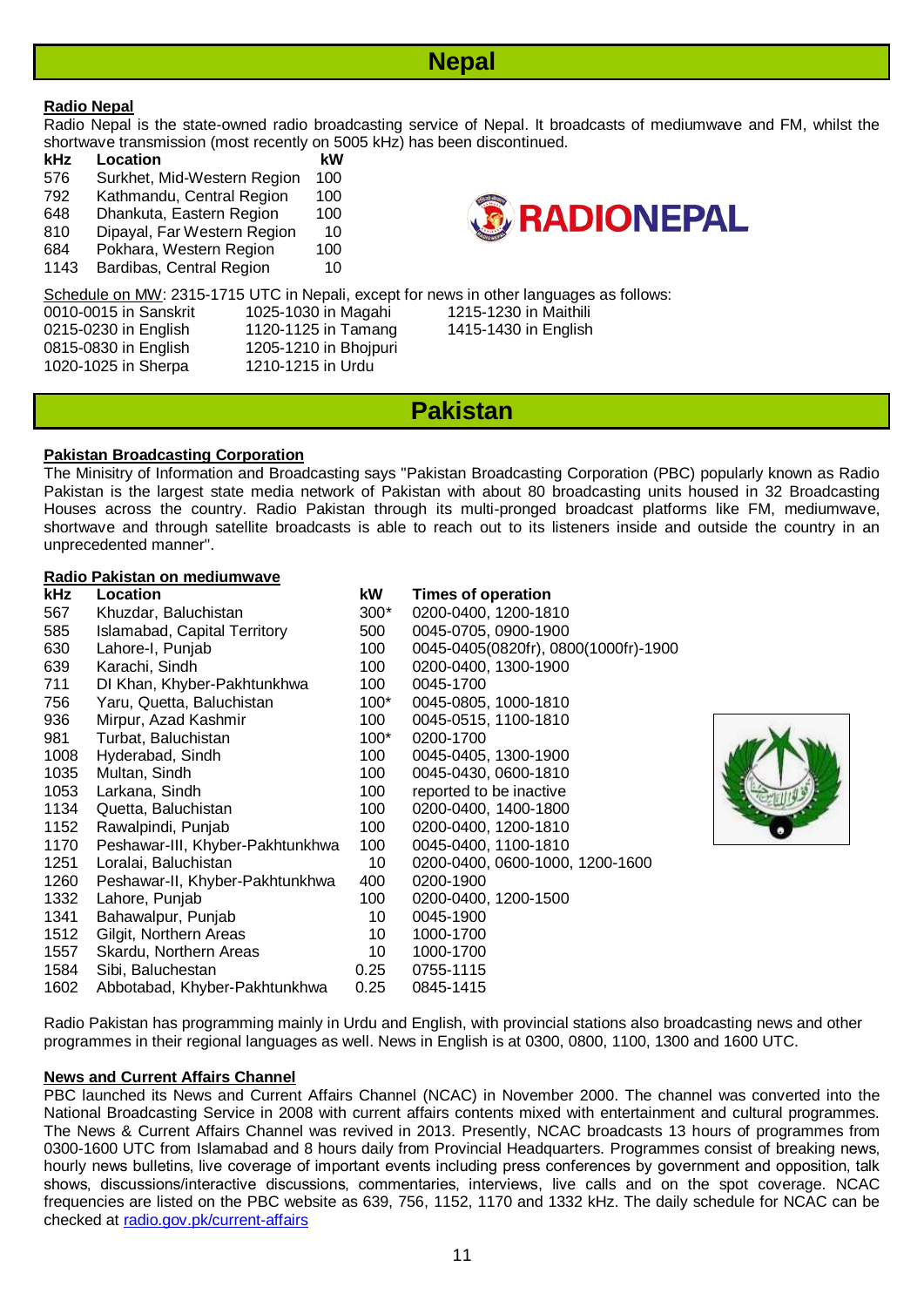#### **Radio School transmission**

Radio Pakistan has a four-hour Radio School transmission to promote distant learning in the country. These educational programmes are broadcast from various mediumwave and FM networks of Radio Pakistan from 0500-0700 UTC and then as a repeat broadcast from 0900-1100 UTC seven days a week. Radio School is an important initiative taken in light of Prime Minister Imran Khan's vision to impart education to the children of far flung and backward areas and address the issue of providing education to children during the pandemic. It will also help ensure provision of education to less privileged children and girls. Radio School is aired on mediumwave on 567, 585, 711, 981, 1053, 1134 and 1251 kHz. (radio.gov.pk, 25 November 2020)

The status of the Voice of Qur'an programme on mediumwave is subject to confirmation. It had previously been listed on 585, 630 and 756 kHz between 0200-0700 UTC. Can anyone confirm that it is still aired on mediumwave at all?

#### **Radio Pakistan - External Services**

Radio Pakistan shortwave transmissions are currently suspended. The Ministry of Information and Broadcasting website currently says: "World and External services broadcasts programs for six hours daily in six foreign languages and designed to cover Asia. These languages are Persian, Dari, Bangla, Chinese, Pashto (Afghani), Hindi, Hazargi. Presently these programmes are streamed only and also available on the Mobile App. World Service broadcasts programs for 8 hours in Urdu language for Overseas Pakistanis in Middle East and Europe".

#### **Azad Kashmir Radio**

The Pakistan Broadcasting Corporation broadcasts a dedicated Kashmir-focused service from its three stations; i.e. Muzaffarabad, Trarkhal and Mirpur "to highlight the World-level & UN recognised right of self-determination of Kashmiri people, atrocities committed by the Indian forces in the Indian Illegally Occupied Jammu & Kashmir (IIOJ&K), resilient struggle offered by the Kashmiri people and Pakistan's principled stance, on the issue to the Kashmir cause to support morally, politically and diplomatically".

| <b>kHz</b> | <b>Channel</b> | <b>Transmitter location</b> | kW  | Programme/Schedule (UTC)                                       |
|------------|----------------|-----------------------------|-----|----------------------------------------------------------------|
| 792        | Muzaffarabad   | Muzzaffarabad               | 150 | currently off air. The moib.gov.pk website says: "Work on the  |
|            |                |                             |     | PSDP project "Rehabilitation of Medium Wave Services from      |
|            |                |                             |     | Muzaffarabad (AJK)" has been initiated. The construction of    |
|            |                |                             |     | the building of the transmitting station has been completed by |
|            |                |                             |     | PWD Muzaffarabad.                                              |
| 936        | Mirpur         | Mirpur, Mirpur District     | 100 | to be confirmed but includes content in Gojri, Kashmiri,       |
|            |                |                             |     | Pahari and Urdu; also includes relays from NCAC; news in       |
|            |                |                             |     | English is believed to be at 0300, 0800, 1100, 1300, 1600      |
| 7265       | Trarkhel       | Islamabad, Pakistan         | 100 | 0900-0945 (and possibly other times?); in the past has         |
|            |                |                             |     | consisted of relays of PBC Rawalpindi III in Urdu and content  |
|            |                |                             |     | from Radio Pakistan.                                           |

Azad Kashmir Radio heard on shortwave again!: Wolfgang Bueschel reported on 4 October 2021: Surprisingly after a very long break time, I heard Azad Kashmir Radio Urdu/Kashmiri language service on 7264.94 from Islamabad Rewat center today at 0905 UTC via the remote Perseus server in Delhi. S=7-8 fair signal, 100 kW and other details visible according WRTH 2021 on page 307. (posted by WB to BDXC iog); Presumed Azad Kashmir Radio observed on 5 October 2021 from 0900-0945\* on 7265 kHz using online KiwiSDR at Multan, Pakistan (monitoring by Tony Rogers); not seemingly reported since October 2021.

### **Sri Lanka**

#### **Sri Lanka Broadcasting Corporation**

Sri Lanka Broadcasting Corporation is the public broadcasting service of Sri Lanka. SLBC operates on shortwave are directed to South Asia and to the large expatriate community in the Middle East. **Transmitter Site**: Transmissions originate from Trincomalee, which has 3 x 250 kW transmitters (operated at 125 kW).

|                |           | <b>Transmitter Site.</b> Transmissions originate from Trincomalee, which has 3 x 250 KVV transmitters ( |       |      |       |                          |
|----------------|-----------|---------------------------------------------------------------------------------------------------------|-------|------|-------|--------------------------|
| Time/UTC       | Davs      | Languages                                                                                               | kHz   |      |       | kW Az. Target area       |
| 0030-0100      | Daily     | Bengali/Hindi                                                                                           | 11905 |      |       | 125 350 South Asia       |
| 0200-0230      | Daily     | Hindi                                                                                                   |       |      |       | 11905 125 350 South Asia |
| 1630-1830      | Fri       | Sinhala/Tamil/English/Hindi                                                                             | 11750 | 125  | - 300 | Middle East              |
| 1700-1800/1830 | irregular | Sinhala                                                                                                 | 11750 | 125. | - 300 | Middle East              |

#### **SLBC - Colombo International Radio**

Jose Jacob reported that this SLBC service had been restarted on 20 January 2022. **Transmitter site**: Puttalam - 2 x 200 kW = 400 kW (currently operated at 300 kW) *Time/UTC Days Language kHz kW Az. Target* 0125-0230 Daily Tamil 873 300 0 South India

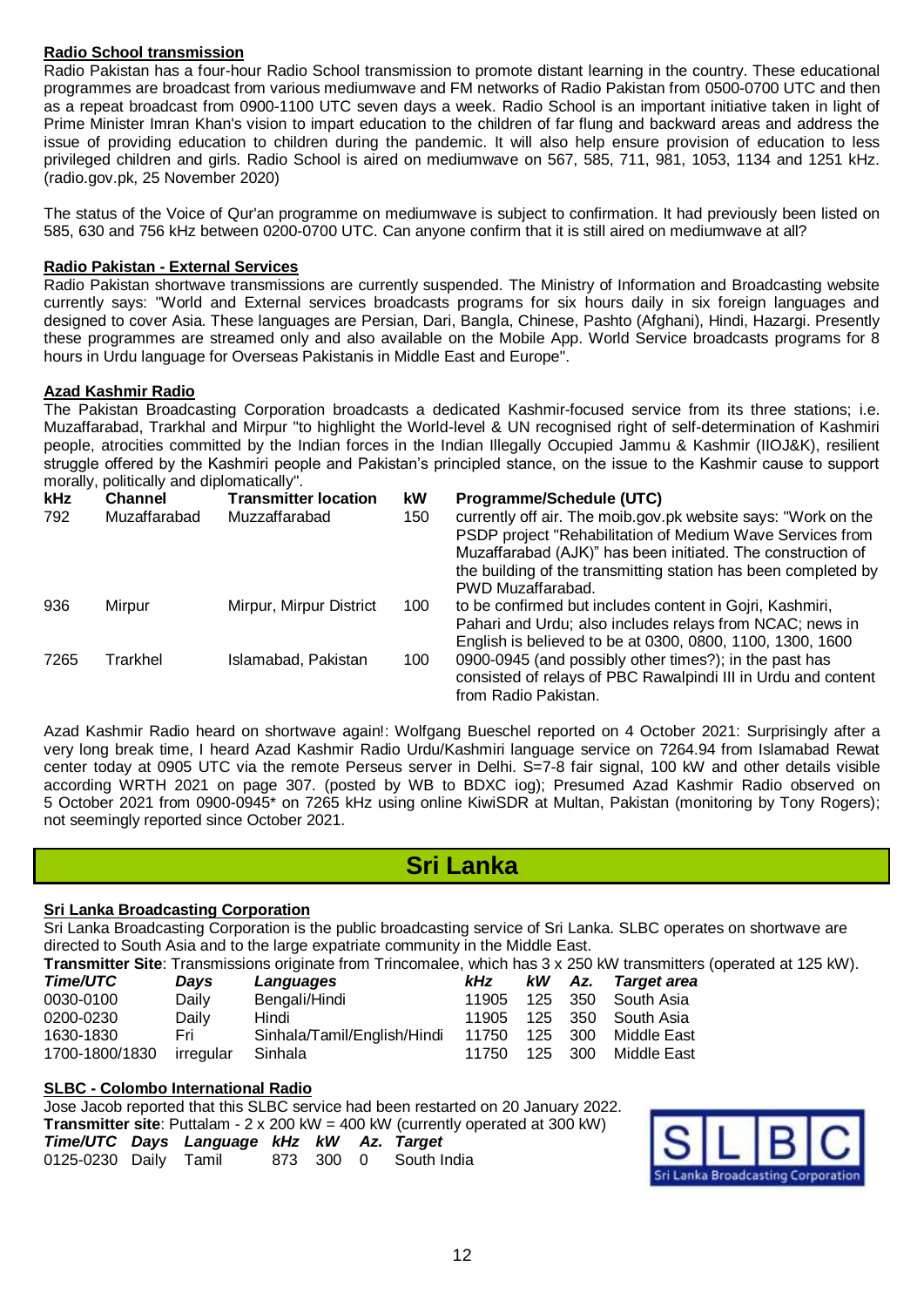#### **Mediumwave relays via SLBC**

#### **TWR India - Radio 882**

Trans World Radio (TWR) is a multinational evangelical Christian media distributor.

**Transmitter site**: Puttalam is owned by SLBC and has 2 x 200 kW = 400 kW (currently operated at 350 kW)

*Time/UTC Days kHz kW Az. Target* 1330-1630 Daily 882 350 0 South Asia

In an email to Zenon Teles, Mike Sabin, the Asia Broadcast Technical Operations Director, confirms that the transmitting power on 882 kHz is currently 350 kW.

Jose Jacob reported on 7 January 2022: "TWR, Puttalam, Sri Lanka 882 kHz (350 kW) was missing at 2230-0100 UTC and when I contacted their office, I was informed that they have discontinued their morning broadcast with effect from 1 January 2022. Their evening broadcast is scheduled at 1330-1630 UTC"

#### **Languages and programmes on TWR Radio 882** *Time/UTC Days Languages Programme*

| ,,,,,,,,,, | su y v  | -unguuguu     | , , ogrammo              |
|------------|---------|---------------|--------------------------|
| 1330-1345  | Sat/Sun | Soura         | Anablun Atangoran        |
| 1330-1400  | Mon-Fri | Banjara       | Thru the Bible           |
| 1345-1400  | Sat     | Tamil         | Vaanmalar                |
| 1345-1400  | Sun     | Gondi         | The Word Today           |
| 1400-1415  | Sat     | Koya          | The Word Today           |
| 1400-1415  | Sun     | Banjara       | The Word Today           |
| 1400-1430  | Mon-Fri | Telugu        | Thru the Bible           |
| 1415-1430  | Sun     | Oriya         | The Tide                 |
| 1415-1430  | Sat     | Konkaki       | The Word Today           |
| 1430-1445  | Sun     | Telugu        | Hope for Today           |
| 1445-1500  | Sun     | Kutchi        | Bhajpuri Jo Jiyan        |
| 1500-1515  | Sat     | Kukna         | <b>Base Goat</b>         |
| 1500-1515  | Sun     | English       | Amazing Grace            |
| 1500-1530  | Mon     | Tamil         | Women of Hope            |
| 1500-1530  | Tue     | Malayalam     | Women of Hope            |
| 1500-1530  | Wed     | Malayalam     | <b>Champions Arise</b>   |
| 1500-1530  | Thu     | Gujarati      | Women of Hope            |
| 1500-1530  | Fri     | Deccani       | The Way of Righteousness |
| 1515-1530  | Sat     | Oriya         | <b>CBH</b>               |
| 1515-1530  | Sun     | Hindi         | Dr Luke                  |
| 1530-1600  | Mon-Fri | Oriya         | Thru the Bible           |
| 1530-1600  | Sat     | Oriya         | In Touch                 |
| 1530-1600  | Sun     | Oriya         | Women of Hope            |
| 1600-1615  | Sun     | Chhattisgarhi | The Word Today           |
| 1600-1630  | Mon-Fri | Marathi       | Thru the Bible           |
| 1600-1630  | Sat     | Marathi       | In Touch                 |
| 1615-1630  | Sun     | Tulu          | The Word Today           |



#### **Shortwave relays via Trincomalee**

#### **SLBC Shortwave Relay Station - Trincomalee**

The Deutsche Welle Relay Station at Trincomalee was opened in 1984 and passed to SLBC on 1 November 2011. **Transmitter Site**: Trincomalee - 3 x 300 kW (operating at 125/250 kW as stated below)

| Time/UTC  | Days    | <b>Station</b> | Language  | kHz   | kW  | Az. | <b>Target area</b> |
|-----------|---------|----------------|-----------|-------|-----|-----|--------------------|
| 0000-0030 | Daily   | <b>AWR</b>     | Thai      | 9810  | 125 | 075 | South-East Asia    |
| 0000-0100 | Daily   | <b>AWR</b>     | Chinese   | 11650 | 125 | 045 | East Asia          |
| 0100-0130 | Sun-Thu | <b>AWR</b>     | Minnan    | 11925 | 125 | 045 | East Asia          |
|           |         |                |           | 15630 | 125 | 025 | East Asia          |
| 0100-0130 | Fri     | AWR            | Chinese   | 11925 | 125 | 045 | East Asia          |
| 0100-0130 | Fri/Sat | <b>AWR</b>     | Chinese   | 15630 | 125 | 025 | East Asia          |
| 0100-0200 | Sat     | <b>AWR</b>     | Chinese   | 11925 | 125 | 045 | East Asia          |
| 0130-0200 | Sun-Fri | <b>AWR</b>     | Cantonese | 11925 | 125 | 060 | East Asia          |
|           |         |                |           | 15630 | 125 | 025 | East Asia          |
| 0130-0200 | Sat     | <b>AWR</b>     | Chinese   | 15630 | 125 | 025 | East Asia          |
| 0230-0300 | Daily   | <b>AWR</b>     | Dari      | 15410 | 125 | 345 | Afghanistan        |
| 0300-0330 | Daily   | <b>AWR</b>     | Oromo     | 15420 | 125 | 270 | Horn of Africa     |
| 0300-0330 | Daily   | AWR            | Tigrinya  | 15515 | 125 | 285 | Horn of Africa     |
| 0400-0430 | Daily   | <b>AWR</b>     | Amharic   | 15520 | 125 | 270 | Horn of Africa     |
| 1200-1230 | Daily   | <b>AWR</b>     | Mon       | 15610 | 125 | 060 | South-East Asia    |
| 1200-1230 | Mon-Fri | <b>AWR</b>     | Min (Nan) | 15710 | 125 | 045 | East Asia          |
| 1200-1230 | Sat/Sun | <b>AWR</b>     | Chinese   | 15710 | 125 | 045 | East Asia          |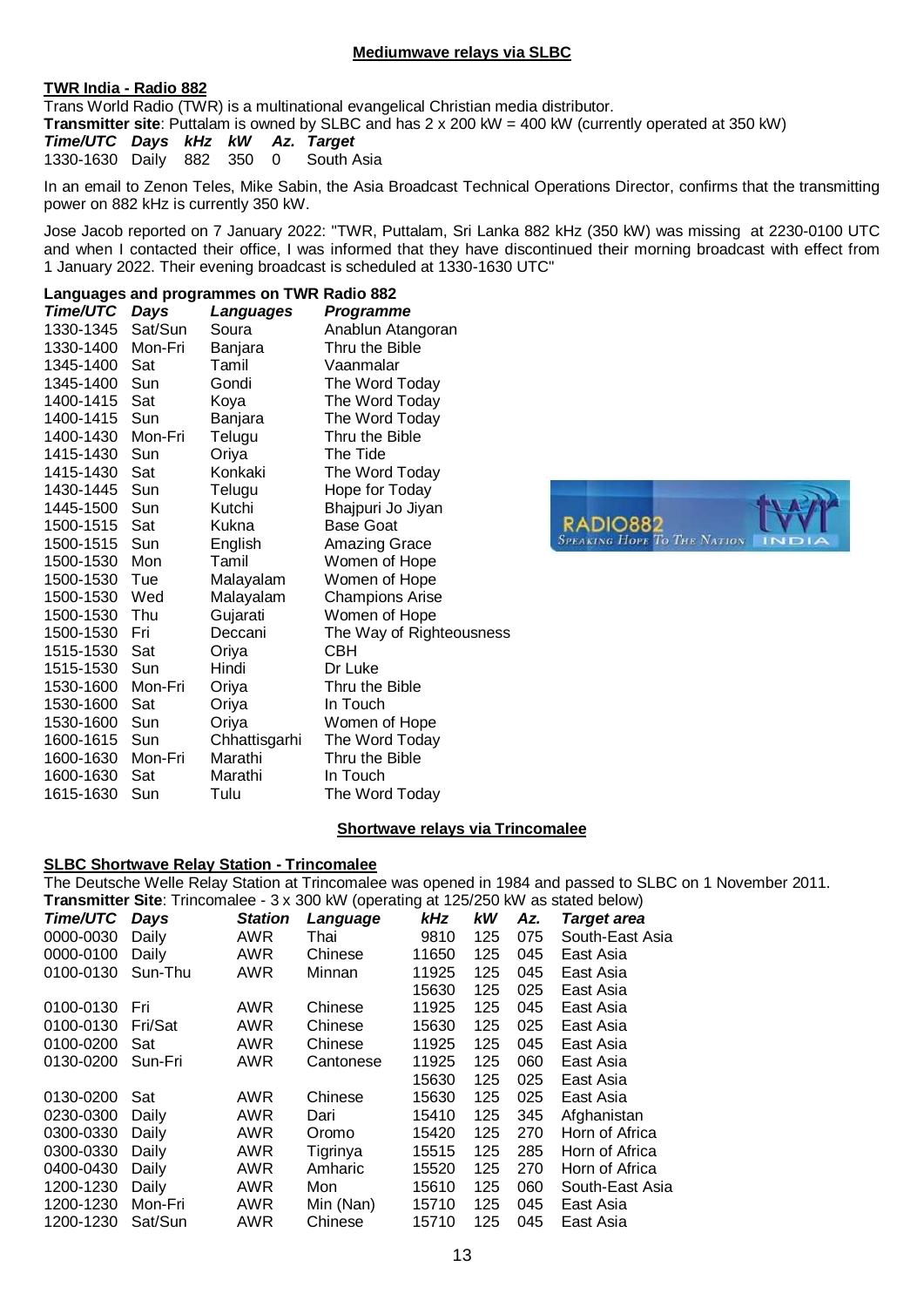| 1230-1300 | Daily       | AWR        | Manipuri   | 15430 | 125 | 025 | South Asia      |
|-----------|-------------|------------|------------|-------|-----|-----|-----------------|
| 1230-1300 | Sat-Thu     | AWR        | Cantonese  | 15710 | 125 | 045 | East Asia       |
| 1230-1300 | Fri         | AWR        | Chinese    | 15710 | 125 | 045 | East Asia       |
| 1300-1330 | Daily       | AWR        | Indonesian | 11620 | 125 | 090 | South-East Asia |
| 1300-1330 | Daily       | AWR        | Bengali    | 15430 | 125 | 015 | South Asia      |
| 1330-1400 | Daily       | <b>BBC</b> | Bengali    | 9410  | 125 | 015 | South Asia      |
| 1330-1400 | Thu/Sat     | <b>AWR</b> | Lao        | 9695  | 125 | 075 | South-East Asia |
| 1330-1400 | Sun-Wed/Fri | <b>AWR</b> | NE Thai    | 9695  | 125 | 075 | South-East Asia |
| 1400-1500 | Daily       | AWR        | Chinese    | 11870 | 125 | 015 | East Asia       |
|           |             |            |            | 15710 | 125 | 045 | East Asia       |
| 1500-1530 | Daily       | AWR        | Nepali     | 9740  | 125 | 015 | South Asia      |
| 1500-1600 | Daily       | <b>AWR</b> | Karen      | 15530 | 125 | 060 | South-East Asia |
| 1530-1600 | Daily       | AWR        | Oriya      | 9470  | 125 | 015 | South Asia      |
| 1600-1630 | Daily       | <b>AWR</b> | Urdu       | 11955 | 125 | 345 | South Asia      |
| 1630-1700 | Daily       | AWR        | Somali     | 15670 | 125 | 270 | Horn of Africa  |

**Encompass to use Trincomalee**: Sri Lanka has agreed to sell airtime on a former Deutsche Welle relay station in Trincomalee in the north east of the island to UK based Encompass Digital Media Services, London. Germany's DW built the relay station in Sri Lanka in 1980 for mainly for international shortwave (HF) broadcasting. It also has a medium wave transmitter for South Asia. The station was given to state-run Sri Lanka Broadcasting Corporation in 2012. London based Encompass Media has proposed to transmit shortwave and mediumwave programmes from the station. It has offered to pay \$49,000 and \$16,000 dollars a month for the airtime. The Cabinet of Ministers had approved the proposal in November 2020. (Economynext.com 29 December 2020 via Alokesh Gupta)



Jose Jacob wrote on 28 October 2021: "Deeply shocked and saddened to read this advertisement of yesterday that the building of Sri Lanka Broadcasting Corporation are to be leased as commercial property to be able to raise money. From "Radio Ceylon Aapka Purana Saathi" the Facebook group of SLBC Hindi Service listeners of India".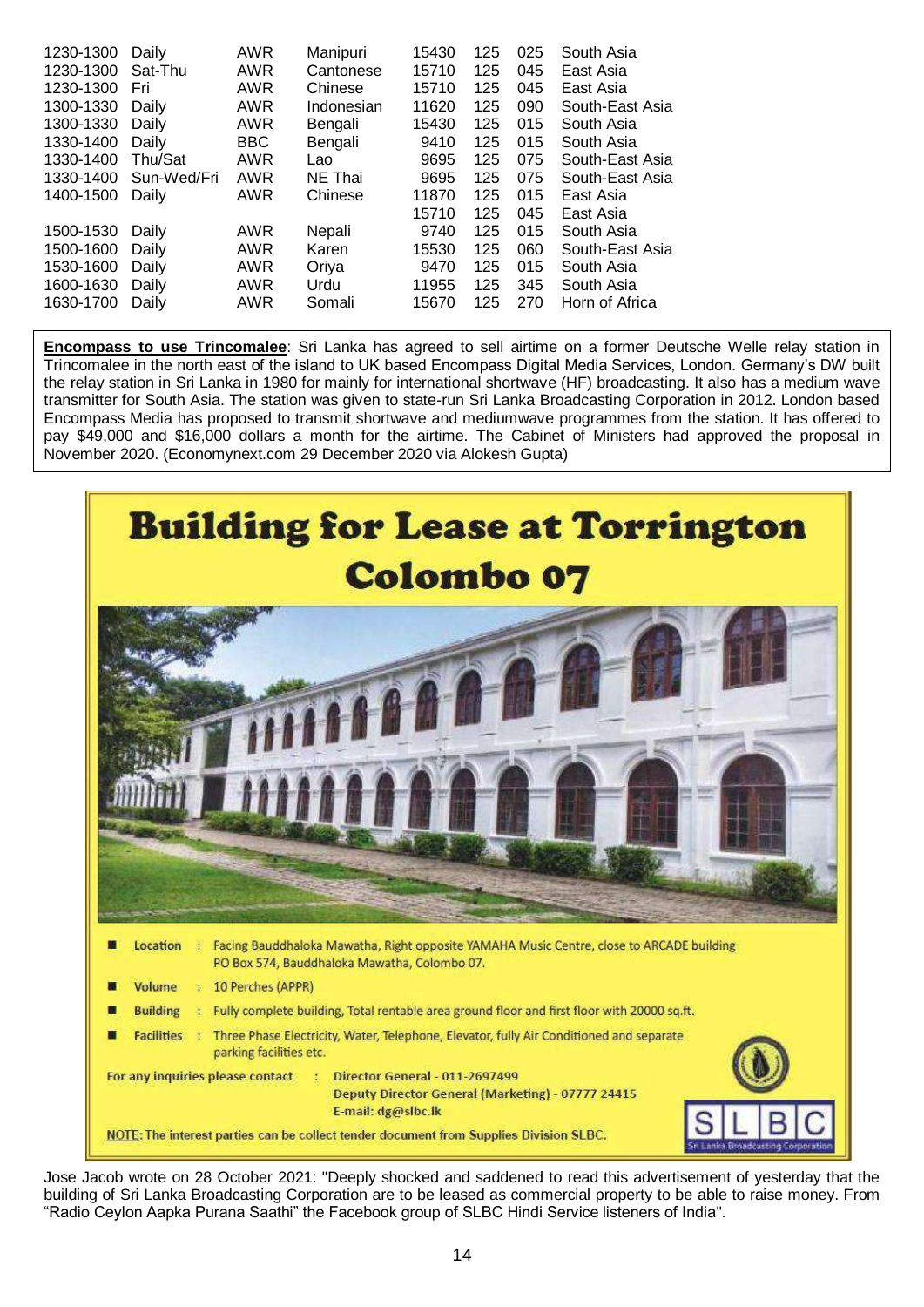## **Selected target broadcasts to South Asia**

#### **United Kingdom**

#### **BBC World Service**

The BBC World Service is the international broadcaster owned and operated by the BBC. It is the world's largest of any kind. It broadcasts radio news, speech and discussions in more than 40 languages to many parts of the world.

| Time/UTC  | Days         | Language       | kHz   | <b>Transmitter site</b> | kW  | Az. |       |
|-----------|--------------|----------------|-------|-------------------------|-----|-----|-------|
| 0000-0100 | Daily        | English        | 5945  | A'Seela, Oman           | 250 | 063 |       |
|           |              |                | 6155  | Yerevan, Armenia        | 300 | 100 |       |
| 0100-0200 | Daily        | English        | 1413  | A'Seela, Oman           | 800 | 080 |       |
|           |              |                | 7325  | A'Seela, Oman           | 250 | 063 |       |
|           |              |                | 15620 | Kranji, Singapore       | 125 | 315 |       |
| 0200-0230 | Daily        | English        | 1413  | A'Seela, Oman           | 800 | 080 |       |
| 0759-0900 | <b>Daily</b> | <b>English</b> | 17720 | Kranji, Singapore       | 100 | 315 | (DRM) |
| 1200-1300 | Daily        | English        | 12065 | A'Seela, Oman           | 250 | 063 |       |
|           |              |                | 15400 | A'Seela, Oman           | 250 | 080 |       |
| 1300-1400 | Daily        | English        | 1413  | A'Seela, Oman           | 800 | 080 |       |
|           |              |                | 11685 | Kranji, Singapore       | 250 | 320 |       |
|           |              |                | 11805 | A'Seela, Oman           | 250 | 063 |       |
| 1330-1400 | Daily        | Bengali        | 9410  | Trincomalee, Sri Lanka  | 125 | 015 |       |
|           |              |                | 9510  | Kranji, Singapore       | 250 | 320 |       |
|           |              |                | 11750 | A'Seela, Oman           | 125 | 080 |       |
| 1630-1700 | Daily        | Bengali        | 7370  | A'Seela, Oman           | 250 | 080 |       |
|           |              |                | 9445  | Kranji, Singapore       | 250 | 320 |       |

#### **China**

#### **China Radio International**

China Radio International (CRI) is the state-owned international radio broadcaster of China. Transmissions in several languages now consist of music only - there is no actual programming. To identify these easily a content column has been added below (C.) with P indicating normal programmes and M for music only.

| Time/UTC  | Days  | Language | C | יש ישיייישיי איי<br>kHz | Tr. site | kW  | Az. |
|-----------|-------|----------|---|-------------------------|----------|-----|-----|
| 0000-0100 | Daily | English  | P | 6075                    | Kashi    | 100 | 174 |
|           |       |          |   | 6180                    | Kashi    | 100 | 173 |
|           |       |          |   | 7425                    | Kashi    | 100 | 174 |
| 0100-0200 | Daily | Chinese  | P | 9560                    | Kashi    | 100 | 173 |
|           |       |          |   | 11650                   | Urumqi   | 500 | 212 |
| 0100-0200 | Daily | English  | P | 6180                    | Kashi    | 100 | 174 |
|           |       |          |   | 9535                    | Kashi    | 100 | 173 |
|           |       |          |   | 11770                   | Kashi    | 100 | 174 |
| 0100-0200 | Daily | Urdu     | P | 7240                    | Kashi    | 100 | 209 |
|           |       |          |   | 9695                    | Kashi    | 100 | 209 |
| 0130-0230 | Daily | Nepali   | P | 11860                   | Kunming  | 500 | 283 |
|           |       |          |   | 13780                   | Kunming  | 500 | 283 |
| 0200-0300 | Daily | Bengali  | M | 9655                    | Kunming  | 150 | 270 |
|           |       |          |   | 11640                   | Kunming  | 150 | 270 |
| 0200-0300 | Daily | Chinese  | P | 9825                    | Urumqi   | 500 | 212 |
| 0200-0300 | Daily | English  | P | 11770                   | Kashi    | 100 | 174 |
|           |       |          |   | 13640                   | Kashi    | 100 | 174 |
| 0200-0300 | Daily | Tamil    | P | 13600                   | Kashi    | 100 | 173 |
|           |       |          |   | 15260                   | Kashi    | 100 | 173 |
| 0200-0300 | Daily | Urdu     | P | 9540                    | Kashi    | 100 | 209 |
|           |       |          |   | 11650                   | Kashi    | 100 | 209 |
| 0230-0330 | Daily | Nepali   | P | 11730                   | Kunming  | 500 | 283 |
|           |       |          |   | 13780                   | Kunming  | 500 | 283 |
| 0300-0400 | Daily | Chinese  | P | 17540                   | Beijing  | 500 | 257 |
| 0300-0400 | Daily | English  | P | 12000                   | Kashi    | 100 | 174 |
|           |       |          |   | 15110                   | Kashi    | 100 | 174 |
| 0300-0400 | Daily | Hindi    | P | 11640                   | Kashi    | 100 | 209 |
|           |       |          |   | 13720                   | Kashi    | 100 | 209 |
|           |       |          |   | 15210                   | Kashi    | 100 | 173 |
|           |       |          |   | 15350                   | Kashi    | 100 | 174 |
| 0300-0400 | Daily | Tamil    | P | 13600                   | Kunming  | 150 | 234 |
|           |       |          |   | 13730                   | Kashi    | 100 | 173 |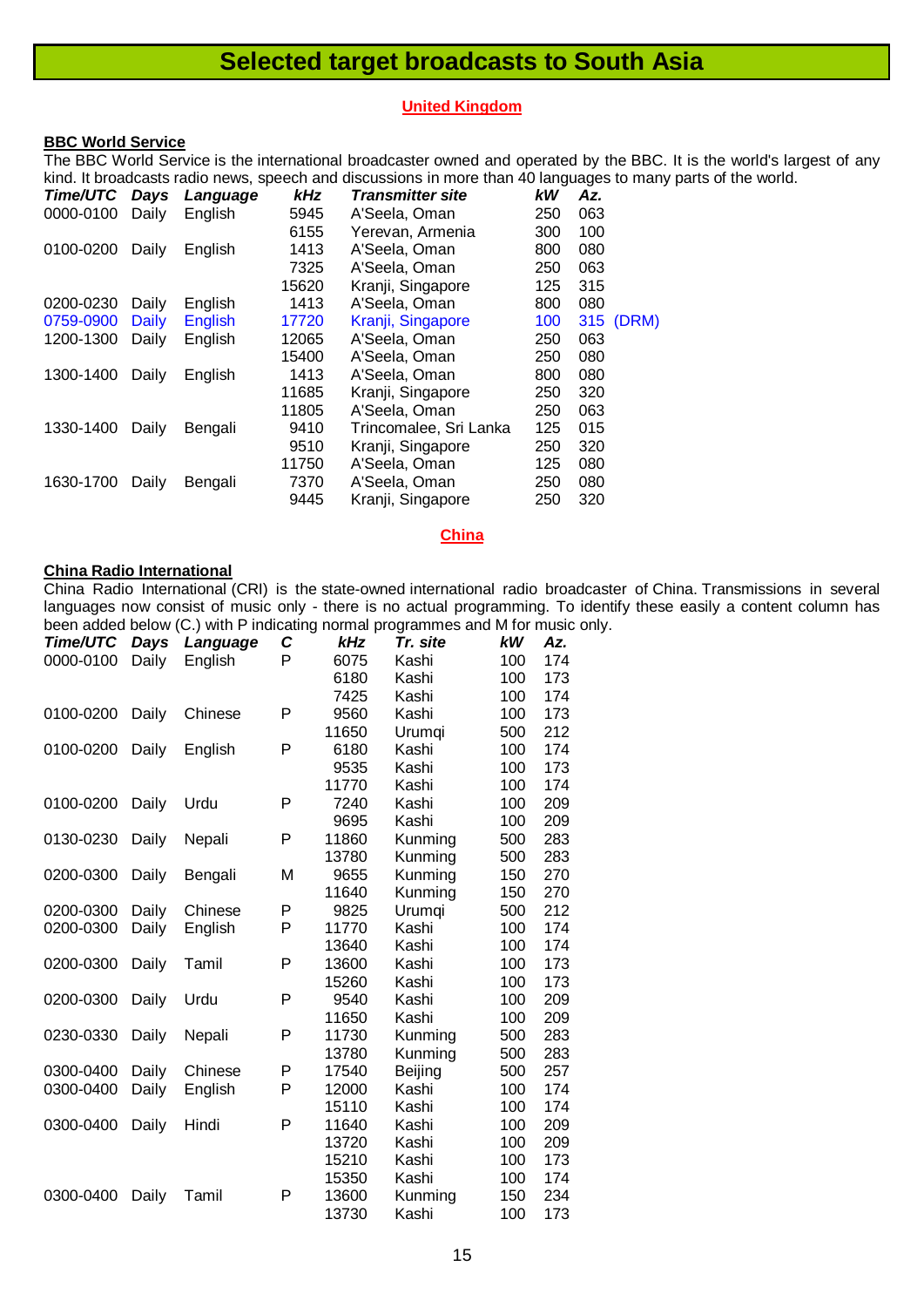| 0400-0500 | Daily          | Chinese | P | 13640          | Kashi           | 100        | 209        |
|-----------|----------------|---------|---|----------------|-----------------|------------|------------|
|           |                |         |   | 15110          | Kashi           | 100        | 174        |
| 0400-0500 | Daily          | Hakka   | M | 15350          | Kashi           | 100        | 174        |
| 0500-0600 | Daily          | English | P | 17540<br>11895 | Kashi<br>Kashi  | 100<br>100 | 173<br>209 |
|           |                |         |   | 15350          | Kashi           | 100        | 174        |
|           |                |         |   | 15465          | Kashi           | 100        | 209        |
|           |                |         |   | 17540          | Kashi           | 100        | 173        |
| 0600-0700 | Daily          | English | P | 11895          | Kashi           | 100        | 209        |
|           |                |         |   | 15350          | Kashi           | 100        | 174        |
|           |                |         |   | 15465          | Kashi           | 100        | 209        |
|           |                |         |   | 17540          | Kashi           | 100        | 173        |
| 0700-0800 | Daily          | Chinese | P | 17840          | Kashi           | 100        | 174        |
| 0700-0800 | Daily          | English | P | 11895          | Kashi           | 100        | 209        |
|           |                |         |   | 15350          | Kashi           | 100        | 174        |
|           |                |         |   | 15465          | Kashi           | 100        | 209        |
| 0800-0900 |                | Chinese | Ρ | 17540<br>17840 | Kashi<br>Kashi  | 100<br>100 | 173<br>174 |
| 0800-0900 | Daily<br>Daily | English | P | 11895          | Kashi           | 100        | 209        |
|           |                |         |   | 15350          | Kashi           | 100        | 174        |
|           |                |         |   | 15465          | Kashi           | 100        | 209        |
|           |                |         |   | 17540          | Kashi           | 100        | 173        |
| 0900-1000 | Daily          | Chinese | Ρ | 15525          | Urumqi          | 500        | 212        |
|           |                |         |   | 17840          | Kashi           | 100        | 174        |
| 0900-1000 | Daily          | English | P | 15350          | Kashi           | 100        | 174        |
|           |                |         |   | 17750          | Kashi           | 100        | 173        |
| 1000-1100 | Daily          | Chinese | P | 15525          | Urumqi          | 500        | 212        |
|           |                |         |   | 17840          | Kashi           | 100        | 174        |
| 1000-1100 | Daily          | English | P | 15350          | Kashi           | 100        | 174        |
| 1100-1200 |                | Chinese | P | 17750<br>13690 | Kashi<br>Kashi  | 100<br>100 | 173<br>209 |
|           | Daily          |         |   | 13755          | Kashi           | 100        | 174        |
| 1100-1200 | Daily          | English | P | 1269           | Xuaei           | 600        |            |
|           |                |         |   | 9500           | Kashi           | 100        | 209        |
|           |                |         |   | 11650          | Urumqi          | 500        | 212        |
|           |                |         |   | 11795          | Kashi           | 100        | 174        |
|           |                |         |   | 15660          | Kashi           | 100        | 173        |
| 1200-1300 | Daily          | Chinese | P | 13610          | Kashi           | 100        | 209        |
|           |                |         |   | 13755          | Kashi           | 100        | 174        |
| 1200-1300 | Daily          | English | P | 1188           | Anning<br>Xuaei | 300        |            |
|           |                |         |   | 1269<br>9460   | Kashi           | 600<br>100 | 174        |
|           |                |         |   | 9500           | Kashi           | 100        | 209        |
|           |                |         |   | 11650          | Urumqi          | 500        | 212        |
|           |                |         |   | 15660          | Kashi           | 100        | 173        |
| 1300-1400 | Daily          | Bengali | M | 1188           | Anning          | 300        |            |
|           |                |         |   | 9490           | Kunming         | 150        | 270        |
|           |                |         |   | 9600           | Baoji           | 150        | 255        |
|           |                |         |   | 11610          | Kunming         | 150        | 270        |
| 1300-1400 | Daily          | Chinese | Ρ | 9540           | Kunming         | 500        | 283        |
| 1300-1400 | Daily          | English | P | 9500           | Kashi           | 100        | 209        |
| 1300-1400 | Daily          | Hindi   | P | 13755<br>1269  | Kashi<br>Xuai   | 100<br>600 | 174        |
|           |                |         |   | 1422           | Kashi           | 600        |            |
|           |                |         |   | 9450           | Kashi           | 100        | 174        |
|           |                |         |   | 11675          | Urumqi          | 500        | 212        |
| 1400-1500 | Daily          | Bengali | M | 1269           | Xuai            | 600        |            |
|           |                |         |   | 9490           | Kunming         | 150        | 270        |
|           |                |         |   | 11610          | Kunming         | 150        | 270        |
| 1400-1500 | Daily          | Chinese | P | 7235           | Kashi           | 100        | 173        |
|           |                |         |   | 9730           | Kashi           | 100        | 174        |
| 1400-1500 | Daily          | English | P | 11675          | Urumqi          | 500        | 212        |
| 1400-1500 |                |         | P | 11765<br>1188  | Urumqi          | 500<br>300 | 212        |
|           | Daily          | Nepali  |   | 7250           | Anning<br>Xian  | 500        | 252        |
|           |                |         |   | 7435           | Kunming         | 500        | 283        |
|           |                |         |   |                |                 |            |            |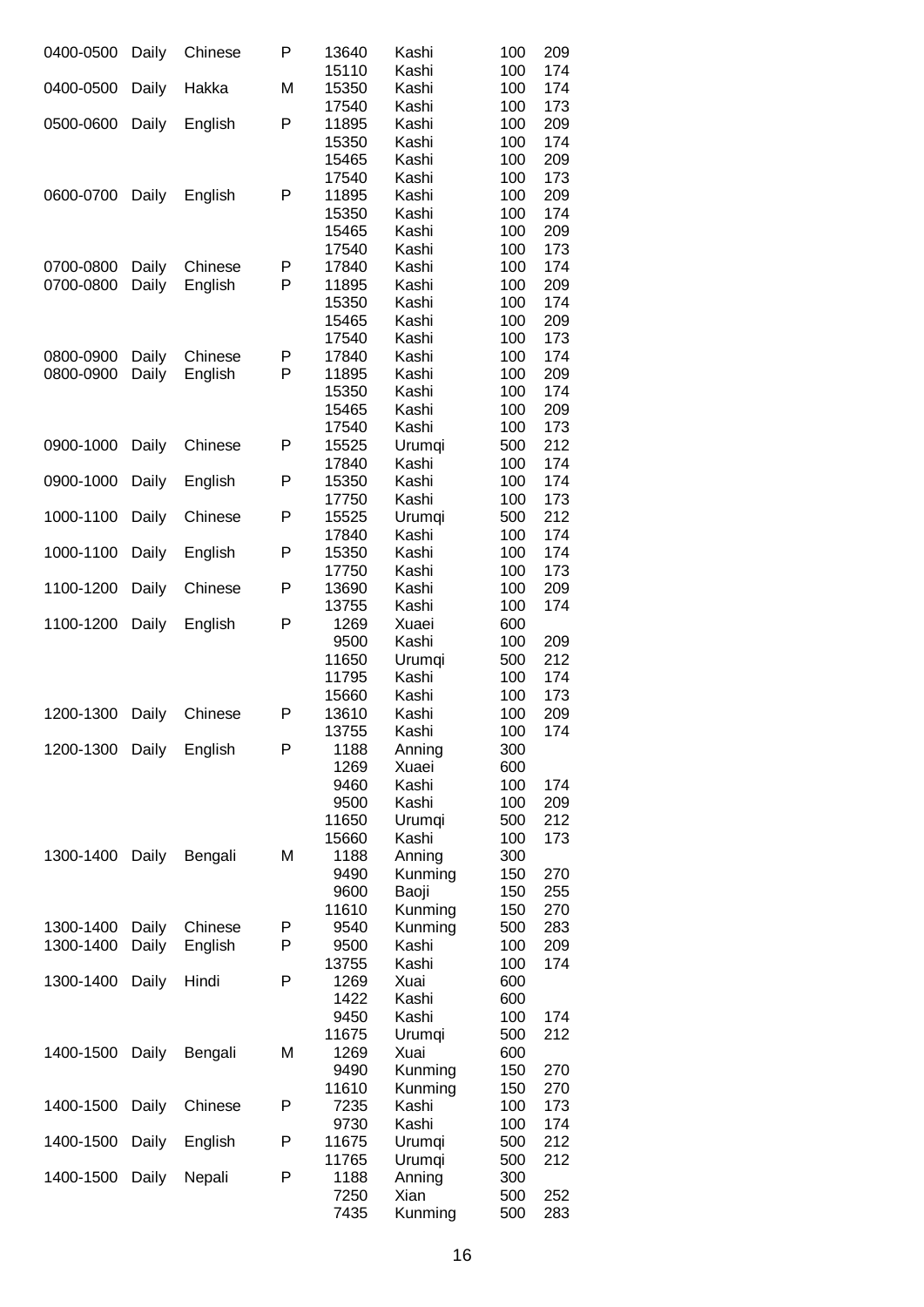| 1400-1500 | Daily | Sinhala | P | 7265  | Kashi   | 100 | 174 |
|-----------|-------|---------|---|-------|---------|-----|-----|
|           |       |         |   | 9740  | Jinhua  | 500 | 258 |
| 1400-1500 | Daily | Tamil   | P | 11685 | Kashi   | 100 | 173 |
|           |       |         |   | 13600 | Kashi   | 100 | 174 |
| 1400-1500 | Daily | Urdu    | P | 1422  | Kashi   | 600 |     |
|           |       |         |   | 9800  | Kashi   | 100 | 209 |
|           |       |         |   | 11660 | Kunming | 500 | 300 |
| 1500-1600 | Daily | Bengali | M | 9490  | Kunming | 150 | 270 |
|           |       |         |   | 9610  | Kunming | 150 | 270 |
| 1500-1600 | Daily | Chinese | P | 7235  | Kashi   | 100 | 173 |
|           |       |         |   | 9560  | Kashi   | 100 | 174 |
| 1500-1600 | Daily | English | P | 1188  | Anning  | 300 |     |
|           |       |         |   | 1323  | Hutubi  | 500 |     |
|           |       |         |   | 7445  | Urumqi  | 500 | 212 |
|           |       |         |   | 9675  | Jinhua  | 500 | 280 |
| 1500-1600 | Daily | Hindi   | P | 7225  | Urumqi  | 500 | 212 |
|           |       |         |   | 7265  | Kashi   | 100 | 174 |
| 1500-1600 | Daily | Nepali  | P | 1269  | Xuai    | 200 |     |
|           |       |         |   | 7250  | Xian    | 500 | 252 |
|           |       |         |   | 7435  | Kunming | 500 | 283 |
| 1500-1600 | Daily | Tamil   | P | 9690  | Kashi   | 100 | 174 |
|           |       |         |   | 11685 | Kashi   | 100 | 173 |
| 1500-1600 | Daily | Urdu    | P | 1422  | Kashi   | 600 |     |
|           |       |         |   | 7285  | Kashi   | 100 | 209 |
|           |       |         |   | 9535  | Kashi   | 100 | 209 |
| 1600-1700 | Daily | English | P | 1323  | Hutubi  | 500 |     |
|           |       |         |   | 7235  | Kashi   | 100 | 173 |
| 1600-1700 | Daily | Hindi   | P | 1188  | Anning  | 300 |     |
|           |       |         |   | 1269  | Xuai    | 600 |     |
|           |       |         |   | 1422  | Kashi   | 600 |     |
|           |       |         |   | 6100  | Kashi   | 100 | 209 |
|           |       |         |   | 7265  | Kunming | 500 | 283 |
| 1700-1800 | Daily | English | P | 1323  | Hutubi  | 500 |     |
|           |       |         |   | 6140  | Kashi   | 100 | 173 |
|           |       |         |   | 7235  | Kashi   | 100 | 173 |
|           |       |         |   | 7410  | Kashi   | 100 | 174 |
| 1700-1800 | Daily | Hindi   | Ρ | 1269  | Xuai    | 600 |     |
| 2300-0000 | Daily | English | P | 6160  | Kashi   | 100 | 174 |
|           |       |         |   | 6180  | Kashi   | 100 | 173 |
| 2330-0030 | Daily | Sinhala | P | 7260  | Kashi   | 100 | 173 |
|           |       |         |   | 9490  | Kunming | 150 | 234 |
|           |       |         |   |       |         |     |     |

#### **Iran**

#### **IRIB World Service**

IRIB World Service, also known as Pars Today, is the official international broadcasting radio network of Iran.

| <b>Time/UTC</b> | Days  | Language | <b>kHz</b> | <b>Transmitter site</b>        | kW  | Az. |
|-----------------|-------|----------|------------|--------------------------------|-----|-----|
| 0130-0230       | Daily | Urdu     | 765        | Chabahar, Sistan & Baluchestan | 600 |     |
|                 |       |          | 1098       | Zabol, Sistan & Baluchestan    | 200 |     |
| 1250-1420       | Daily | Urdu     | 765        | Chabahar, Sistan & Baluchestan | 600 |     |
|                 |       |          | 9710       | Sirjan, Kerman                 | 500 | 090 |
| 1320-1420       | Daily | Urdu     | 765        | Chabahar, Sistan & Baluchestan | 600 |     |
| 1420-1520       | Daily | Hindi    | 11860      | Sirjan, Kerman                 | 500 | 102 |
| 1420-1520       | Daily | Bengali  | 13610      | Sirjan, Kerman                 | 500 | 090 |
| 1520-1620       | Daily | Urdu     | 765        | Chabahar, Sistan & Baluchestan | 600 |     |
|                 |       |          | 6175       | Sirjan, Kerman                 | 500 | 090 |
| 1520-1620       | Daily | English  | 11865      | Sirjan, Kerman                 | 500 | 105 |
| 1620-1650       | Daily | Bengali  | 11750      | Sirjan, Kerman                 | 500 | 090 |
|                 |       |          |            |                                |     |     |

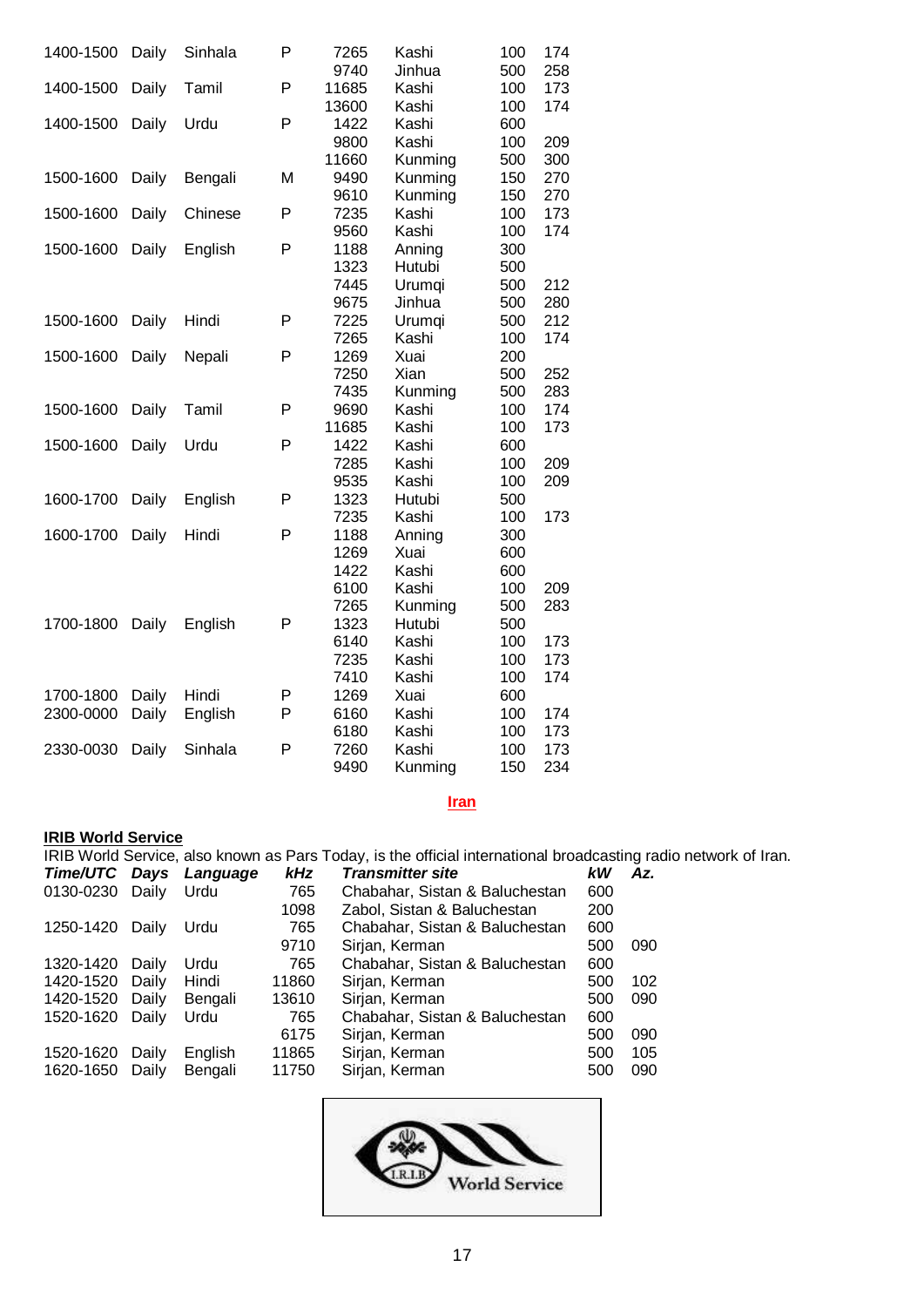#### **Japan**

#### **NHK World Radio Japan**

| NHK WONG Radio Japan |              |            |                                                                                        |                 |  |
|----------------------|--------------|------------|----------------------------------------------------------------------------------------|-----------------|--|
|                      |              |            | NHK World-Japan is the international service of Japan's public media organisation NHK. |                 |  |
| Timo/IITC Dove       | $l$ 20011200 | <i>⊾⊔−</i> | Tranomittor oito                                                                       | $L/M$ $\Lambda$ |  |

| Time/UTC Days     |         | Language | kHz   | <b>Transmitter site</b> | kW  | Az. |
|-------------------|---------|----------|-------|-------------------------|-----|-----|
| 1500-1530 Daily   |         | Bengali  | 11655 | Yamata, Japan           | 300 | 270 |
| 1530-1550 Mon-Fri |         | Hindi    | 11655 | Yamata, Japan           | 300 | 270 |
| 1530-1551 Sat/Sun |         | Hindi    | 11655 | Yamata, Japan           | 300 | 270 |
| 1600-1620 Daily   |         | Urdu     | 9440  | Yamata, Japan           | 300 | 270 |
| 1600-1621 Sat/Sun |         | Urdu     | 9440  | Yamata, Japan           | 300 | 270 |
| 1700-1720         | Mon-Fri | Urdu     | 927   | Dushanbe, Tajikistan    | 300 | ND. |
| 1700-1721         | Sat/Sun | Urdu     | 927   | Dushanbe, Tajikistan    | 300 | ND  |
| 1700-1900 Daily   |         | Japanese | 11800 | Yamata, Japan           | 300 | 270 |

#### **South Korea**

#### **KBS World Radio (South Korea)**

|  |  | KBS World Radio is the official international broadcasting station of South Korea. |        |  |
|--|--|------------------------------------------------------------------------------------|--------|--|
|  |  | Time/UTC Days Language kHz Transmitter site                                        | kW Az. |  |
|  |  | 1400-1600 Daily English 9785 Kimje, South Korea 250 264                            |        |  |

#### **Kuwait**

#### **Radio Kuwait - Urdu Service**

Radio of the State of Kuwait (Radio Kuwait) is the state broadcasting service of Kuwait.

|  | Time/UTC Days Language                                   | kHz | Transmitter site KW Az. Notes |  |                           |
|--|----------------------------------------------------------|-----|-------------------------------|--|---------------------------|
|  | 0500-0800 irregular English (Easy FM) 11970 Kabd, Kuwait |     |                               |  | 250 100 registered as DRM |
|  | 1600-1800 irregular Arabic or Urdu                       |     | 15540 Kabd, Kuwait            |  | 250 100 registered as DRM |

#### **Romania**

#### **Radio Romania International**

Radio România Internaţional is owned by the Romanian public radio broadcaster Societatea Română de Radiodifuziune for broadcasts abroad.

|  |                                       | Time/UTC Days Language kHz Transmitter site |         | kW Az. Notes |
|--|---------------------------------------|---------------------------------------------|---------|--------------|
|  | 0300-0400 Daily English 11825 Galbeni |                                             | 300 100 |              |
|  |                                       | 15330 Tigănești                             |         | 90 097 DRM   |

#### **Saudi Arabia**

#### **Saudi Broadcasting Authority - Holy Quran Radio** *Time/UTC Days Language kHz Transmitter site kW Az.* 0900-1200 Daily Arabic 17570 Riyadh, Saudi Arabia 500 070 1200-1400 Daily Arabic 17625 Riyadh, Saudi Arabia 500 100

#### **Radio Saudi International**

| Saudi Radio International is the SBA service in foreign languages for listeners abroad. |  |  |  |                                             |     |     |  |  |  |
|-----------------------------------------------------------------------------------------|--|--|--|---------------------------------------------|-----|-----|--|--|--|
|                                                                                         |  |  |  | Time/UTC Days Language kHz Transmitter site | kW. | Az. |  |  |  |
| 0900-1200 Daily Urdu                                                                    |  |  |  | 15120 Riyadh, Saudi Arabia 500 070          |     |     |  |  |  |
| 1200-1455 Daily Urdu                                                                    |  |  |  | 13775 Riyadh, Saudi Arabia 500 070          |     |     |  |  |  |
| Note: Azimuth and CIRAF zones are assumed based on past HFCC registrations.             |  |  |  |                                             |     |     |  |  |  |

#### **Taiwan**

#### **Radio Taiwan International**

|  |  |                                             |         | Radio Taiwan International is the international radio service of the Central Broadcasting System of Taiwan. |  |
|--|--|---------------------------------------------|---------|-------------------------------------------------------------------------------------------------------------|--|
|  |  | Time/UTC Days Language kHz Transmitter site | kW Az.  |                                                                                                             |  |
|  |  | 1600-1700 Daily English 9405 Tamsui, Taiwan | 300 225 |                                                                                                             |  |

#### **Tajikistan**

| <b>Voice of Tajik</b> |         |                                              |        |                                                                                                                   |
|-----------------------|---------|----------------------------------------------|--------|-------------------------------------------------------------------------------------------------------------------|
|                       |         |                                              |        | Voice of Tajik is the external service of Tajik Radio. These segments of the schedule are relevant to South Asia. |
|                       |         | Time/UTC Days Language kHz Transmitter site  | kW Az. |                                                                                                                   |
|                       |         | 1100-1200 Daily Hindi 1143 Yangiyul-Dushanbe | 150 ND |                                                                                                                   |
|                       |         | 7245 Yangiyul-Dushanbe                       | 100 ND |                                                                                                                   |
| 1300-1400 Daily       | Enalish | 1143 Yangiyul-Dushanbe                       | 150    | - ND                                                                                                              |
|                       |         | 7245 Yangiyul-Dushanbe                       | 100 ND |                                                                                                                   |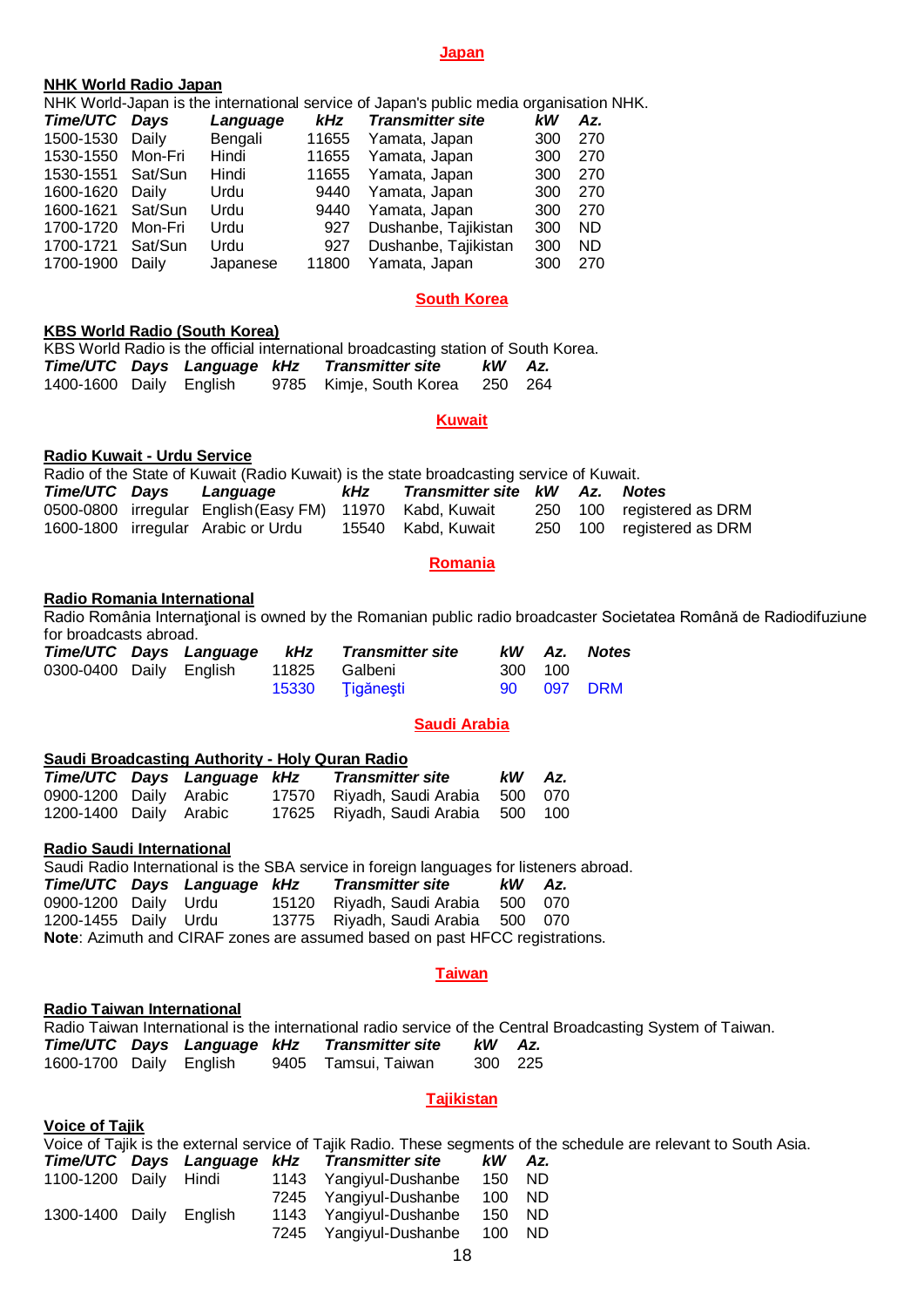#### **Turkey**

#### **TRT World (Voice of Turkey)**

The Voice of Turkey is the external broadcasting service of the Turkish Radio and Television Corporation.

|  | 15380                                                                      | Emirler                    |              |                                                         |
|--|----------------------------------------------------------------------------|----------------------------|--------------|---------------------------------------------------------|
|  | 11660                                                                      | Emirler                    |              |                                                         |
|  |                                                                            |                            |              |                                                         |
|  | 1200-1300 Daily Urdu<br>1630-1730 Daily English<br>2030-2130 Daily English | Time/UTC Days Language kHz | 9875 Emirler | Transmitter site kW Az<br>500 095<br>500 105<br>500 105 |

#### **Vatican State**

#### **Vatican Radio**

Vatican Radio is the official broadcasting service of Vatican City.

|                       | Time/UTC Days Language    | kHz  | <b>Transmitter site</b>      | kW | Az.  |
|-----------------------|---------------------------|------|------------------------------|----|------|
| 1430-1450 Daily Hindi |                           | 7320 | Tinang, Philippines 250      |    | 270  |
|                       |                           |      | 9595 Tinang, Philippines 250 |    | -283 |
| 1450-1510 Daily Tamil |                           |      | 7320 Tinang, Philippines 250 |    | -270 |
|                       |                           |      | 9595 Tinang, Philippines 250 |    | 283  |
|                       | 1510-1530 Daily Malayalam | 7320 | Tinang, Philippines 250      |    | 270  |
|                       |                           |      | 9595 Tinang, Philippines 250 |    | 283  |

#### **Christian radio stations broadcasting to South Asia**

#### **Adventist World Radio**

Adventist World Radio (AWR) is the "radio mission arm" of the Seventh-day Adventist Church.

| Time/UTC  | Days        | Language  | kHz   | <b>Transmitter site</b>       | kW  | Az. |
|-----------|-------------|-----------|-------|-------------------------------|-----|-----|
| 0200-0230 | Daily       | Urdu      | 7290  | Moosbrunn. Austria            | 300 | 094 |
| 0200-0300 | Daily       | English   | 15515 | Dushanbe, Tajikistan          | 100 | 125 |
| 0230-0300 | Daily       | Punjabi   | 7290  | Moosbrunn, Austria            | 300 | 094 |
| 1230-1300 | Daily       | Meitei    | 15430 | Trincomalee, Sri Lanka        | 125 | 015 |
| 1300-1330 | Daily       | Nepali    | 15255 | Dushanbe, Tajikistan          | 100 | 125 |
| 1300-1330 | Daily       | Bengali   | 15430 | Trincomalle, Sri Lanka        | 125 | 015 |
| 1330-1400 | Daily       | Kokborok  | 12105 | KSDA Agat, Guam               | 100 | 285 |
| 1330-1400 | Daily       | Khasi     | 15430 | KSDA Agat, Guam               | 100 | 285 |
| 1330-1400 | Wed/Sun     | Assamese  | 15550 | Tashkent, Uzbekistan          | 100 | 122 |
| 1400-1430 | Daily       | Urdu      | 15440 | Moosbrunn, Austria            | 300 | 095 |
| 1400-1430 | Daily       | Sinhalese | 15530 | Talata Volonondry, Madagascar | 250 | 060 |
| 1400-1500 | Daily       | English   | 15515 | Dushanbe, Tajikistan          | 100 | 125 |
| 1500-1530 | Daily       | Tamil     | 9445  | Tashkent, Uzbekistan          | 100 | 163 |
| 1500-1530 | Daily       | Nepali    | 9740  | Trincomalee, Sri Lanka        | 125 | 015 |
| 1500-1530 | Daily       | Kannada   | 12060 | Tashkent, Uzbekistan          | 100 | 163 |
| 1500-1530 | Daily       | Mizo      | 15605 | Talata Volonondry, Madagascar | 250 | 035 |
| 1530-1600 | Daily       | Oriya     | 9470  | Trincomalee, Sri Lanka        | 125 | 015 |
| 1530-1600 | Daily       | Hindi     | 11955 | KSDA Agat, Guam               | 100 | 285 |
| 1530-1600 | Daily       | Hindi     | 12060 | Tashkent, Uzbekistan          | 100 | 163 |
| 1530-1600 | Daily       | Punjabi   | 15265 | Moosbrunn, Austria            | 300 | 095 |
| 1530-1600 | Daily       | Malayalam | 15605 | Talata Volonondry, Madagascar | 250 | 055 |
| 1530-1600 | Daily       | Gujarati  | 15615 | KSDA Agat, Guam               | 100 | 285 |
| 1530-1600 | Sat-Wed     | English   | 15670 | Nauen, Germany                | 250 | 080 |
| 1530-1600 | Thu/Fri     | Tibetan   | 15670 | Nauen, Germany                | 250 | 080 |
| 1530-1600 | Daily       | Kannada   | 15680 | KSDA Agat, Guam               | 100 | 285 |
| 1600-1630 | Daily       | Urdu      | 11800 | Moosbrunn, Austria            | 300 | 095 |
|           |             |           | 11955 | Trincomalee, Sri Lanka        | 125 | 345 |
| 1600-1630 | Daily       | Telugu    | 12080 | KSDA Agat, Guam               | 100 | 285 |
| 1600-1630 | Daily       | Marathi   | 15605 | Talata Volonondry, Madagascar | 250 | 035 |
| 1630-1700 | Mon/Wed/Fri | Pashto    | 11800 | KSDA Agat, Guam               | 100 | 285 |
| 1630-1700 | Tu/Th/Sa/Su | Sindhi    | 11800 | KSDA Agat, Guam               | 100 | 285 |
|           |             |           |       |                               |     |     |

#### **Bible Voice Broadcasting**

Bible Voice Broadcasting aims to proclaim God's Word to those who have never heard the Good News of Jesus Christ, to teach the Word of God and encourage Christian listeners throughout the world.

| Time/UTC Days     |         | Language kHz Transmitter site kW Az. |  |
|-------------------|---------|--------------------------------------|--|
| 1400-1430 1st Sat | English | 15265 Nauen, Germany 250 102         |  |
| 1430-1445 Sat     | English | 15265 Nauen, Germany 250 102         |  |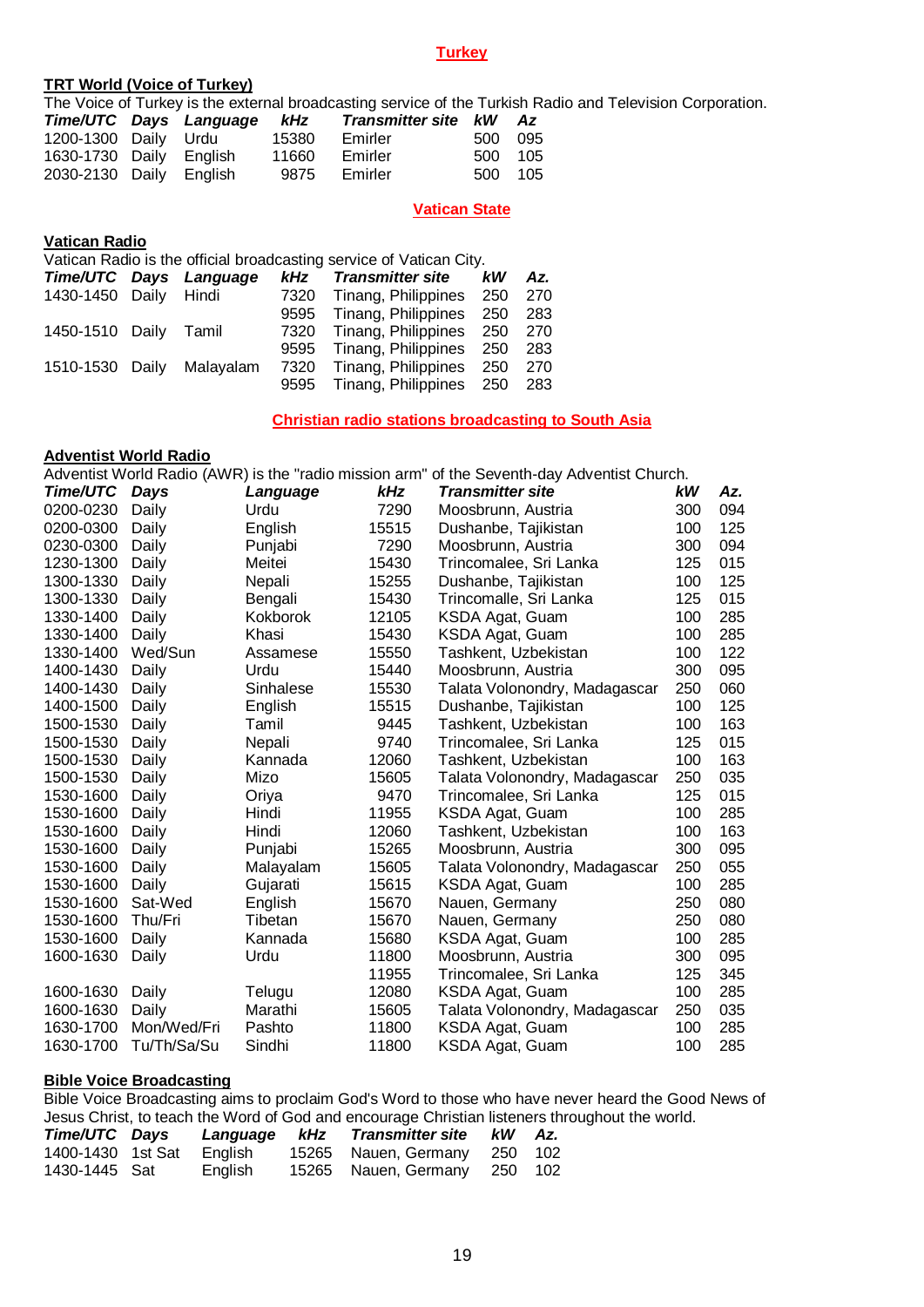| . LDA uu             |         |                |            |                         |     |                            |
|----------------------|---------|----------------|------------|-------------------------|-----|----------------------------|
| Time/UTC Days        |         | Language       | kHz        | <b>Transmitter site</b> | kW  | Az.                        |
| 1200-1230            | Sun-Tue | Tibetan        | 15215      | Dhabbaya, UAE           | 250 | 070                        |
| 1430-1500            | Wed-Sun | Hindi          | 11805      | Tashkent, Uzbekistan    | 100 | 131                        |
| <b>FEBA Pakistan</b> |         |                |            |                         |     |                            |
| Time/UTC Days        |         | Language       | <b>kHz</b> | <b>Transmitter site</b> | kW  | Az.                        |
| 0200-0215            | Mon-Fri | Urdu           | 7325       | Dhabbaya, UAE           | 250 | 060                        |
| 0200-0230 Sun        |         | Urdu           | 7325       | Dhabbaya, UAE           | 250 | 060                        |
| 0215-0230            | Mon-Wed | <b>Baluchi</b> | 7325       | Dhabbaya, UAE           | 250 | 060                        |
| 0215-0230            | Thu-Sat | Sindhi         | 7325       | Dhabbaya, UAE           | 250 | 060                        |
| 1500-1530            | Daily   | Urdu           | 13690      | Yerevan-Gavar, Armenia  | 300 | 100 (part of TWR schedule) |
|                      |         |                |            |                         |     |                            |

#### **Hope Radio**

**FEBA India**

Hope Radio was established by Joe Perozich for broadcasts to South East Asia with a mission to preach the gospel in the most populated parts of the world.

|               | Time/UTC Days Language kHz | <b>Transmitter site</b> | kW | Az.     |
|---------------|----------------------------|-------------------------|----|---------|
| 0110-0305 Sun | English                    | 15680 Medorn, Palau     |    | 100 270 |
| 0810-0920 Sat | English                    | 15680 Medorn, Palau     |    | 100 270 |
| 0840-1005 Sun | English                    | 15680 Medorn, Palau     |    | 100 270 |

#### **IBRA Media**

IBRA Media, formerly IBRA Radio, is a Swedish-based Christian media organisation that is owned by Pentecostal churches in the Nordic countries.

|                         |  | Time/UTC Days Language kHz Transmitter site | kW Az. |  |
|-------------------------|--|---------------------------------------------|--------|--|
| 0000-0030 Daily Bengali |  | 9870 Tashkent, Uzbekistan 100 131           |        |  |
| 1500-1530 Daily Bengali |  | 15510 Tashkent, Uzbekistan 100 131          |        |  |

#### **Madagascar World Voice - World Christian Broadcasting**

Madagascar World Voice is a shortwave radio station located in Mahajanga. It is the sister station of KNLS in Alaska.

|                         | Time/UTC Days Language kHz | <b>Transmitter site</b>             | kW Az.  |  |
|-------------------------|----------------------------|-------------------------------------|---------|--|
| 0200-0300 Daily English |                            | 11880 Mahajanga, Madagascar         | 100 040 |  |
| 0300-0400 Daily English |                            | 13760 Mahajanga, Madagascar 100 040 |         |  |

#### **Pan American Broadcasting**

The purpose of Pan American Broadcasting "is to partner and assist ministries in their endeavor to proclaim and share the Gospel worldwide; providing ministries with radio, television and Internet broadcasting opportunities, thereby helping ministries achieve their goals of witnessing the greatest gift to mankind, Salvation".

|                       |  | Times/UTC Days Language Programme | kHz Transmitter site                                    | kW Az. |         |
|-----------------------|--|-----------------------------------|---------------------------------------------------------|--------|---------|
| 1430-1445 Sun English |  | "Frank and Ernest"                | 15205 Nauen, Germany                                    |        | 250 094 |
| 1630-1730 Sun English |  |                                   | Tony Alamo Ministries 6155 Tashkent, Uzbekistan 100 163 |        |         |

#### **Reach Beyond Australia**

Founded in 1931 as radio station HCJB in Quito, Ecuador, Reach Beyond is now a global, partnership-driven ministry. Their shortwave facility is uniquely placed in Australia "to deliver powerful messages of hope to remote and isolated communities throughout the Asia Pacific region".

| Time/UTC  | Days        | Language     | kHz   | <b>Transmitter site</b> | kW  | Az. |
|-----------|-------------|--------------|-------|-------------------------|-----|-----|
| 1200-1215 | Fri-Mon     | English      | 11900 | Kununurra               | 100 | 310 |
| 1200-1215 | Mon-Fri     | Kannada      | 9610  | Kununurra               | 100 | 335 |
| 1200-1230 | Sat         | Tamil        | 9610  | Kununurra               | 100 | 335 |
| 1200-1230 | Tue-Thu     | Hindi        | 11900 | Kununurra               | 100 | 310 |
| 1200-1300 | Sun         | English      | 9610  | Kununurra               | 100 | 335 |
| 1215-1230 | Tue/Thu/Fri | Hindi        | 9610  | Kununurra               | 100 | 335 |
| 1215-1245 | Mon/Wed     | Hindi        | 9610  | Kununurra               | 100 | 335 |
| 1230-1245 | Fri         | Punjabi      | 9610  | Kununurra               | 100 | 335 |
| 1230-1245 | Tue/Thu/Sat | Hindi        | 9610  | Kununurra               | 100 | 335 |
| 1230-1300 | Daily       | Hindi        | 11900 | Kununurra               | 100 | 310 |
| 1245-1300 | Fri         | Marwari      | 9610  | Kununurra               | 100 | 335 |
| 1245-1300 | Mon/Sat     | Telugu       | 9610  | Kununurra               | 100 | 335 |
| 1245-1300 | Thu         | Bengali      | 9610  | Kununurra               | 100 | 335 |
| 1245-1300 | Tue         | Kurux        | 9610  | Kununurra               | 100 | 335 |
| 1245-1300 | Wed         | Gujarati     | 9610  | Kununurra               | 100 | 335 |
| 1300-1315 | Daily       | Tamil        | 9610  | Kununurra               | 100 | 335 |
| 1300-1315 | Fri         | Marathi      | 11900 | Kununurra               | 100 | 310 |
| 1300-1315 | Mon         | Punjabi      | 11900 | Kununurra               | 100 | 310 |
| 1300-1315 | Sat/Sun     | Chattisgarhi | 11900 | Kununurra               | 100 | 310 |
| 1300-1315 | Thu         | Himachali    | 11900 | Kununurra               | 100 | 310 |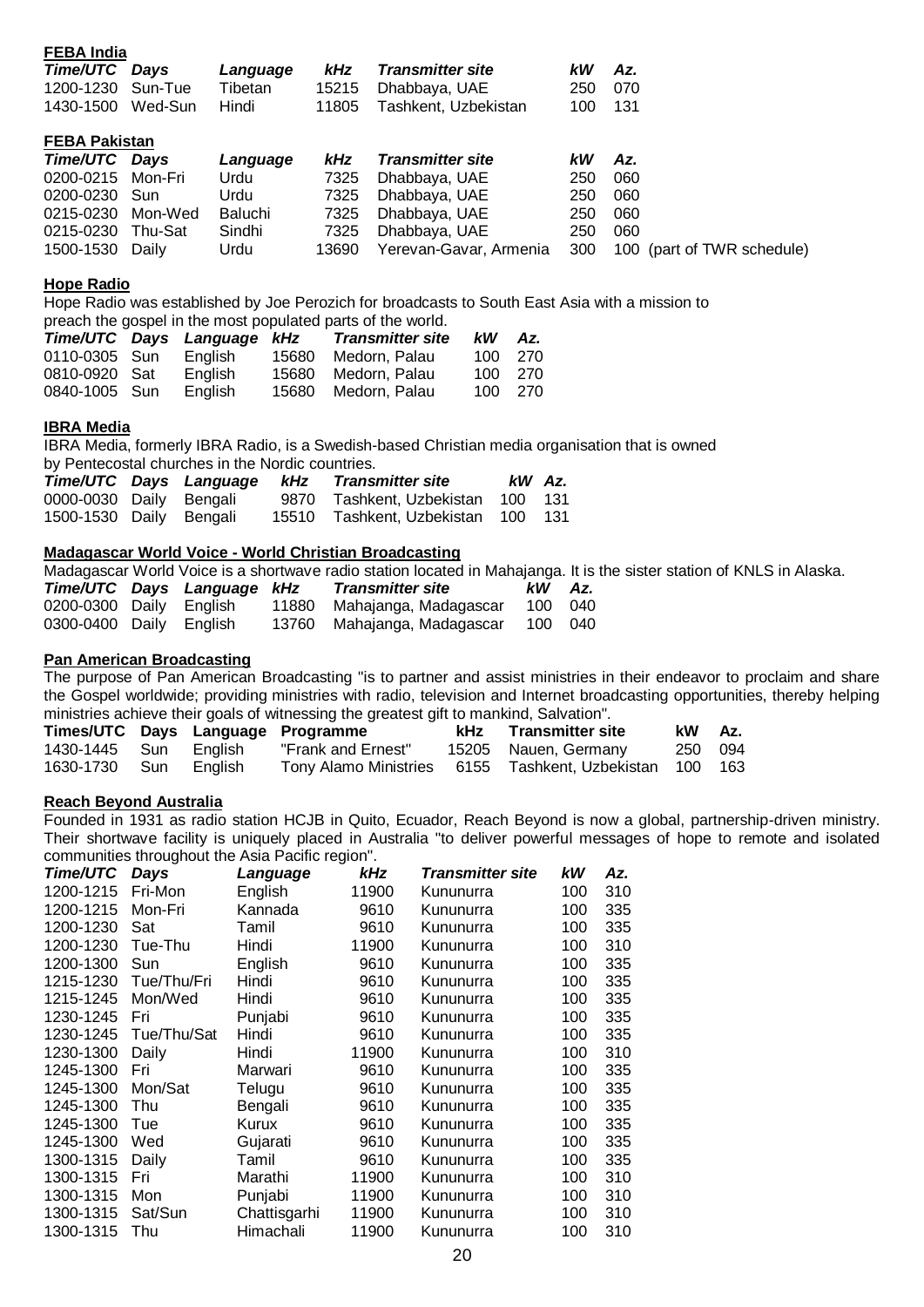| 1300-1315 | Tue         | Kurux         | 11900 | Kununurra | 100 | 310 |
|-----------|-------------|---------------|-------|-----------|-----|-----|
| 1300-1315 | Wed         | Bhojpuri      | 11900 | Kununurra | 100 | 310 |
| 1315-1330 | Mon/Fri/Sun | Oriya         | 11900 | Kununurra | 100 | 310 |
| 1315-1330 | Mon/Wed/Fri | English       | 9610  | Kununurra | 100 | 335 |
| 1315-1330 | Sat         | Punjabi       | 11900 | Kununurra | 100 | 310 |
| 1315-1330 | Sat         | Urdu          | 9610  | Kununurra | 100 | 335 |
| 1315-1330 | Sun         | Nepali        | 9610  | Kununurra | 100 | 335 |
| 1315-1330 | Thu         | Marathi       | 11900 | Kununurra | 100 | 310 |
| 1315-1330 | Thu         | Telugu        | 9610  | Kununurra | 100 | 335 |
| 1315-1330 | Tue         | Tamil         | 9610  | Kununurra | 100 | 335 |
| 1315-1330 | Tue         | Telugu        | 11900 | Kununurra | 100 | 310 |
| 1315-1330 | Wed         | Hindi         | 11900 | Kununurra | 100 | 310 |
| 1330-1345 | Daily       | English/Hindi | 9720  | Kununurra | 100 | 335 |
| 1330-1345 | Mon-Fri     | Nepali        | 11900 | Kununurra | 100 | 310 |
| 1330-1345 | Sat/Sun     | Tibetan       | 11900 | Kununurra | 100 | 310 |
| 1345-1400 | Daily       | English       | 9720  | Kununurra | 100 | 335 |
| 1345-1400 | Fri         | Bengali       | 11900 | Kununurra | 100 | 310 |
| 1345-1400 | Mon/Sat     | Urdu          | 11900 | Kununurra | 100 | 310 |
| 1345-1400 | Sun         | Gujarati      | 11900 | Kununurra | 100 | 310 |
| 1345-1400 | Thu         | Nepali        | 11900 | Kununurra | 100 | 310 |
| 1345-1400 | Tue         | Bhojpuri      | 11900 | Kununurra | 100 | 310 |
| 1345-1400 | Wed         | Punjabi       | 11900 | Kununurra | 100 | 310 |

#### **TWR PANI**

The TWR PANI transmitter at Krasnaya Rechka, Kyrgyzstan, was inaugurated in 2013, with full-power programming at 500 kW commencing on 24 March 2014. It broadcasts programmes from TWR PANI (TWR for Pakistan, Afghanistan and Northern India) which have been produced by TWR and partner ministries. These is the schedule that is specifically for Pakistan and Northern India (TWR PANI also broadcasts to Afghanistan from this transmitter on 1467 kHz; please see the Afghanistan DX Guide for details.

| Time/UTC  | <b>Days</b>     | Language | kHz  | <b>Transmitter site</b> | kW  | Az. | <b>MW</b> target |
|-----------|-----------------|----------|------|-------------------------|-----|-----|------------------|
| 1330-1345 | Tue             | Punjabi  | 1467 | Krasnaya Rechka         | 500 | 195 | Pakistan/N India |
| 1330-1345 | Fri             | Kangri   | 1467 | Krasnaya Rechka         | 500 | 195 | Pakistan/N India |
| 1330-1345 | Sat             | Kumaoni  | 1467 | Krasnaya Rechka         | 500 | 195 | Pakistan/N India |
| 1330-1400 | Wed             | Punjabi  | 1467 | Krasnaya Rechka         | 500 | 195 | Pakistan/N India |
| 1330-1345 | Thu             | Bagri    | 1467 | Krasnaya Rechka         | 500 | 195 | Pakistan/N India |
| 1345-1400 | Thu             | Sindhi   | 1467 | Krasnaya Rechka         | 500 | 195 | Pakistan/N India |
| 1330-1400 | Sun/Mon         | Urdu     | 1467 | Krasnaya Rechka         | 500 | 195 | Pakistan/N India |
| 1345-1400 | Tue             | Urdu     | 1467 | Krasnaya Rechka         | 500 | 195 | Pakistan/N India |
| 1345-1400 | Fri/Sat         | Saraki   | 1467 | Krasnaya Rechka         | 500 | 195 | Pakistan/N India |
| 1400-1430 | Mon-Sat         | Urdu     | 1467 | Krasnaya Rechka         | 500 | 195 | Pakistan/N India |
| 1400-1430 | Sun             | Kashmiri | 1467 | Krasnaya Rechka         | 500 | 195 | Pakistan/N India |
| 1430-1445 | Sat-Mon/Wed/Thu | Urdu     | 1467 | Krasnaya Rechka         | 500 | 195 | Pakistan/N India |
| 1430-1445 | Tue             | Punjabi  | 1467 | Krasnaya Rechka         | 500 | 195 | Pakistan/N India |
| 1430-1445 | Fri             | Saraki   | 1467 | Krasnaya Rechka         | 500 | 195 | Pakistan/N India |
| 1445-1500 | Daily           | Urdu     | 1467 | Krasnaya Rechka         | 500 | 195 | Pakistan/N India |

#### **TWR Asia (Trans World Radio)**

TWR, also known as Trans World Radio, is a multinational evangelical Christian media distributor. This is the schedule for broadcasts to South Asia from KTWR Guam.

| KTWR Guam broadcasts primarily for South Asia |             |                    |                              |            |     |      |  |  |  |
|-----------------------------------------------|-------------|--------------------|------------------------------|------------|-----|------|--|--|--|
| Time/UTC                                      | <b>Days</b> | Language           | <b>Programme</b>             | <b>kHz</b> | kW  | Azi. |  |  |  |
| 0957-1026 Sun                                 |             | <b>South Asian</b> | Thought for the Day          | 15200      | 90  | 285  |  |  |  |
| 1026-1056 Sun                                 |             | <b>English</b>     | <b>DXers Diary/Connected</b> | 15200      | 90  | 285  |  |  |  |
| 1245-1300 Sun                                 |             | English            | Bread of Life                | 13740      | 250 | 285  |  |  |  |
| 1245-1300                                     | Mon         | English            | Grace Notes                  | 13740      | 250 | 285  |  |  |  |
| 1245-1300                                     | Tue         | English            | Wonderful Words Of Life      | 13740      | 250 | 285  |  |  |  |
| 1245-1300                                     | Wed         | English            | The Lord's Challenge         | 13740      | 250 | 285  |  |  |  |
| 1245-1300                                     | Sat         | Dzongha            | <b>Gospel Tide Hour</b>      | 12040      | 250 | 290  |  |  |  |
| 1245-1300                                     | Sun         | Manipuri           | The Word Today               | 12040      | 250 | 290  |  |  |  |
| 1300-1305                                     | Mon-Fri     | Hindi              | A Word With You              | 13740      | 250 | 285  |  |  |  |
| 1305-1310                                     | Mon-Fri     | English            | Hope With God                | 13740      | 250 | 285  |  |  |  |
| 1315-1330                                     | Sun         | Bhatri             | The Tide                     | 13740      | 250 | 285  |  |  |  |

The schedule for broadcasts in South Indian languages at 1000-1030 on 15200 kHz is:<br>1st/3rd Sundays: Tamil, Malayalam and Kannada 1st/3rd Sundays: Tamil, Malayalam and Kannada<br>2nd/4th Sundays: Tamil, Telugu and Hindi Tamil, Telugu and Hindi<br>Tamil 5th Sunday: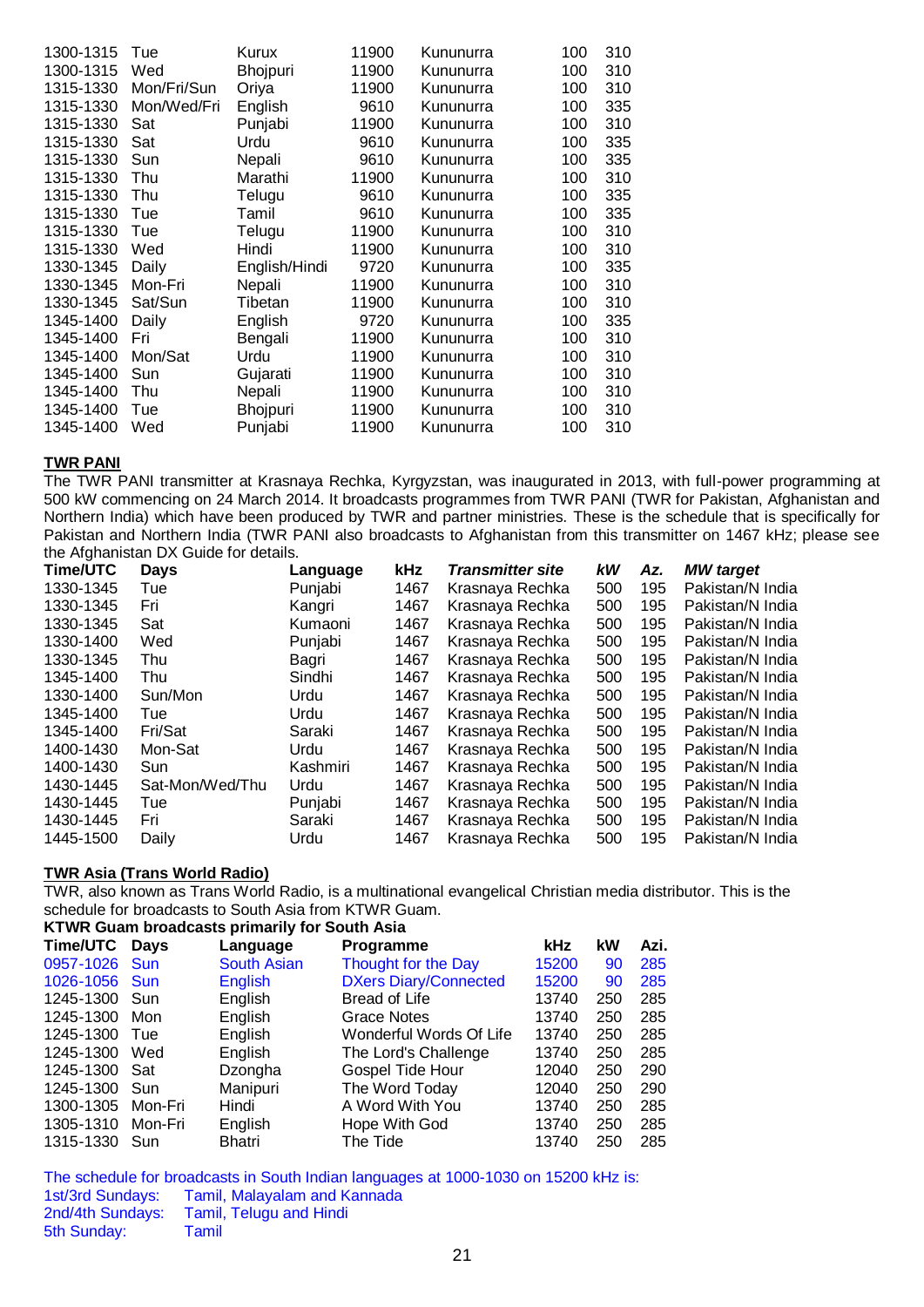| This is the schedule for TWR broadcasts to South Asia from a transmitter in Armenia |             |                |                         |       |     |      |  |
|-------------------------------------------------------------------------------------|-------------|----------------|-------------------------|-------|-----|------|--|
| Time/UTC                                                                            | <b>Days</b> | Language       | Programme               | kHz   | kW  | Azi. |  |
| 1315-1330                                                                           | Mon/Tue     | Mundari        | Sardi Jidan             | 13690 | 100 | 100  |  |
| 1315-1330                                                                           | Wed-Fri     | Kurukh         | Dharme Ohma             | 13690 | 100 | 100  |  |
| 1315-1330                                                                           | Sat         | Kui            | Eiathpha Gataju         | 13690 | 100 | 100  |  |
| 1315-1330                                                                           | Sun         | Santali        | Marshal Dhara           | 13690 | 100 | 100  |  |
| 1330-1345                                                                           | Mon         | Kharia         | Jingi Ya Asra           | 13690 | 100 | 100  |  |
| 1330-1345                                                                           | Tue         | Sadri          | Jeevan Ker Dahar        | 13690 | 100 | 100  |  |
| 1330-1345                                                                           | Wed         | <b>Bondo</b>   | Wai Na Katha            | 13690 | 100 | 100  |  |
| 1330-1345                                                                           | Thu/Fri     | Magahi         | Jingi Ke Asra           | 13690 | 100 | 100  |  |
| 1330-1345                                                                           | Sat         | Ho             | Jiwan Roti              | 13690 | 100 | 100  |  |
| 1330-1345                                                                           | Sun         | Braj Bhasha    | Braj Manjari            | 13690 | 100 | 100  |  |
| 1345-1400                                                                           | Mon         | Awadhi         | Nava Jeevan             | 13690 | 100 | 100  |  |
| 1345-1400                                                                           | Tue         | Hindi          | Aap Ke Liye             | 13690 | 100 | 100  |  |
| 1345-1400                                                                           | Wed         | Haryanvi       | Aaj Ka Vachan           | 13690 | 100 | 100  |  |
| 1345-1400                                                                           | Thu         | Hindi          | Nav Jeevan              | 13690 | 100 | 100  |  |
| 1345-1400                                                                           | Fri         | Hindi          | Satya Jyothi            | 13690 | 100 | 100  |  |
| 1345-1400                                                                           | Sat         | Bengali        | Amar Bani               | 13690 | 100 | 100  |  |
| 1345-1400                                                                           | Sun         | Kurukh         | Ujjna Gahi Dahare       | 13690 | 100 | 100  |  |
| 1400-1415                                                                           | Mon/Tue     | Vasavi         | Jeevana Khajana         | 13690 | 100 | 100  |  |
| 1400-1415                                                                           | Wed         | Marwari        | Shanti Re Vani          | 13690 | 100 | 100  |  |
| 1400-1415                                                                           | Thu/Fri     | Mawchi         | Duniya Vijawado         | 13690 | 100 | 100  |  |
| 1400-1415                                                                           | Sat         | Dhodia         | Jeevai Vat              | 13690 | 100 | 100  |  |
| 1400-1415                                                                           | Sun         | <b>Bundeli</b> | Mulak Kam Ki Bat        | 13690 | 100 | 100  |  |
| 1415-1430                                                                           | Mon-Fri     | Hindi          | Asha Deep               | 13690 | 100 | 100  |  |
| 1415-1430                                                                           | Sat         | Garhwali       | Mukti Ko Rebar          | 13690 | 100 | 100  |  |
| 1415-1430                                                                           | Sun         | Maithili       | Nav Sandesh             | 13690 | 100 | 100  |  |
| 1430-1445                                                                           | Mon         | English        | Portraits of Hope       | 13690 | 100 | 100  |  |
| 1430-1445                                                                           | Tue         | English        | Women of Hope           | 13690 | 100 | 100  |  |
| 1430-1445                                                                           | Thu         | English        | The Lord's Challenge    | 13690 | 100 | 100  |  |
| 1430-1500                                                                           | Wed         | English        | <b>Unlimited Grace</b>  | 13690 | 100 | 100  |  |
| 1430-1500                                                                           | Sat         | Punjabi        | Asha Pari Nariya        | 13690 | 100 | 100  |  |
| 1430-1500                                                                           | Sun         | Hindi          | Ashabhari Nariya        | 13690 | 100 | 100  |  |
| 1445-1500                                                                           | Mon         | English        | Wonderful Words Of Life | 13690 | 100 | 100  |  |
| 1445-1500                                                                           | Tue         | English        | <b>Grace Notes</b>      | 13690 | 100 | 100  |  |
| 1445-1500                                                                           | Thu         | English        | Hope for Today          | 13690 | 100 | 100  |  |
| 1445-1515                                                                           | Fri         | English        | Hope for Today          | 13690 | 100 | 100  |  |
| 1500-1530                                                                           | Daily       | Urdu           | Noor-E-Sadaqt           | 13690 | 100 | 100  |  |

#### **TWR India - Radio 882**

see entry for Sri Lanka

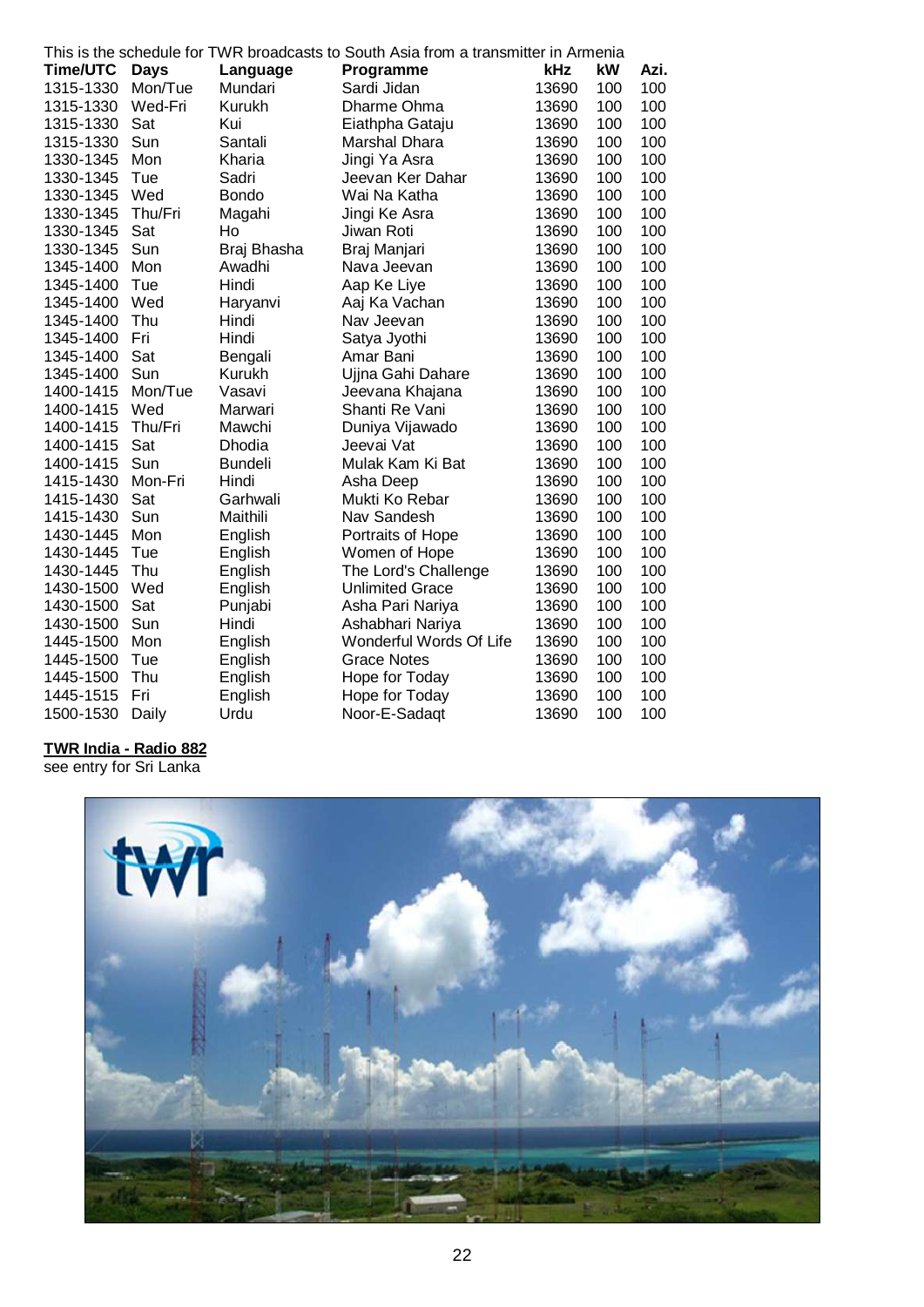## **Mediumwave stations in South Asia by frequency**

## **kHz ITU Station Location kW Notes (times mentioned are UTC)** 531 IND All India Radio Jodhpur-A, Rajasthan 300 540 IND All India Radio Aizawl, Mizoram 20 PAK Radio Pakistan Peshawar, Khyber-Pak'hwa 300 549 IND All India Radio Ranchi, Jharkhand 100 558 BGD Bangladesh Betar Khulna 100 IND All India Radio Mumbai-B, Maharashtra 100 567 IND All India Radio Dibrugarh, Assam 300 PAK Radio Pakistan Khuzdar, Baluchistan 300 576 IND All India Radio Alappuzha, Kerala 200 NPL Radio Nepal Surkhet, Mid-Western 100 585 IND All India Radio Nagpur-A, Maharashtra 300 PAK Radio Pakistan Islamabad, CT 500 594 IND AIR Chinsurah Chinsurah, West Bengal 1000 AIR Maitree to Bangladesh 0030-0900, 1000-1830 603 IND All India Radio Ajmer, Rajasthan 200 612 IND All India Radio Bengaluru-A, Karnataka 200 621 IND All India Radio Patna, Bihar 100 630 BGD Bangladesh Betar Savar, Dhaka-B 100 IND All India Radio Thrissur, Kerala 100 PAK Radio Pakistan Lahore, Puniab 100 639 IND All India Radio Kohima, Nagaland 100 PAK Radio Pakistan Karachi, Sindh 100 648 IND All India Radio Indore-A, Madhya Pradesh 200 Radio Nepal Dhankuta, Eastern 100 657 IND All India Radio Kolkata-A, West Bengal 200 675 IND All India Radio Bhadravathi, Karnataka 20 IND All India Radio Chhatarpur, Madhya Prad. 100 IND All India Radio Itanagar, Arunachal Prad. 100 684 IND All India Radio Kargil-A, Jammu & Kashmir 200 IND All India Radio Kozhikode-A, Kerala 100 IND All India Radio Port Blair, Andaman Is. 100<br>
NPL Radio Nepal Pokhara, Western 100 Radio Nepal Pokhara, Western 100 693 BGD Bangladesh Betar Dhamrai, Dhaka-A 100 currently off air; due to resume on 1 June 2022 711 IND All India Radio Siliguri, West Bengal 194 PAK Radio Pakistan DI Khan, Khyber-Pak'hwa 100 720 IND All India Radio Chennai-A, Tamil Nadu 200 729 IND All India Radio Guwahati-A, Assam 100 738 IND All India Radio Hyderabad-A, Telangana 200

#### *See entry for India for a complete list of DRM transmissions on mediumwave*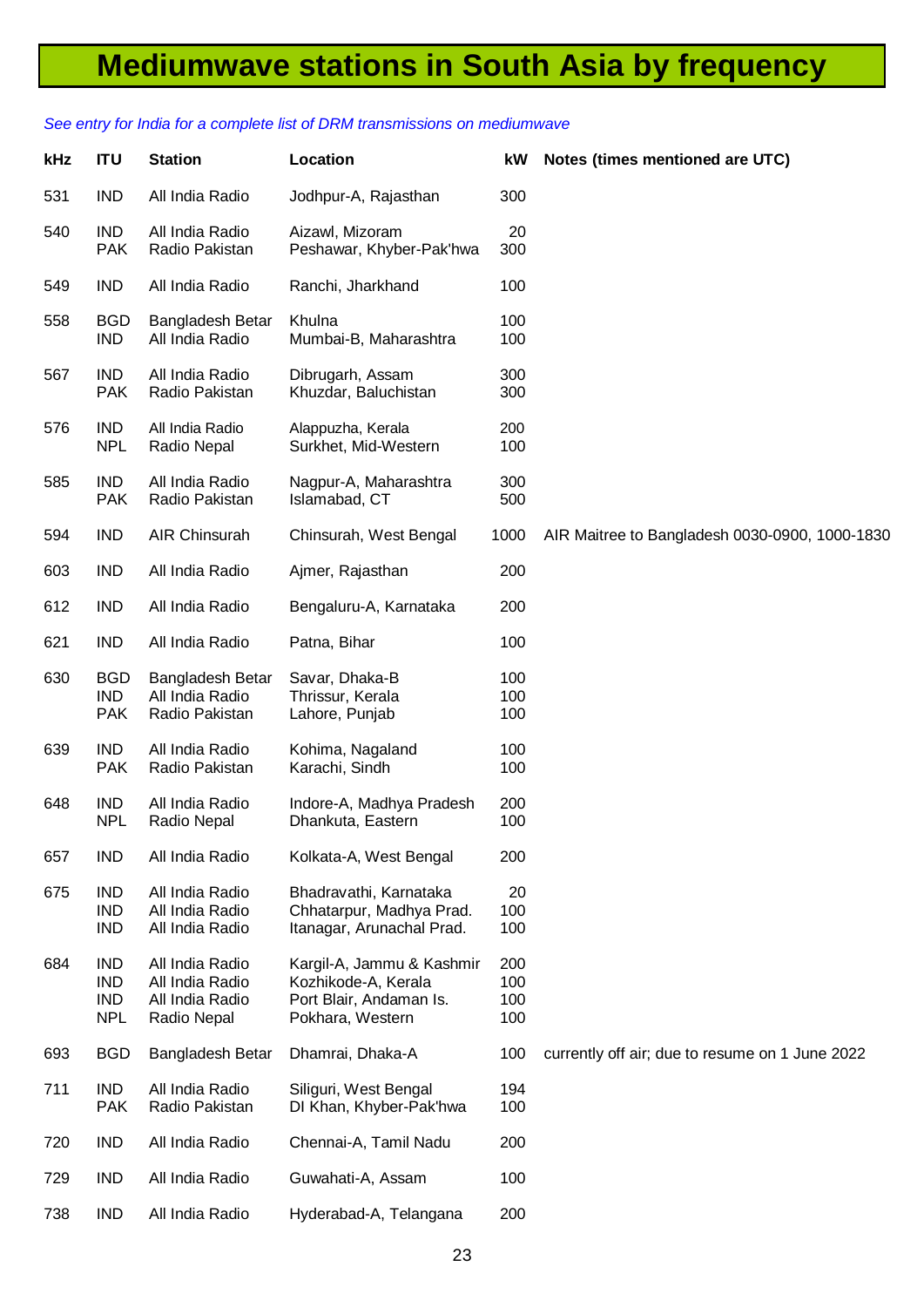| kHz | <b>ITU</b>                             | <b>Station</b>                                   | Location                                                   | kW                | Notes (times mentioned are UTC)                   |
|-----|----------------------------------------|--------------------------------------------------|------------------------------------------------------------|-------------------|---------------------------------------------------|
| 747 | <b>IND</b>                             | All India Radio                                  | Lucknow-A, Uttar Pradesh                                   | 300               |                                                   |
| 756 | <b>IND</b><br><b>PAK</b>               | All India Radio<br>Radio Pakistan                | Jagdalpur, Chhattisgarh<br>Yaru, Quetta, Baluchistan       | 100<br>100        |                                                   |
| 765 | <b>IND</b>                             | All India Radio                                  | Dharwad-A, Karnataka                                       | 200               |                                                   |
| 774 | <b>IND</b>                             | All India Radio                                  | Shimla, Himachal Pradesh                                   | 100               |                                                   |
| 792 | <b>IND</b><br><b>NPL</b><br><b>PAK</b> | All India Radio<br>Radio Nepal<br>Azad Kashmir R | Pune-A, Maharashtra<br>Kathmandu, Central<br>Muzzaffarabad | 100<br>100<br>150 | transmitter is currently inactive                 |
| 801 | <b>IND</b>                             | All India Radio                                  | Jabalpur, Madhya Pradesh                                   | 200               |                                                   |
| 810 | <b>IND</b><br><b>NPL</b>               | All India Radio<br>Radio Nepal                   | Rajkot-A, Gujarat<br>Dipayal, Far Western                  | 300<br>10         |                                                   |
| 819 | <b>BGD</b><br><b>IND</b>               | Bangladesh Betar<br>All India Radio              | Dhaka<br>Delhi-A, NCT                                      | 100<br>200        |                                                   |
| 828 | <b>IND</b><br><b>IND</b>               | All India Radio<br>All India Radio               | Panaji-B, Goa<br>Silchar, Assam                            | 20<br>20          |                                                   |
| 837 | <b>IND</b>                             | All India Radio                                  | Vijayawada-A, Andhra Pr.                                   | 100               |                                                   |
| 846 | <b>BGD</b><br><b>IND</b>               | Bangladesh Betar<br>All India Radio              | Rajshahi<br>Ahmedabad-A, Gujarat                           | 100<br>200        |                                                   |
| 864 | <b>IND</b>                             | All India Radio                                  | Shillong, Meghalaya                                        | 100               |                                                   |
| 873 | <b>BGD</b><br><b>CLN</b>               | Bangladesh Betar<br><b>SLBC</b>                  | Chittagong<br>Puttalam, NW Province                        | 100<br>300        | 0125-0230 Colombo R. Int. in Tamil                |
|     | <b>IND</b>                             | All India Radio                                  | Jalandhar-A, Punjab                                        | 100<br>300        | 0230-0300 CRI in Tamil - has it actually started? |
| 882 | <b>CLN</b><br><b>IND</b>               | TWR Radio 882<br>All India Radio                 | Puttalam, NW Province<br>Imphal, Manipur                   | 350<br>300        | now only 1330-1630 UTC                            |
| 891 | <b>IND</b>                             | All India Radio                                  | Rampur, Uttar Pradesh                                      | 20                |                                                   |
| 900 | <b>IND</b>                             | All India Radio                                  | Kadapa, Andhra Pradesh                                     | 100               |                                                   |
| 909 | <b>IND</b>                             | All India Radio                                  | Gorakhpur, Uttar Pradesh                                   | 10                |                                                   |
| 918 | <b>IND</b>                             | All India Radio                                  | Suratgarh, Rajasthan                                       | 300               |                                                   |
| 927 | <b>IND</b>                             | All India Radio                                  | Vishakapatnam-A, Andhra Pr. 100                            |                   |                                                   |
| 936 | <b>IND</b><br><b>PAK</b>               | All India Radio<br>Azad Kashmir R                | Tiruchirapalli-A, Tamil Nadu<br>Mirpir                     | 100<br>100        |                                                   |
| 945 | <b>IND</b>                             | All India Radio                                  | Sambalpur, Odisha                                          | 100               |                                                   |
| 954 | <b>IND</b>                             | All India Radio                                  | Najibabad, Uttar Pradesh                                   | 200               |                                                   |
| 963 | <b>BGD</b><br><b>IND</b>               | Bangladesh Betar<br>All India Radio              | Sylhet<br>Jalgaon, Maharashtra                             | 20<br>20          |                                                   |
| 972 | <b>IND</b>                             | All India Radio                                  | Cuttack-A, Odisha                                          | 300               |                                                   |
| 981 | <b>IND</b><br><b>PAK</b>               | All India Radio<br>Radio Pakistan                | Raipur, Chhattisgarh<br>Turbat, Baluchistan                | 100<br>100        |                                                   |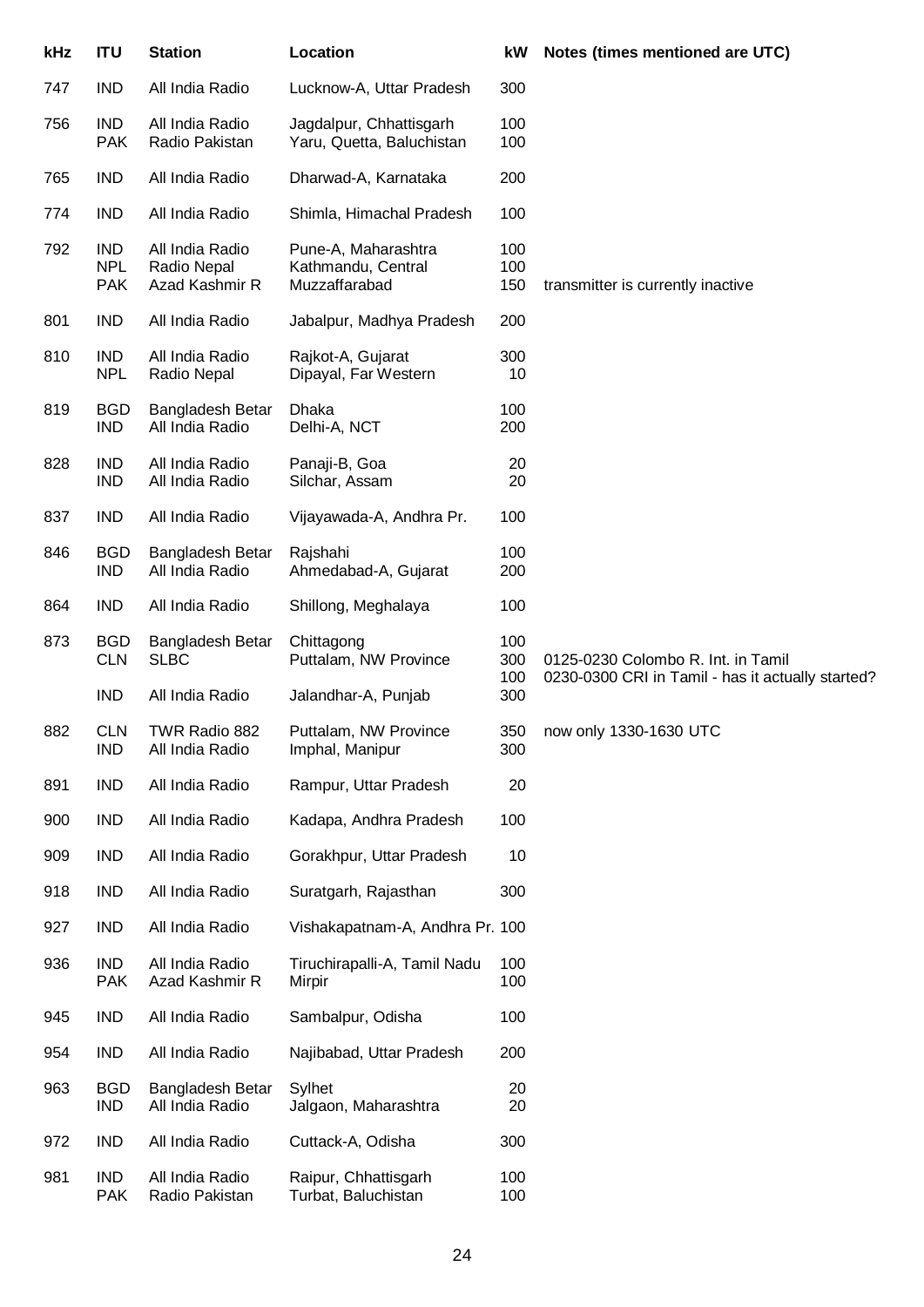| kHz  | <b>ITU</b>                             | <b>Station</b>                                                 | Location                                                       | kW              | Notes (times mentioned are UTC) |
|------|----------------------------------------|----------------------------------------------------------------|----------------------------------------------------------------|-----------------|---------------------------------|
| 990  | <b>IND</b>                             | All India Radio                                                | Jammu-A, Jammu & Kashmir 300                                   |                 |                                 |
| 999  | <b>BGD</b><br><b>IND</b><br><b>IND</b> | Bangladesh Betar<br>All India Radio<br>All India Radio         | Thakurgaon<br>Almora, Uttarakhand<br>Coimbatore, Tamil Nadu    | 10<br>1<br>20   |                                 |
| 1008 | <b>PAK</b>                             | Radio Pakistan                                                 | Hyderabad, Sindh                                               | 100             |                                 |
| 1026 | <b>IND</b>                             | All India Radio                                                | Allahabad, Uttar Pradesh                                       | 20              |                                 |
| 1035 | IND<br><b>PAK</b>                      | All India Radio<br>Radio Pakistan                              | Guwhati-B, Assam<br>Multan, Punjab                             | 20<br>100       |                                 |
| 1053 | <b>BGD</b><br><b>IND</b><br><b>IND</b> | Bangladesh Betar<br><b>AIR External Sce</b><br>All India Radio | Rangpur<br>Tuticorin, Tamil Nadu<br>Leh, Jammu & Kashmir       | 10<br>200<br>20 | currently off air               |
| 1062 | <b>IND</b>                             | All India Radio                                                | Pasighat, Arunachal Prad.                                      | 10              |                                 |
| 1080 | <b>BGD</b>                             | Bangladesh Betar                                               | Rajshahi                                                       | 10              | currently off air               |
| 1089 | <b>IND</b><br><b>IND</b>               | All India Radio<br>All India Radio                             | Naushera, Jammu & Kash.<br>Udupi, Karnataka                    | 20<br>20        |                                 |
| 1107 | <b>IND</b>                             | All India Radio                                                | Kalaburagi, Karnataka                                          | 20              |                                 |
| 1116 | <b>IND</b>                             | All India Radio                                                | Srinagar-A, Jammu & Kashmir 300                                |                 |                                 |
| 1125 | <b>IND</b><br><b>IND</b><br><b>PAK</b> | All India Radio<br>All India Radio<br>Radio Pakistan           | Tezpur, Assam<br>Udaipur, Rajasthan<br>Quetta, Baluchistan     | 20<br>20<br>100 |                                 |
| 1143 | <b>IND</b><br><b>IND</b><br><b>NPL</b> | All India Radio<br>All India Radio<br>Radio Nepal              | Ratnagiri, Maharashtra<br>Rohtak, Haryana<br>Bardibas, Central | 20<br>20<br>10  |                                 |
| 1152 | <b>IND</b><br><b>PAK</b>               | All India Radio<br>Radio Pakistan                              | Kavaratti, Lakshadeep<br>Rawalpindi, Punjab                    | 10<br>100       |                                 |
| 1161 | <b>BGD</b><br><b>IND</b>               | Bangladesh Betar<br>All India Radio                            | Rangamati<br>Thiru'puram-A, Kerala                             | 10<br>20        | currently off air               |
| 1170 | <b>BGD</b><br><b>PAK</b>               | Bangladesh Betar<br>Radio Pakistan                             | Kallyanpur, Dhaka-C<br>Peshawar, Khyber-Pak'hwa                | 20<br>100       |                                 |
| 1179 | <b>IND</b>                             | All India Radio                                                | Rewa, Madhya Pradesh                                           | 20              |                                 |
| 1197 | IND                                    | All India Radio                                                | Tirunelveli, Tamil Nadu                                        | 20              |                                 |
| 1206 | IND                                    | All India Radio                                                | Bhawanipatra, Odisha                                           | 200             |                                 |
| 1215 | IND                                    | All India Radio                                                | Puducherry, Puducherry                                         | 20              |                                 |
| 1233 | <b>IND</b>                             | All India Radio                                                | Tura, Meghalaya                                                | 20              |                                 |
| 1242 | IND                                    | All India Radio                                                | Varanasi, Uttar Pradesh                                        | 100             |                                 |
| 1251 | <b>IND</b><br><b>PAK</b>               | All India Radio<br>Radio Pakistan                              | Sangli, Maharashtra<br>Loralai, Baluchistan                    | 20<br>10        |                                 |
| 1260 | IND<br><b>PAK</b>                      | All India Radio<br>Radio Pakistan                              | Ambikapur, Madhya Pradesh<br>Peshawar, Khyber-Pak'hwa          | 20<br>400       |                                 |
| 1269 | <b>IND</b><br><b>IND</b>               | All India Radio<br>All India Radio                             | Agartala, Tripura<br>Madurai, Tamil Nadu                       | 20<br>20        |                                 |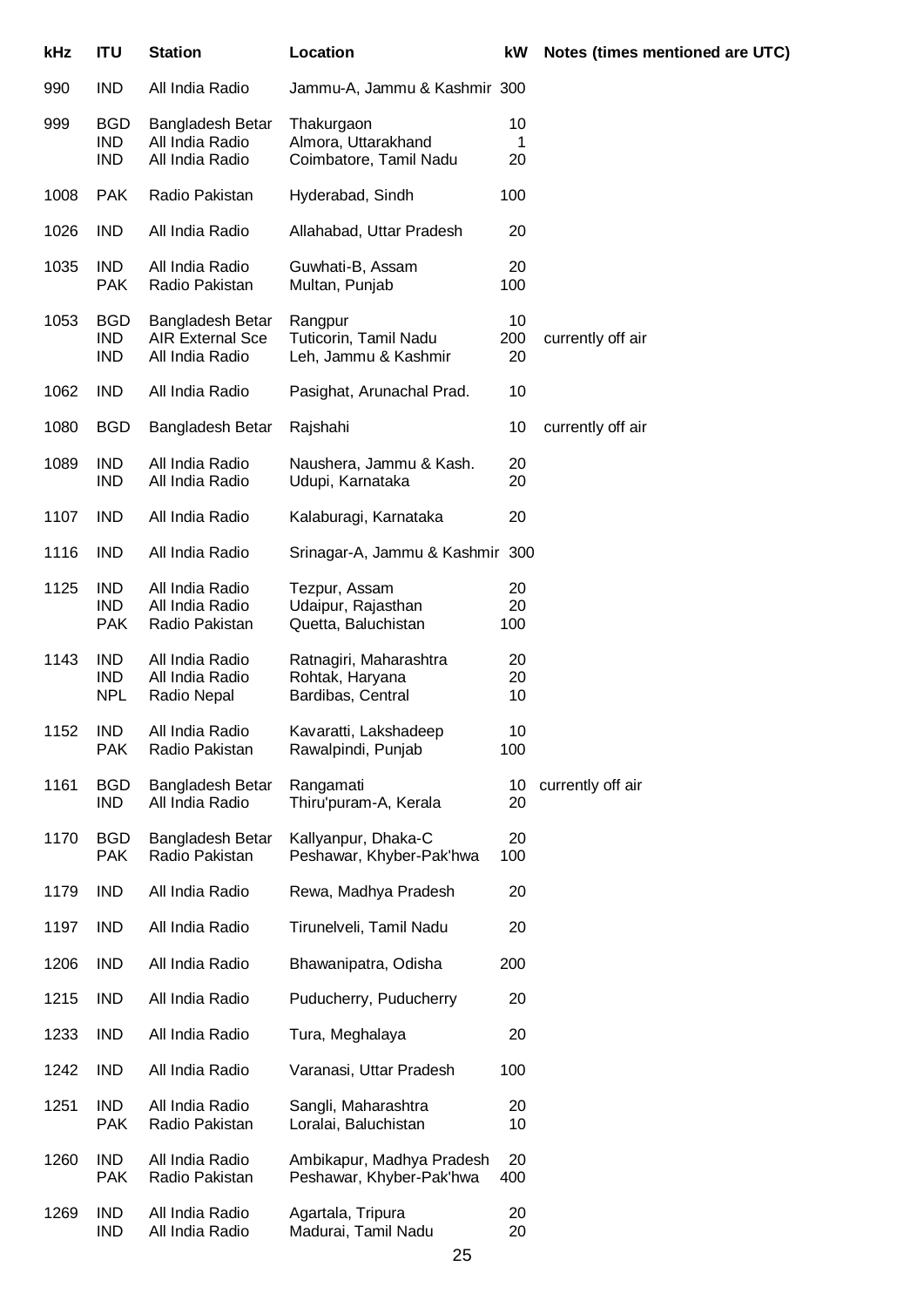| kHz  | <b>ITU</b>                                                                                     | <b>Station</b>                                                                                                                    | Location                                                                                                                                                          | kW                                    |
|------|------------------------------------------------------------------------------------------------|-----------------------------------------------------------------------------------------------------------------------------------|-------------------------------------------------------------------------------------------------------------------------------------------------------------------|---------------------------------------|
| 1287 | BGD<br><b>IND</b>                                                                              | Bangladesh Betar<br>All India Radio                                                                                               | <b>Barisal</b><br>Panaji-A, Goa                                                                                                                                   | 10<br>100                             |
| 1296 | <b>IND</b>                                                                                     | All India Radio                                                                                                                   | Darbhanga, Bihar                                                                                                                                                  | 20                                    |
| 1305 | <b>IND</b>                                                                                     | All India Radio                                                                                                                   | Parbhani, Maharashtra                                                                                                                                             | 10                                    |
| 1314 | <b>BGD</b><br><b>IND</b>                                                                       | Bangladesh Betar<br>All India Radio                                                                                               | Cox's Bazar<br>Bhuj, Gujarat                                                                                                                                      | 10<br>20                              |
| 1332 | <b>IND</b><br><b>PAK</b>                                                                       | All India Radio<br>Radio Pakistan                                                                                                 | Tezu, Arunachal Pradesh<br>Lahore, Punjab                                                                                                                         | 10<br>100                             |
| 1341 | <b>PAK</b>                                                                                     | Radio Pakistan                                                                                                                    | Bahawalpur, Punjab                                                                                                                                                | 10                                    |
| 1350 | <b>IND</b>                                                                                     | All India Radio                                                                                                                   | Kupwara, Jammu & Kashmir                                                                                                                                          | 20                                    |
| 1386 | <b>IND</b>                                                                                     | All India Radio                                                                                                                   | Gwalior, Madhya Pradesh                                                                                                                                           | 20                                    |
| 1395 | <b>IND</b>                                                                                     | All India Radio                                                                                                                   | Bikaner, Rajasthan                                                                                                                                                | 20                                    |
| 1404 | <b>IND</b>                                                                                     | All India Radio                                                                                                                   | Gangtok, Sikkim                                                                                                                                                   | 20                                    |
| 1413 | <b>BGD</b><br><b>IND</b>                                                                       | Bangladesh Betar<br>All India Radio                                                                                               | Comilla<br>Kota, Rajasthan                                                                                                                                        | 10<br>20                              |
| 1431 | <b>BGD</b>                                                                                     | Bangladesh Betar                                                                                                                  | Bandorban                                                                                                                                                         | 10                                    |
| 1449 | MLD<br><b>PAK</b>                                                                              | Voice of Maldives<br>Radio Pakistan                                                                                               | Malé<br>Zhob, Baluchistan                                                                                                                                         | 10<br>10                              |
| 1458 | <b>IND</b><br><b>IND</b>                                                                       | All India Radio<br>All India Radio                                                                                                | Barmer, Rajasthan<br>Bhagalpur, Bihar                                                                                                                             | 20<br>20                              |
| 1467 | <b>IND</b>                                                                                     | All India Radio                                                                                                                   | Jeypore, Odisha                                                                                                                                                   | 100                                   |
| 1476 | <b>PAK</b>                                                                                     | Radio Pakistan                                                                                                                    | Faisalabad, Punjab                                                                                                                                                | 10                                    |
| 1485 | <b>IND</b><br><b>IND</b><br><b>IND</b><br><b>IND</b><br><b>IND</b><br><b>IND</b><br><b>IND</b> | All India Radio<br>All India Radio<br>All India Radio<br>All India Radio<br>All India Radio<br>All India Radio<br>All India Radio | Ahwa, Gujarat<br>Chamoli, Uttarakhand<br>Dras, Ladakh<br>Dunagrpur, Rajasthan<br>Khalsi, Ladakh<br>Nongstoin, Meghalaya<br>Nyoma, Ladalh                          | 1<br>1<br>1<br>1<br>1<br>1<br>1       |
| 1512 | <b>IND</b><br><b>PAK</b>                                                                       | All India Radio<br>Radio Pakistan                                                                                                 | Kokrajhar, Assam<br>Gilgit, Northern Areas                                                                                                                        | 20<br>10                              |
| 1521 | <b>IND</b>                                                                                     | All India Radio                                                                                                                   | Tawang, Arunachal Pradesh                                                                                                                                         | 20                                    |
| 1530 | <b>IND</b>                                                                                     | All India Radio                                                                                                                   | Agra, Uttar Pradesh                                                                                                                                               | 20                                    |
| 1557 | <b>PAK</b>                                                                                     | Radio Pakistan                                                                                                                    | Skardu, Northern Areas                                                                                                                                            | 10                                    |
| 1584 | <b>IND</b><br><b>IND</b><br><b>IND</b><br><b>IND</b><br>IND.<br><b>PAK</b><br><b>PAK</b>       | All India Radio<br>All India Radio<br>All India Radio<br>All India Radio<br>All India Radio<br>Radio Pakistan<br>Radio Pakistan   | Himmat Nagar, Gujarat<br>Kargil-B, Jammu & Kashmir<br>Keonjhar, Odisha<br>Mon, Nagaland<br>Padam, Jammu & Kashmir<br>Chitral, Khyber-Pak'hwa<br>Sibi, Baluchestan | 1<br>1<br>1<br>1<br>1<br>0.25<br>0.25 |

#### **Notes (times mentioned are UTC)**